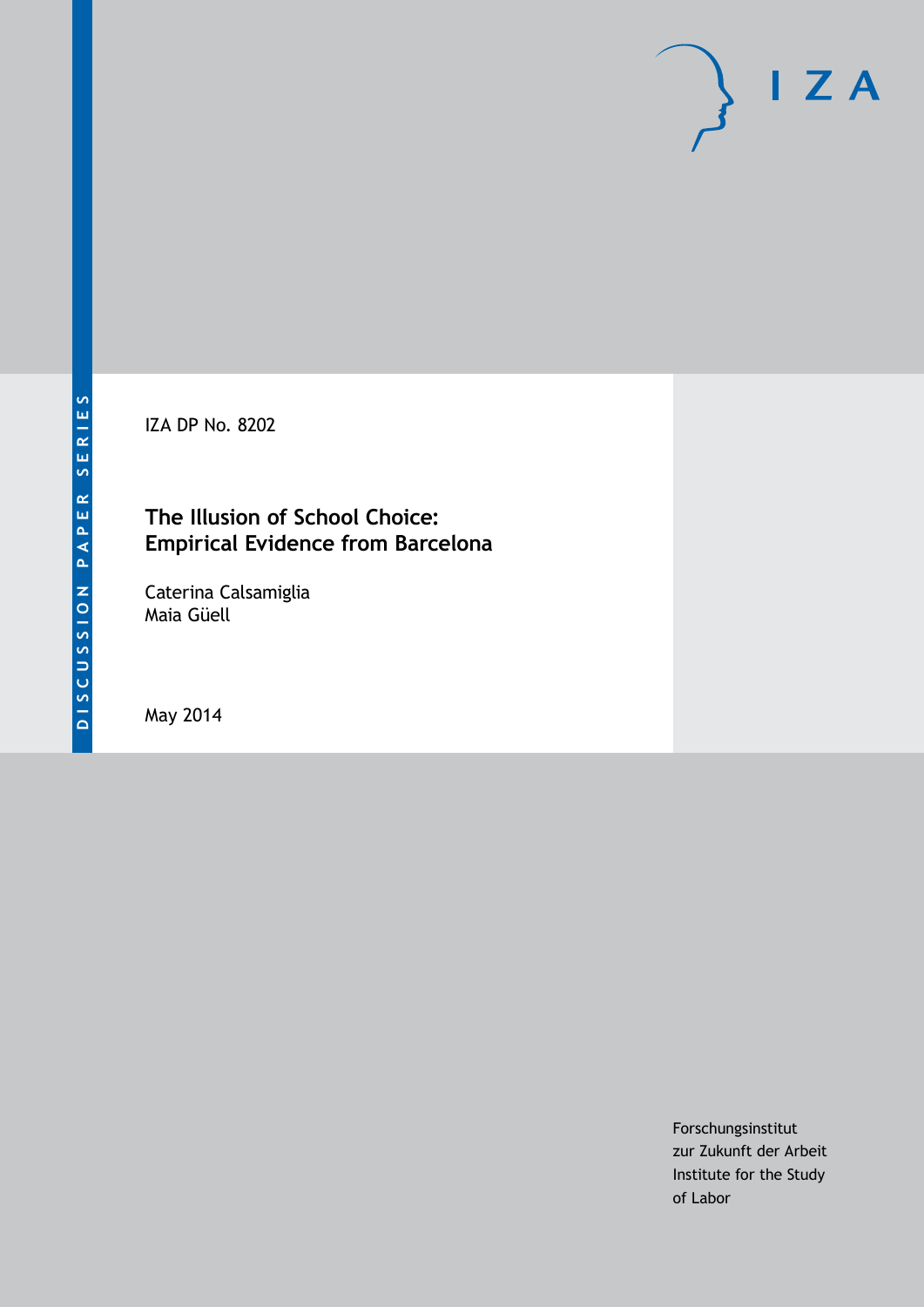# **The Illusion of School Choice: Empirical Evidence from Barcelona**

#### **Caterina Calsamiglia**

*Universitat Autònoma de Barcelona and Barcelona GSE*

#### **Maia Güell**

*University of Edinburgh, CEP (LSE), CEPR and IZA*

Discussion Paper No. 8202 May 2014

IZA

P.O. Box 7240 53072 Bonn Germany

Phone: +49-228-3894-0 Fax: +49-228-3894-180 E-mail: [iza@iza.org](mailto:iza@iza.org)

<span id="page-1-0"></span>Any opinions expressed here are those of the author(s) and not those of IZA. Research published in this series may include views on policy, but the institute itself takes no institutional policy positions. The IZA research network is committed to the IZA Guiding Principles of Research Integrity.

The Institute for the Study of Labor (IZA) in Bonn is a local and virtual international research center and a place of communication between science, politics and business. IZA is an independent nonprofit organization supported by Deutsche Post Foundation. The center is associated with the University of Bonn and offers a stimulating research environment through its international network, workshops and conferences, data service, project support, research visits and doctoral program. IZA engages in (i) original and internationally competitive research in all fields of labor economics, (ii) development of policy concepts, and (iii) dissemination of research results and concepts to the interested public.

IZA Discussion Papers often represent preliminary work and are circulated to encourage discussion. Citation of such a paper should account for its provisional character. A revised version may be available directly from the author.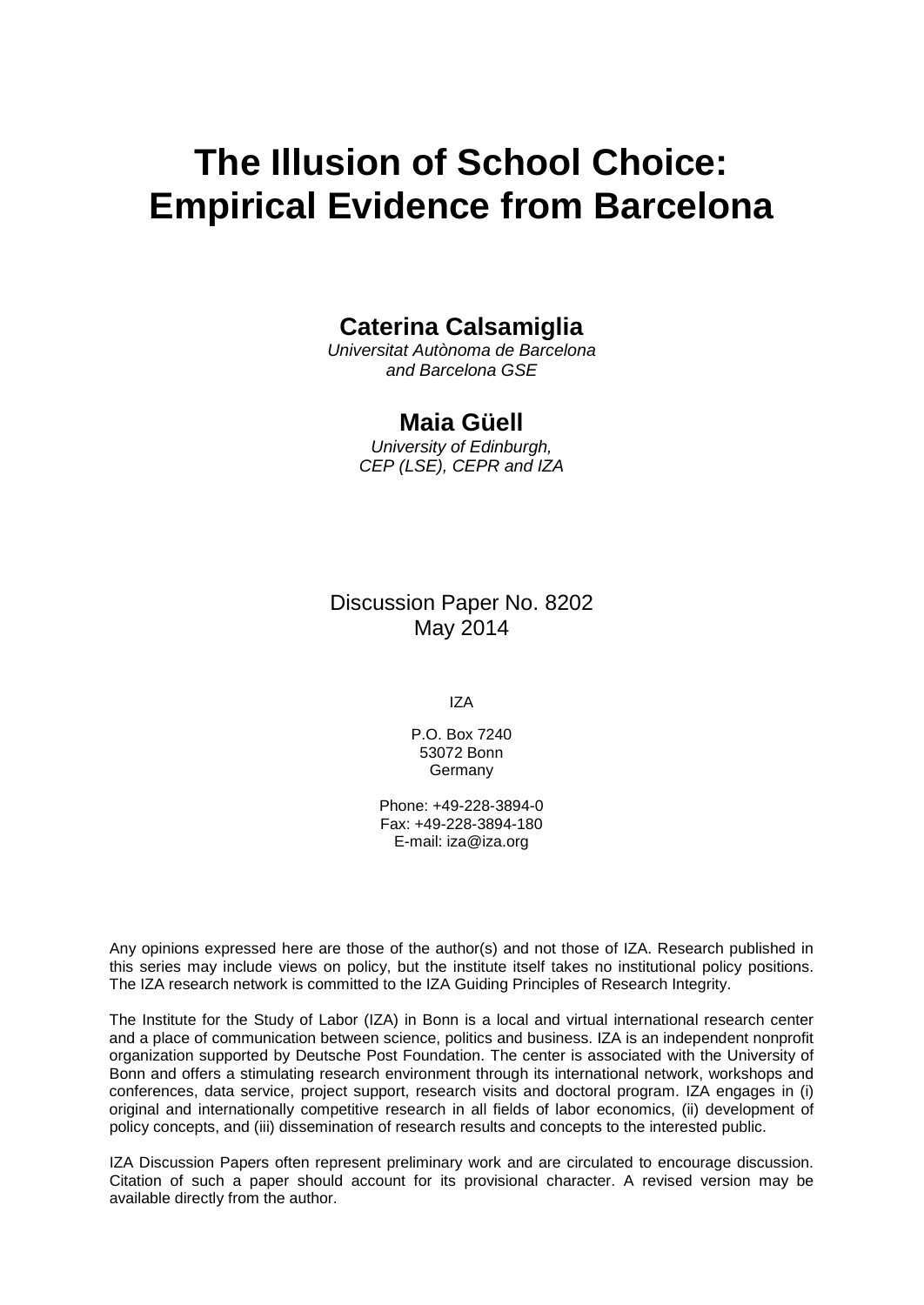IZA Discussion Paper No. 8202 May 2014

### **ABSTRACT**

#### **The Illusion of School Choice: Empirical Evidence from Barcelona[\\*](#page-1-0)**

School choice aims to improve (1) the matching between children and schools and (2) students' educational outcomes. Yet, the concern is that disadvantaged families are less able to exercise choice, which raises (3) equity concerns. The Boston mechanism (BM) is a procedure that is widely used around the world to resolve overdemands for particular schools by defining a set of priority points based on neighborhood and socioeconomic characteristics. The mechanism design literature has shown that under the BM, parents may not have incentives to provide their true preferences, thereby establishing a trade-off between *preferences* and *perceived safety*. However, the set of possible Nash equilibria arising from the BM is large and has varying properties, and what will actually happen is an empirical question. We exploit an unexpected change in the definition of *neighborhood* in Barcelona, which provides an exogenous change in the set of schools perceived as safe and allows us to separate housing and schooling decisions to assess the importance of this trade-off in the data. We find that safety carries a large weight in family choice. The huge majority of parents opt for schools for which they have the highest priority  $-$  the neighborhood schools  $$ excluding other preferred schools. Similar to the previous literature, we also find that some parents seem naive, but using school registry data, we find that a significant fraction of them have the outside option of private schools, which allows them to take higher risks to access the best public schools. At the other extreme, some of the naive are not matched to any of the schools they applied for. Our results suggest that when allowing school choice under the BM with priorities: (1) the gains in terms of matching seem limited, because the equilibrium allocation is not very different from a neighborhood-based assignment, (2) estimating the effect of choice on outcomes by implementing such a mechanism may lead to a lower bound on the potential effects of having choice, and (3) important inequalities emerge beyond parents' naivete found in the literature.

JEL Classification: C78, D63, I24

Keywords: school choice, Boston mechanism, priorities

Corresponding author:

Maia Güell School of Economics The University of Edinburgh 30 Buccleuch Place Edinburgh, EH8 9JT United Kingdom E-mail: [maia.guell@gmail.com](mailto:maia.guell@gmail.com)

[http://www.maiaguell.com/SchoolsBCN/ OnlineAppendixChoiceBarcelona.pdf](http://www.maiaguell.com/SchoolsBCN/OnlineAppendixChoiceBarcelona.pdf)

We are very grateful to Manel Blasco, Jordi Baró, and Francesc Iñiguez for providing us with the school applications and registry data; to Manel Blasco, Eduard Vallory, and Frederic Udina for allowing us to merge the school application data with the census data under the CEB-BGSE-IDESCAT institutional agreement; to Miquel Delgado at IDESCAT for merging the data sets; and to Javier Asensio, Isaac Aparicio, Albert Esteve, Sabine Flamand, and Diego Puga for helping us with the street map data. Anna Muñoz provided outstanding research assistance. We also thank Guillermo Caruana, Antonio Ciccone, Doireann Fitzgerald, Guillaume Haeringer, Philipp Kircher, Mar Reguant, Sevi Rodríguez Mora, and participants at numerous seminars and conferences for fruitful discussions and comments. We are grateful to Joan Gieseke for editorial assistance. Calsamiglia acknowledges financial support by the Fundación Ramon Areces, the Ramón y Cajal contract of the Spanish Ministry of Science and Technology, the Spanish Plan Nacional I+D+I (SEJ2005-01481, SEJ2005-01690 and FEDER), and the Grupo Consolidado de tipo C (ECO2008-04756), the Generalitat de Catalunya (SGR2005-00626), and the Severo Ochoa program. Güell acknowledges financial support from the Spanish Ministry of Science and Innovation (ECO2011- 28965) and the hospitality of the University of Minnesota and the Federal Reserve Bank of Minneapolis, where part of this work was written. Our online appendix is available at: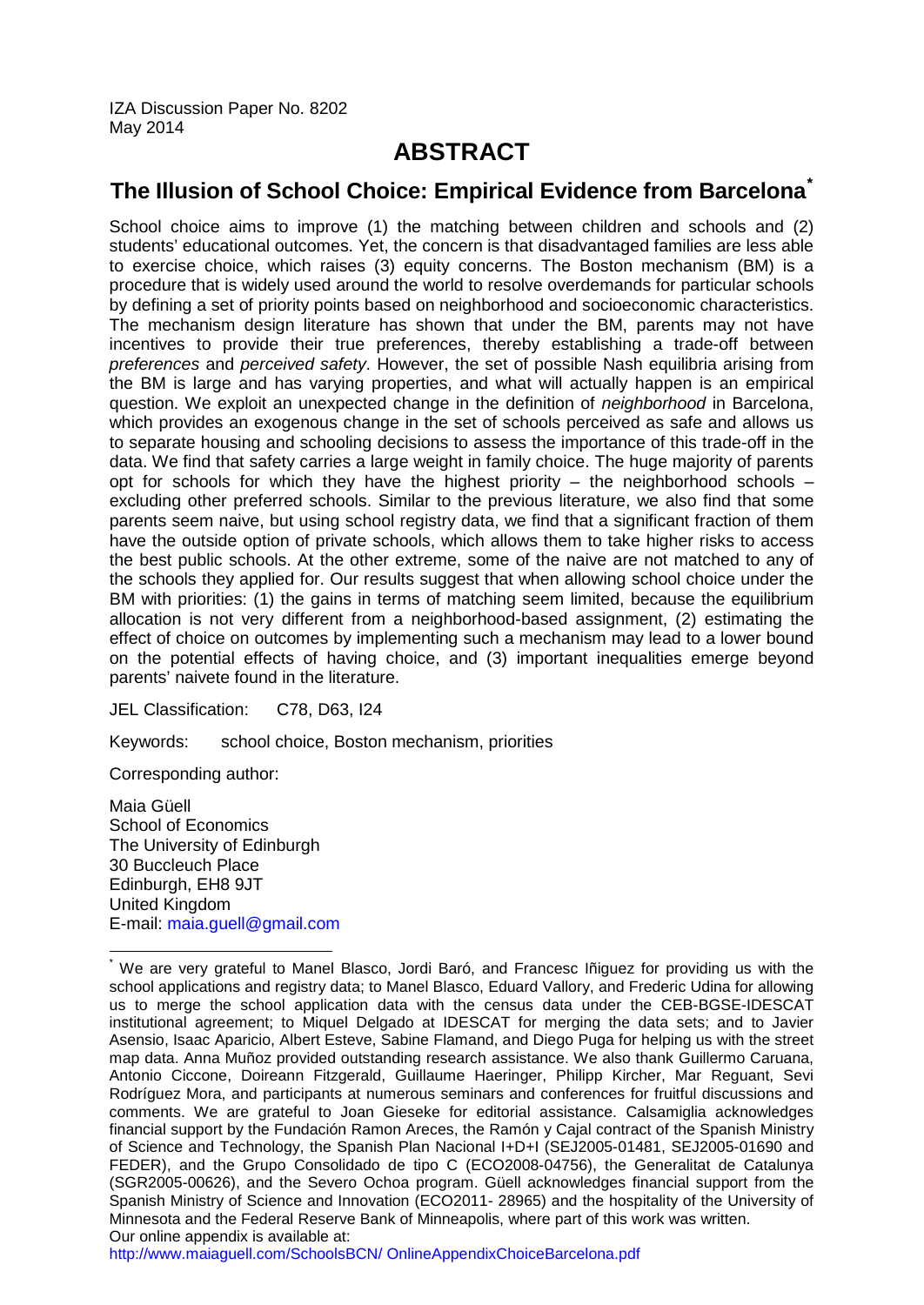### 1 Introduction

Access to public education is guaranteed in modern societies. Typically, children were systematically assigned to the nearest school to where they lived. During the last two decades, over two-thirds of OECD countries have augmented families' capacity to choose schools for their children beyond those closest to their homes (see [Musset](#page-29-0) [\(2012\)](#page-29-0)). The design of norms that determines the allocation of children to schools, known as the school choice mechanism, has become a hotly debated topic both in the academic literature and in the policy scene.<sup>[1](#page-3-0)</sup> The aims of school choice are to improve (1) the matching between children and schools and (2) students' educational outcomes.[2](#page-3-1) Yet, the concern is that disadvantaged families are less able to exercise choice, which leads to  $(3)$  $(3)$  $(3)$  equity concerns.<sup>3</sup> Generally, parents are asked to submit a list with their ranking of schools, and then a set of rules determines the final allocation. As will become clear in this paper, the specific norms used can greatly condition the ranking submitted by parents, effectively limiting school choice drastically.

One of the most widely used procedures in school choice is the so-called Boston mechanism, henceforth the B-mechanism or BM.<sup>[4](#page-3-3)</sup> This mechanism assigns all applicants to the school ranked first, and if there is overdemand for a school, ties are resolved according to priorities. These priorities can be defined through a random lottery or according to criteria such as distance to the school, existence of siblings in the school, or other socioeconomic variables. Those rejected from their school ranked first can opt for the seats that remain free only after considering everyone's school ranked first. This process drastically reduces the chances of being accepted in any particular school after being rejected from one's school ranked first. As the literature starting with Abdulkadiroğlu and Sönmez [\(2003\)](#page-28-0) has emphasized, the optimal strategy for parents under the Boston mechanism depends on what other parents are doing, and telling the truth is rarely optimal. The fact that families do not have incentives to reveal their true preferences is referred to as manipulability of the mechanism.<sup>[5](#page-3-4)</sup> Pathak and Sönmez  $(2013)$  provide a measure of the degree of manipulability of mechanisms and document that local administrations, when designing their school choice procedures, have moved away from more to less manipulable mechanisms. In particular, authorities in Chicago and England have moved away from the Boston mechanism and versions of it. On the other hand, Abdulkadiroğlu, Che, and Yasuda [\(2011\)](#page-28-1) show that this manipulability can be useful for eliciting cardinal preferences in a way that nonmanipulable mechanisms cannot. They show that if families share the ranking over schools but differ in the intensity attached to each of them, then only those families valuing a given school relatively more will apply for it and therefore be assigned to it. This cannot be achieved through any truthful mechanism, suggesting that the Boston mechanism has efficiency gains to offer. But Abdulkadiroğlu, Che, and Yasuda [\(2011\)](#page-28-1) assume that overdemand for a certain school is resolved randomly, whereas in most cities

<span id="page-3-0"></span><sup>&</sup>lt;sup>1</sup>[Musset](#page-29-0) [\(2012\)](#page-29-0) summarizes the policy debate and emphasizes the limited empirical evidence supporting the arguments made.

<span id="page-3-1"></span><sup>2</sup>See for example, [Rouse](#page-29-2) [\(1998\)](#page-29-2), [Howell and Peterson](#page-29-3) [\(2002\)](#page-29-3), [Hoxby and Rockoff](#page-29-4) [\(2005\)](#page-29-4), [Cullen, Jacob, and](#page-28-2) [Levitt](#page-28-2) [\(2006\)](#page-28-2), [Hoxby](#page-29-5) [\(2003\)](#page-29-5), [Hastings, Kane, and Staiger](#page-29-6) [\(2008\)](#page-29-6), [Gibbons, Machin, and Silva](#page-28-3) [\(2008\)](#page-28-3), [Hoxby and](#page-29-7) [Murarka](#page-29-7) [\(2009\)](#page-29-7), [Lavy](#page-29-8) [\(2010\)](#page-29-8), Abdulkadiroğlu, Angrist, Dynarski, Kane, and Pathak [\(2011\)](#page-28-4), [Dobbie and Fryer](#page-28-5) [\(2011\)](#page-28-5), [Hastings, Neilson, and Zimmerman](#page-29-9) [\(2012\)](#page-29-9), [Neilson](#page-29-10) [\(2013\)](#page-29-10), and [Demin, Hastings, Kane, and Staiger](#page-28-6) [\(2014\)](#page-28-6). These papers explore the impact of school choice on elementary and secondary achievement, high school graduation, and college attendance. Results are mixed, finding positive or nonsignificant effects.

<span id="page-3-2"></span><sup>3</sup>[Epple and Romano](#page-28-7) [\(2003\)](#page-28-7) and [Brunner and Imazeki](#page-28-8) [\(2008\)](#page-28-8) explore how choice programs affect sorting in schools. [Allen, Burgess, and McKenna](#page-28-9) [\(2010\)](#page-28-9) evaluate the impact on sorting that results from removing the Boston mechanism and replacing it with the so-called Gale-Shapley mechanism, and of changing priorities from strict priorities according to distance to the school to living in the catchment area of the school, which happened in Brighton and Hove in England.

<span id="page-3-3"></span><sup>4</sup>This was the mechanism used in the city of Boston until 2005 and is the mechanism more widely used worldwide. See Abdulkadiroğlu [\(2013\)](#page-28-10) for a review.

<span id="page-3-4"></span> $5$ This definition is in contrast to *truthful* mechanisms, which are those for which the dominant strategy is to reveal the true ranking of schools.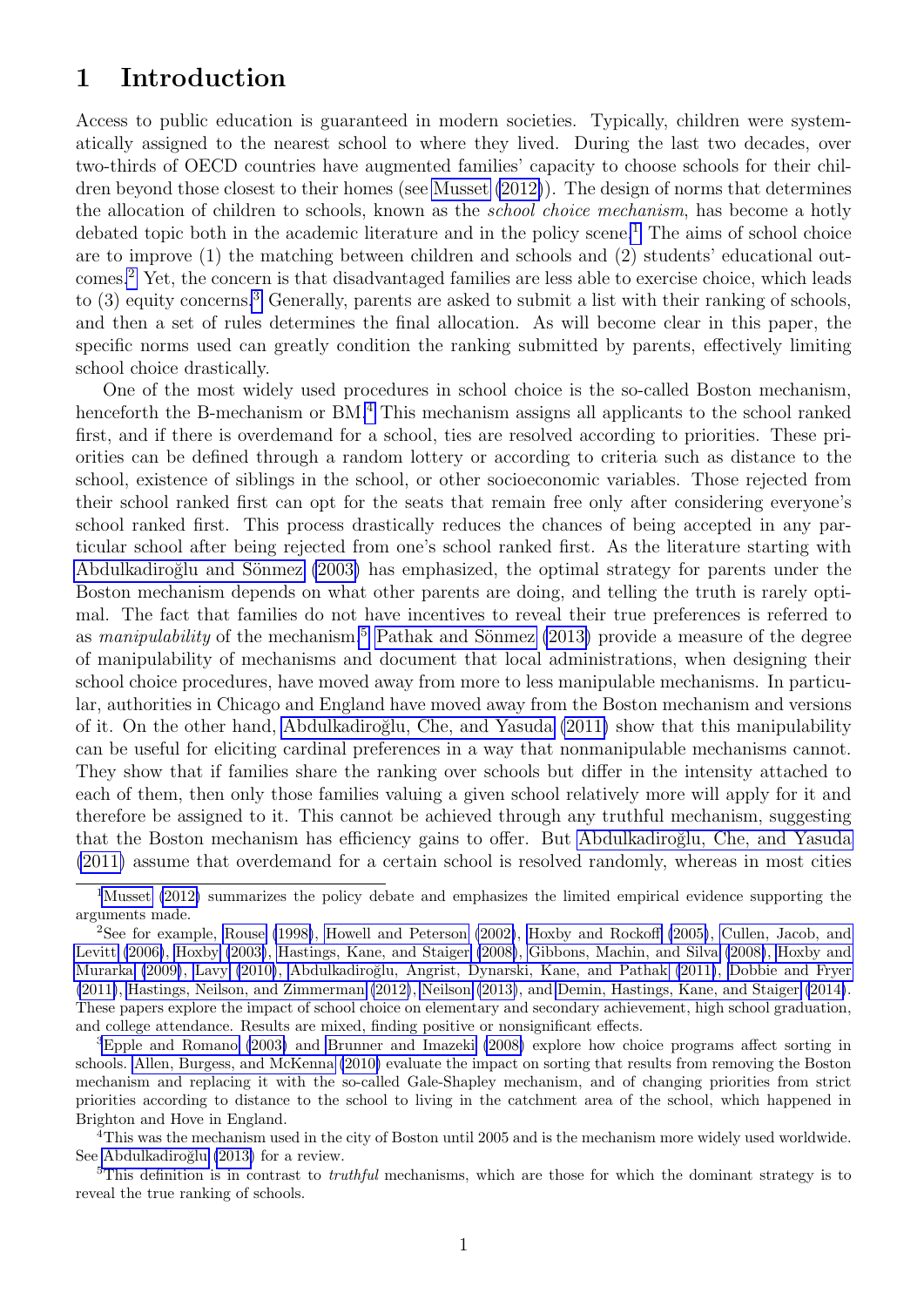around the world, when a school is overdemanded, ties are also broken according to criteria such as having siblings or living near the school. These priorities may seem innocuous, but they can have a large impact on parents' behavior. As emphasized previously, families may avoid overdemanded schools for which they do not have highest priority, but whether a school is overdemanded or not is part of the equilibrium and is exante unknown to families. This may lead families to perceive that the schools for which they have highest priority are safer. And all families playing it safe is one of the many Nash equilibria of the game.<sup>[6](#page-4-0)</sup> In general, under the BM, parents may not have incentives to provide their true preferences, thereby establishing a trade-off between preferences and *perceived safety*. The set of possible Nash equilibria arising from the BM is large and has varying properties, and what will actually happen is an empirical question that we address in this paper. In other words, we examine whether in equilibrium there is choice or not.<sup>[7](#page-4-1)</sup>

This paper provides empirical evidence on how parents' choose schools that sheds some new light into the aforementioned three main issues of the school choice debate (i.e., allocation, outcomes and equity). This is important not only because theory is inconclusive but also because the empirical challenges are large.<sup>[8](#page-4-2)</sup> Namely, (i) preferences are not observable (ii) families choose schools as well as where to live, and (iii) some families may be able to opt for a school outside the public system. We exploit an unexpected change in the definition of *neighborhood* in the city of Barcelona (Spain), where the B-mechanism is applied. This provides an exogenous change in the set of schools perceived as safe and allows us to separate housing and schooling decisions. Moreover, data on final school registry (as explained below, registered school can differ from assigned school in the public system) will be key to shed new light on equity concerns.

In Barcelona, priority points are given mainly to siblings and children living in the neighborhood of the school.[9](#page-4-3) Thus, the neighborhood school provides a perceived safer choice. The unexpected change in the definition of neighborhood in Barcelona allows us to assess whether it is preferences or *perceived safety* that drives parents' school choice.<sup>[10](#page-4-4)</sup> Learning how parents choose by only observing their submitted rankings is problematic. For instance, as we will show, in the city of Barcelona in any given year, around 80 percent of families apply for a neighborhood school. But by observing parents' choices at a point in time, one cannot identify whether this behavior results from families' preferences for the neighborhood schools or from families applying for a perceived safe school. Moreover, to the extent that families can also change residence, these two reasons cannot be identified separately. Our strategy allows us to separate housing and schooling decisions. Parents applying to schools in 2007 were not able to change their residence, because the change in the definition of neighborhood was very close to the school application deadline. Moreover, crucial for our purposes is that the set of schools for which families have priority changed with this new definition of neighborhood, and that this change is exogenous to families. Therefore, the set of schools that families may have perceived as safe when they lived in any given address changed before and after 2007. Our key insight is that if parents choose according to their preferences, then a change in neighborhood definition should not change their choices. Instead, if parents play it

<span id="page-4-0"></span> ${}^{6}$ [Calsamiglia and Miralles](#page-28-11) [\(2012\)](#page-28-11) show that this is always one of the possible equilibria, but it is the unique one when one of the schools is thought to be *sufficiently* bad for all families.

<span id="page-4-1"></span><sup>&</sup>lt;sup>7</sup>In contrast, [Burgess, Greaves, Vignoles, and Wilson](#page-28-12) [\(2009\)](#page-28-12) study what type of schools parents choose in England in terms of schools' characteristics and if it differs across parents characteristics.

<span id="page-4-2"></span> ${}^8$ Chen and Sönmez [\(2006\)](#page-28-13) and [Calsamiglia, Haeringer, and Klijn](#page-28-14) [\(2010\)](#page-28-14) identify the existence of this trade-off for the BM through lab experiments. But the actual relevance of this trade-off depends on the risk perceived by subjects of applying for their preferred school and on the relative valuations for the different schools. Lab experiments cannot replicate the risk involved in actual school choice, and therefore the ability to capture the size of this trade-off is limited.

<span id="page-4-3"></span><sup>9</sup>Having siblings in the school warrants 40 points and living in the neighborhood, 30 (see Table [1\)](#page-8-0). Only 0.04 percent of the applicants have points from other socioeconomic aspects that amount to 30 points. Therefore, neighborhood is the main criterion that determines priorities for first-child applicants, who are at the center of our analysis.

<span id="page-4-4"></span><sup>&</sup>lt;sup>10</sup>[Machin and Salvanes](#page-29-11) [\(2010\)](#page-29-12), [Bogart and Cromwell](#page-28-15) [\(2000\)](#page-28-15), and [Ries and Somerville](#page-29-12) (2010) also exploit variation in the catchment area in school choice to analyze the effect on housing price changes due to school quality.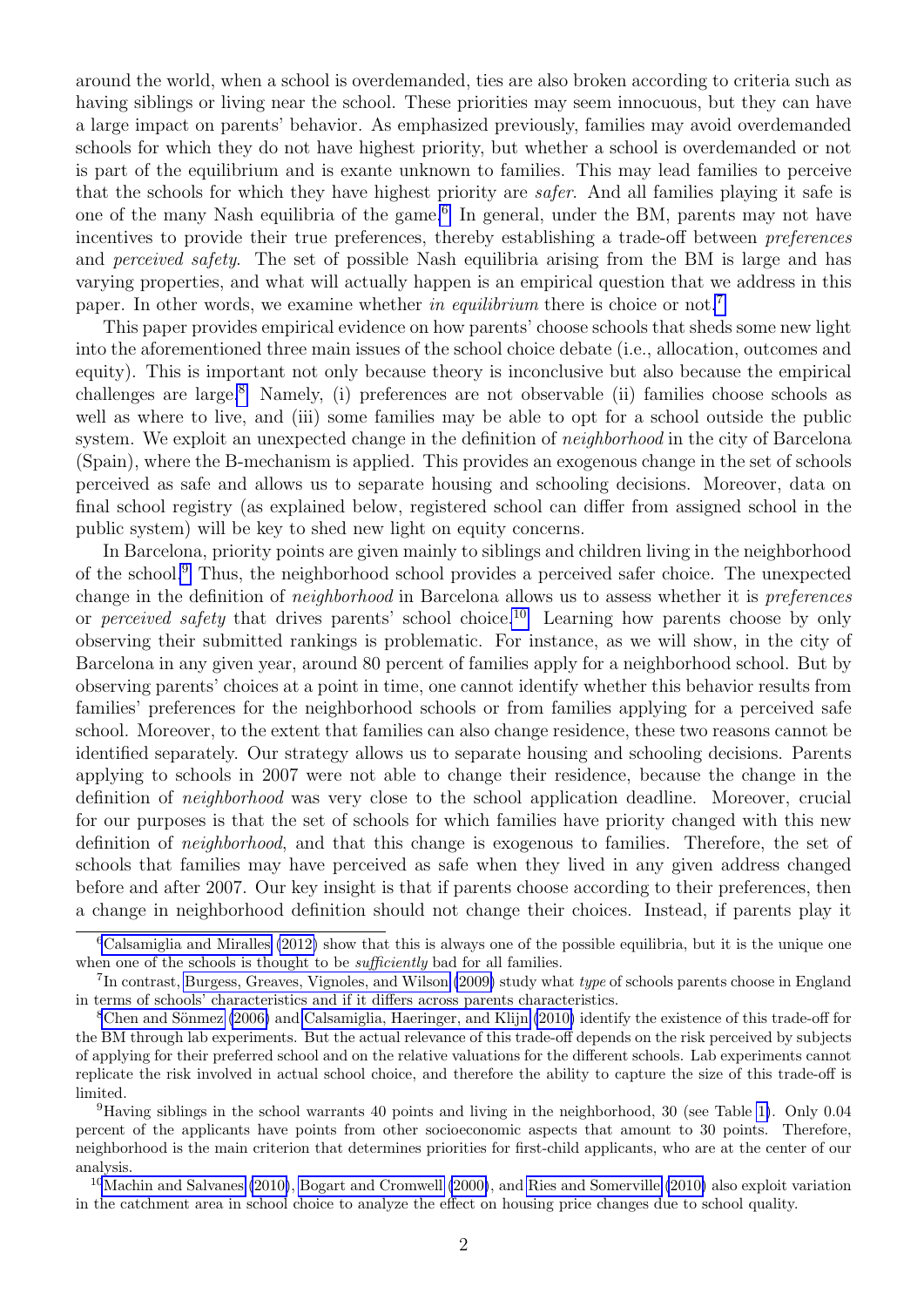safe, then a change in neighborhood definition can affect their choices, because the incentives to apply to a given school have changed. We focus on families' schools ranked first and find that after the change in neighborhood definition, families avoid applying for the old neighborhood schools and apply to the *new* neighborhood schools. We find that families not only react to the change in incentives, but also have a large reaction. The safety perceived from applying to neighborhood schools plays a key role in parents' choice. This implies that (1) the gains of school choice in terms of matching of children and schools seem limited, because the equilibrium allocation is not very different from that without choice. Also (2) estimating the effect of choice on outcomes that exploit the implementation of the BM in a city may lead to a lower bound on the potential effect. For instance, [Hastings, Kane, and Staiger](#page-29-6) [\(2008\)](#page-29-6) show that the implementation of choice in Charlotte, North Carolina, has a varying effect on student performance, whereas [Lavy](#page-29-8) [\(2010\)](#page-29-8) finds that implementing choice in Tel Aviv has a positive effect on student performance. The underlying assumption in these analyses is that when choice is implemented, families can access a different school or a school they like better. Since the mechanism implemented in these studies is the B-mechanism, from the analysis provided in this paper we learn that these results may only be a lower bound on the effects of implementing a mechanism that would better respond to parents' preferences.

One important concern in the debate regarding the B-mechanism is that naive parents, being unable to strategize, may be harmed by the system (see Pathak and Sönmez  $(2008)$ ). In this paper, we exploit the fact that our school applications were merged with school register data to provide novel evidence of this important issue. The cautious behavior exhibited by applicants results from the risk perceived as being high. We therefore proceed by verifying the consequences for those families who take some risk. First, we find that around 42 percent of the families take some risk, but 91 percent do so while still applying for neighborhood schools. Of these, 69 percent get the school they ranked first. Abdulkadiroğlu, Pathak, Roth, and Sönmez [\(2006\)](#page-28-16) report that in Boston, 19 percent of parents seem to be naive, playing a dominated strategy. We also find a similar fraction of parents exhibiting seemingly naive behavior. By merging our application data with register data, we can rationalize their behavior.

Register data allow us to understand how bad the outcome is for those taking risks in this game. We find that of those who are unlucky and do not get their school ranked first, 14 percent of them go to private school (only 4 percent of schools are private in Barcelona), and around 30 percent do not get any of the schools that they ranked. [Calsamiglia, Miralles, and Martinez-Mora](#page-28-17) [\(2013\)](#page-28-17) show theoretically that parents with the option of private school can take higher risks and apply for the best schools in the public system, appearing to be naive if the private option is ignored. Our empirical evidence suggests that under the B-mechanism, (3) important inequalities emerge, because the mechanism provides those who can afford private school with an outside option that allows them to play a riskier strategy in the public assignment and have a better chance of getting the best schools in the public system.

Our application data set was merged with the population census data in order to yield information about parents' socioeconomic characteristics. Having this information allows us to analyze the level of education for these families. We find that those who are particularly harmed by the system, that is, by not getting any of the schools ranked in their application, have systematically lower levels of education than those applicants who do not take any risk. Similarly, those with higher levels of education can take higher risk and therefore have greater access to the best schools in the city.

This paper shows that with the BM, priorities overtake the role of preferences for most applicants. The risk involved in stating preferences is not worth taking, leading most of the applicants to apply for one of the neighborhood schools, independently of the identity of those schools. Only a few families who have the option of private school if they are unhappy with their allocation can take the risk of stating their preferences. Those who dare to take risks without having an outside option are particularly harmed by the system, which rationalizes why most families do not take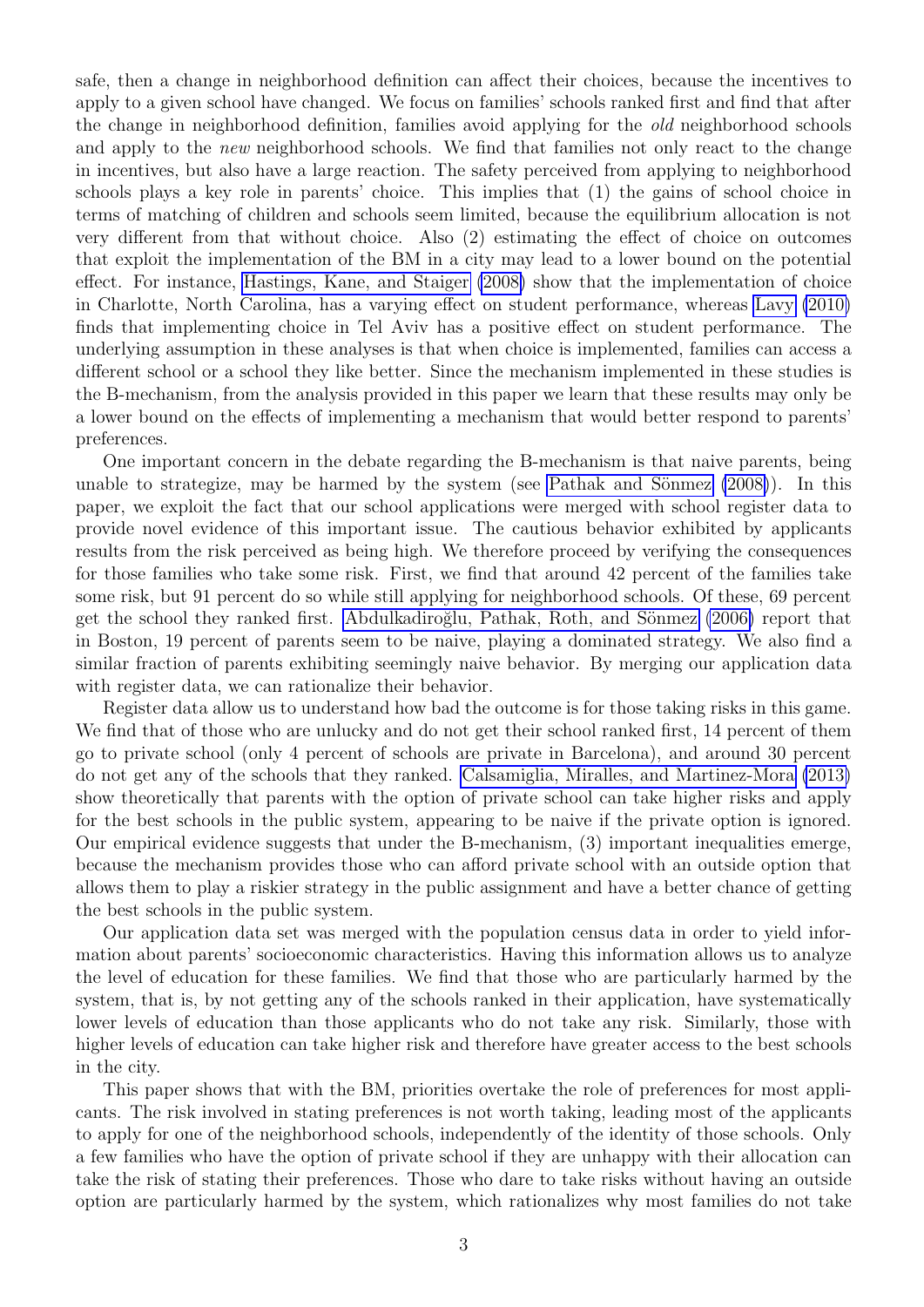risks.

The rest of the paper is organized as follows. In Section [2](#page-6-0) we describe the school allocation mechanism in the city of Barcelona. In Section [3](#page-7-0) we describe our data. In Section [4](#page-11-0) we discuss the empirical challenges involved in trying to identify what drives parents' school choice. In Section [5](#page-12-0) we explain our empirical strategy. In Section [6](#page-17-0) we analyze what drives parents' choices. In Section [7](#page-20-0) we analyze the rationality behind parent's choices and inequalities of the system. Finally, Section [8](#page-26-0) concludes.

### <span id="page-6-0"></span>2 School allocation mechanism in Barcelona

In Spain all children age 3 and above have universal access to a seat in the public system.<sup>[11](#page-6-1)</sup> This implies that even if compulsory primary education starts at the age of 6, de facto almost every child starts school at the age of 3.[12](#page-6-2)

Educational policies in Spain are determined at three levels: national, regional, and municipal.<sup>[13](#page-6-3)</sup> In Spain families have the right to choose their children's schools.<sup>[14](#page-6-4)</sup> Parents choose the primary school for their children in March of the natural year that their children turn 3. In general, this school will be the one that they will attend until they are at least 12 years old and possibly until they finish secondary education.[15](#page-6-5)

The mechanism to assign children to schools that is used in Barcelona is the so-called Boston mechanism, first described in Abdulkadiroğlu and Sönmez [\(2003\)](#page-28-0). It can be described as follows. First, parents submit an application form ranking up to 10 schools in Barcelona.<sup>[16](#page-6-6)</sup> Once applications with families' rankings have been submitted, all applicants are allocated to the school they have ranked first.<sup>[17](#page-6-7)</sup> If the number of applicants is larger than the number of seats for a certain school, applicants are given points following a scale that depends mainly on the existence of a sibling in the school ranked first, whether the school is in the neighborhood that they live and other characteristics (more details to follow). Those applicants with a higher number of points are accepted and the rest rejected. Ties in number of points are broken through a random lottery.

<span id="page-6-3"></span><sup>13</sup>In the case of the city of Barcelona, whose region is Catalonia, the regional government is called the Generalitat de Catalunya, and the municipal government is called the Ajuntament de Barcelona. Together they form the Consorci d'Educació de Barcelona, which deals with the management of public education in Barcelona. All education legislation cited in this section can be found in Section 1 of our [online appendix.](http://www.maiaguell.com/SchoolsBCN/OnlineAppendixChoiceBarcelona.pdf)

<span id="page-6-4"></span> $14$ This was first established in the 1985 national law called Ley Orgánica reguladora del Derecho a la Educación (LODE). Further developments on the application process, the allocation algorithm, and priorities for the region of Catalonia are developed in decrees; the relevant decrees for our period of study are 252/2004 (for the years 2005 and 2006) and 75/2007 (from 2007 until 2010). Finally, further details on the exact weights of the established priorities are provided every year (even if there are no changes) under resolutions from the regional educational ministry. The relevant ones for our period of study are EDC/712/2005, EDC/449/2006, EDU/904/2007, EDU/349/2008, EDU/553/2009 and EDU/107/2010.

<span id="page-6-5"></span><sup>15</sup>Schools either offer primary and secondary education or, if they do not offer the latter, they still give priority to a specific secondary school when applying.

<span id="page-6-6"></span><sup>16</sup>Section 2 of our [online appendix](http://www.maiaguell.com/SchoolsBCN/OnlineAppendixChoiceBarcelona.pdf) provides the application forms for the academic years 2006-2007 and 2007-2008, which in the paper we refer as years 2006 and 2007, respectively. One can notice that in 2006, families could rank up to 7 schools, and in 2007 families could rank up to 6 schools. Although the application form included only 6 or 7 schools by default, up to 10 schools could be requested. In practice, very few applicants used the additional slots.

<span id="page-6-7"></span><sup>17</sup>Applicants with special needs are allocated first before everyone else. These include important disabilities, extreme socioeconomic circumstances, or being a recent immigrant to the country (having arrived in the last two years).

<span id="page-6-1"></span> $11$ This right started in 1990 with the recognition of preschool education in the national law Ley Orgánica de Ordenación General del Sistema Educativo (LOGSE). This has been developed further since then. Preschool education is divided into two stages: the first one  $(0-3)$  and the second one  $(3-6)$ , which is appended to primary schools.

<span id="page-6-2"></span><sup>&</sup>lt;sup>12</sup>Most schools include both preschool (3-6 years old) and primary school (from 6 years old on). The LOGSE in 1990 established that in order to universally incorporate 3-year-old children into the public system, primary schools in the public system should expand and include preschool. In fact, public childcare centers that offer care for children under 3 do not offer care for older children, and the supply of care is limited.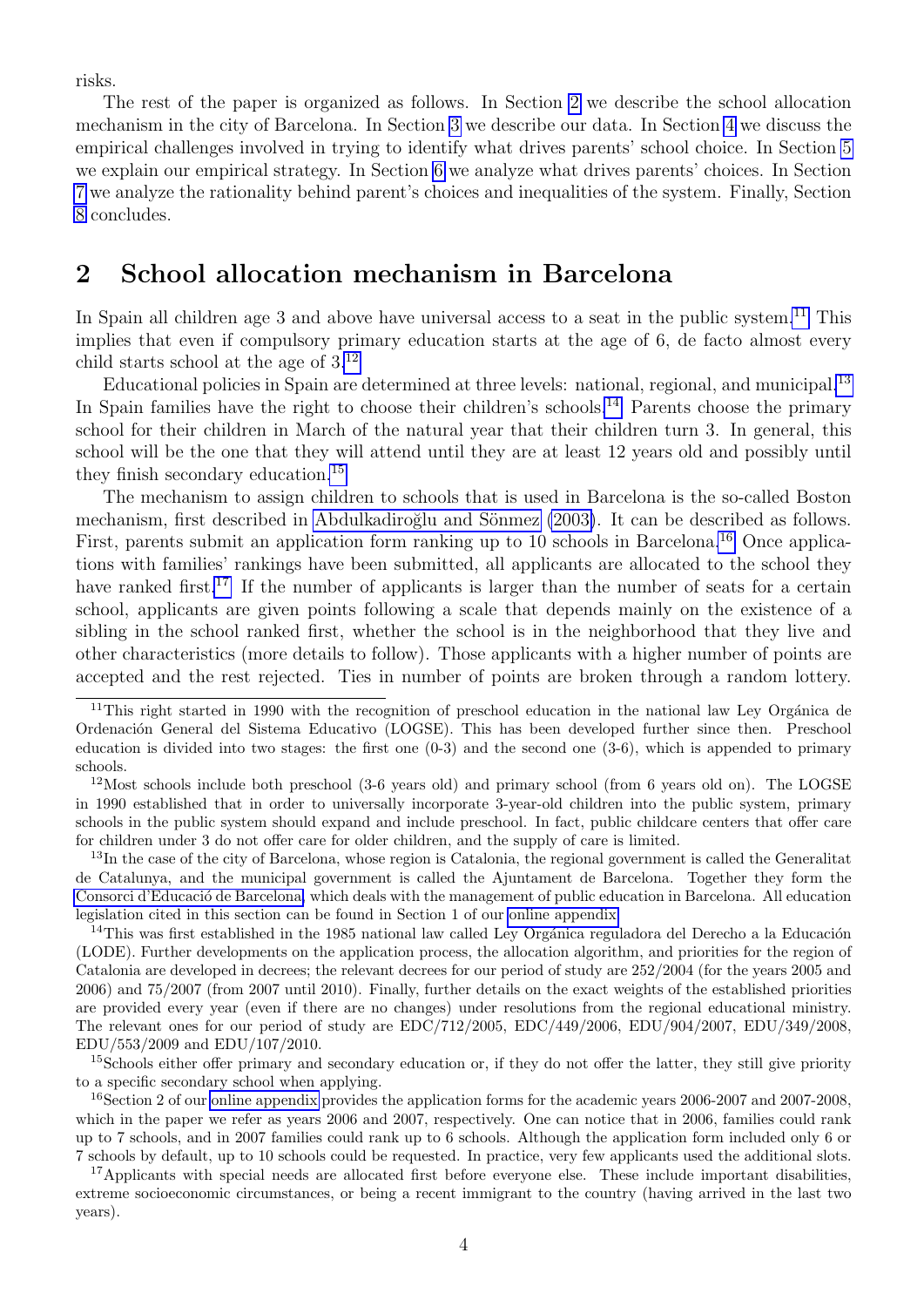Applicants rejected from the school ranked first opt for a seat in the next school in their submitted ranking that has a free seat after the previous round. If there are more applicants than free seats in the school ranked second, spots are allocated again according to the priority points of the first round.[18](#page-7-1) The process continues until all children have an assigned seat in some school. As can be immediately noticed, the chances of being admitted in any school in the second round are greatly reduced, and more so in further rounds.

Waiting lists remain active until the new academic year starts. The ordering of the waiting list is based on the point system mentioned above and described next.

As mentioned above, in case of overdemand for a certain school, the allocation mechanism assigns points to different characteristics of the child, the family, and the school ranked first. Table [1](#page-8-0) describes these aspects as well as the scale points in descending order. This point system has remained mostly stable over our period of study, except for some minor changes (Appendix [A](#page-30-0) explains these changes and discusses how our results are not affected by them). We can distinguish between "basic points" and "extra points". Among the basic points, there are points for siblings, neighborhood, and socioeconomic characteristics. Having a sibling in the school ranked first by the applicant is the aspect that gives the most points (40). Next are criteria based on the neighborhood of the school ranked first in the application. Neighborhoods are defined by the administration. As mentioned, our empirical strategy will be based on an unexpected change in the definition of such neighborhoods. The neighborhood criteria are mutually exclusive. Living in the neighborhood of the school ranked first gives 30 points. Families have the choice to use the work address of one of the parents/tutors instead of their home. In this case, the applicant would get 20 points if the school ranked first is in the neighborhood of the workplace. After 2007, an applicant that applied to a school living outside the neighborhood but still close enough (with the administrative district) would obtain 15 points (more details on these districts will be given in Section [5.1\)](#page-13-0). Families can apply to a school in another city from their residence. But priority (10 points) is given to families that apply to a school in a city where they live if it is not in their neighborhood. The next set of points corresponds to the socioeconomic characteristics of the applicant: being a low-income family (10 points) and having a family member with a disability (10 points). The system also gives extra points if the applicant belongs to a large family or has a single parent (15 points) or if the applicant has a chronic digestive illness (10 points).

The case of Barcelona is particularly useful for our purposes. From Table [1,](#page-8-0) we note that there are two types of families: those that have socioeconomic characteristics for which they get priority and those that do not. These points are exogenous to the school choice decision, whereas the neighborhood points are endogenous and depend on the location of the school ranked first. In the case of Barcelona, the qualifying socioeconomic characteristics are narrow, and few applicants obtain points from these characteristics. In fact, 90 percent of families do not receive any points for their socioeconomic characteristics. This is particularly useful for our goal because the huge majority of families, at least with respect to the priority points, will be equally constrained in their choice problem, trading off perceived safety and preferences. However, we will find that some families have an outside option, and we will be able to understand how they choose schools as we highlight important inequalities that the mechanism generates.

#### <span id="page-7-0"></span>3 Data

We exploit four data sets that provide us with detailed information on: (i) the demand of schools of each family in Barcelona, (ii) the supply of schools in Barcelona, and (iii) the final allocation for each child and school in Barcelona for the years 2005-2010. Additionally, the family microdata have been merged with the population census data to obtain socioeconomic characteristics. We

<span id="page-7-1"></span><sup>18</sup>Other cities around the world resolve ties by assigning priorities according to the school each applicant applies to in each round. The way ties are broken in Barcelona gives even more weight to the school ranked first.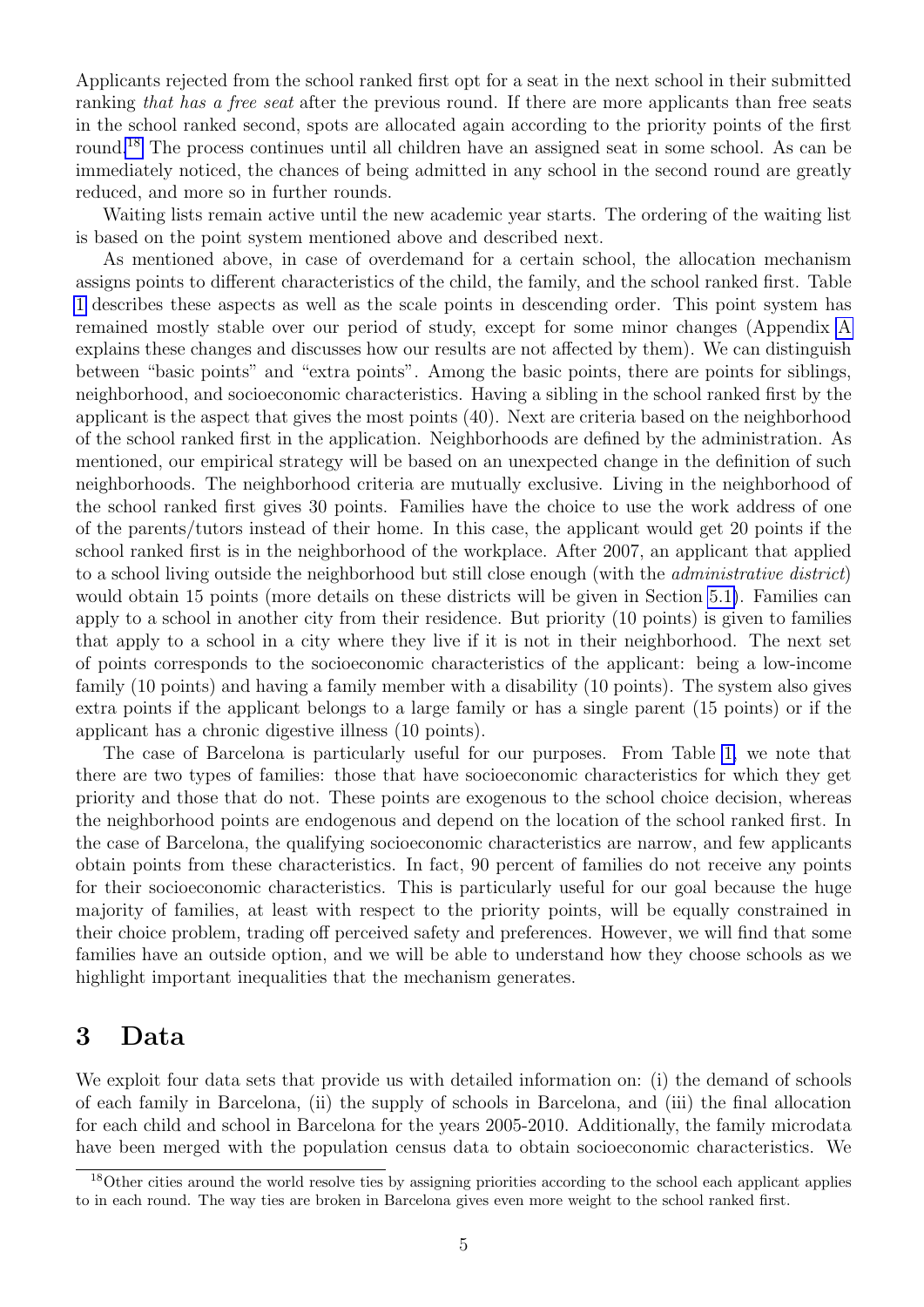| Table 1: Priority points in case of overdemand for a school, 2005-2010 |  |  |  |  |  |  |
|------------------------------------------------------------------------|--|--|--|--|--|--|
|------------------------------------------------------------------------|--|--|--|--|--|--|

<span id="page-8-0"></span>

|                                                                                                                   | Number<br>of Points |
|-------------------------------------------------------------------------------------------------------------------|---------------------|
| <b>Basic Points</b>                                                                                               |                     |
| Siblings                                                                                                          |                     |
| Applicant has a sibling in school of ranked first                                                                 | 40                  |
| Neighbourhood <sup>(a)</sup>                                                                                      |                     |
| Residence in neighborhood of school ranked first                                                                  | 30                  |
| One of the parents/tutors works in neighborhood of school ranked first                                            | 20                  |
| Residence in the <i>administrative district</i> (but not the neighborhood) of school ranked first( <sup>b</sup> ) | 15                  |
| Residence in the city (but not the neighborhood) of school ranked first                                           | 10                  |
| Socioeconomic characteristics                                                                                     |                     |
| Low-income family $({}^c)$                                                                                        | 10                  |
| Applicant, one of the parents/tutors, or a sibling is disabled                                                    | 10                  |
| Extra $\text{Points}^{(d)}$                                                                                       |                     |
| Socioeconomic characteristics                                                                                     |                     |
| Large family (three or more siblings) or single parents( $e$ )                                                    | 15                  |
| Applicant has a chronic digestive illness( $f$ )                                                                  | 10                  |

Notes: (<sup>a</sup>) Neighborhood criteria are mutually exclusive: The work address of one of the parents/tutors can be considered instead of the residence address of the applicant. Neighborhoods of the city of Barcelona are explained in Section [5.1.](#page-13-0)  $(b)$  Administrative district criteria apply only from 2007 onward. Administrative districts of the city of Barcelona are explained in Section [5.1](#page-13-0) and Figure [1.](#page-13-1)  $(c)$  Low-income indicates a family in which one of the parents/tutors receives welfare income or the total family income per capita is less than one-third of it (around 12,000 euros per year).  $\binom{d}{k}$  Before 2007, the extra points were automatically added to the basic points. From 2007 on, the extra points were taken into account only to break ties between people with the same number of basic points. (<sup>e</sup>) Single parents have received the same points as large families since 2010.  $(f)$  Before 2007, points for chronic digestive illness were given only if school ranked first was in the neighborhood.

Source: Resolutions from the Catalan Ministry of Education EDC/712/2005, EDC/449/2006, EDU/904/2007, EDU/349/2008,  $EDU/553/2009$ , and  $EDU/107/2010$  (see Section 1 of our [online appendix\)](http://www.maiaguell.com/SchoolsBCN/OnlineAppendixChoiceBarcelona.pdf).

describe these in the following subsections.

#### <span id="page-8-3"></span>3.1 Barcelona primary school applications data set

The demand for each school in Barcelona comes from a unique and rich administrative data set that consists of the universe of applications for primary schools in Barcelona of children that turned 3 in the years 2005-2010. This population consists of 77,825 children.

For all children, we have a complete application form that consists of the following variables: their ranking of schools (up to 10 schools) and all the priority points obtained for their different characteristics (as described in Table [1:](#page-8-0) whether they are a low-family income, presence of a sibling in the school ranked first, whether they suffer any chronic illness or disability, etc).<sup>[19](#page-8-1)</sup> We also know where they live, which allows us to assign them the set of schools for which they would have priority points if they were to rank them first. Finally, we also know the school to which each applicant was assigned by the administration if this is a school in Barcelona.<sup>[20](#page-8-2)</sup> Table [2](#page-9-0) describes this data set year by year.

Our first analysis concentrates on understanding the choice of the school ranked first by applicants. As we explain in more detail in Section [6,](#page-17-0) for this exercise our population of interest consists of those applicants that: live in the city of Barcelona and have no siblings in the school

<span id="page-8-1"></span><sup>&</sup>lt;sup>19</sup>For the year 2005, we only have the *aggregate* number of priority points obtained and not the detailed characteristics. For most of our analysis, such details will not be necessary. However, whenever we need to use the detailed points, the results for 2005 will be less precise because of this fact. Still, all the results of the paper can be derived simply by using the years 2006 and 2007. We include the other years for completeness.

<span id="page-8-2"></span> $^{20}$ In our data, 1.25 percent of the observations for the school that they assigned is missing because they end up in a school outside Barcelona.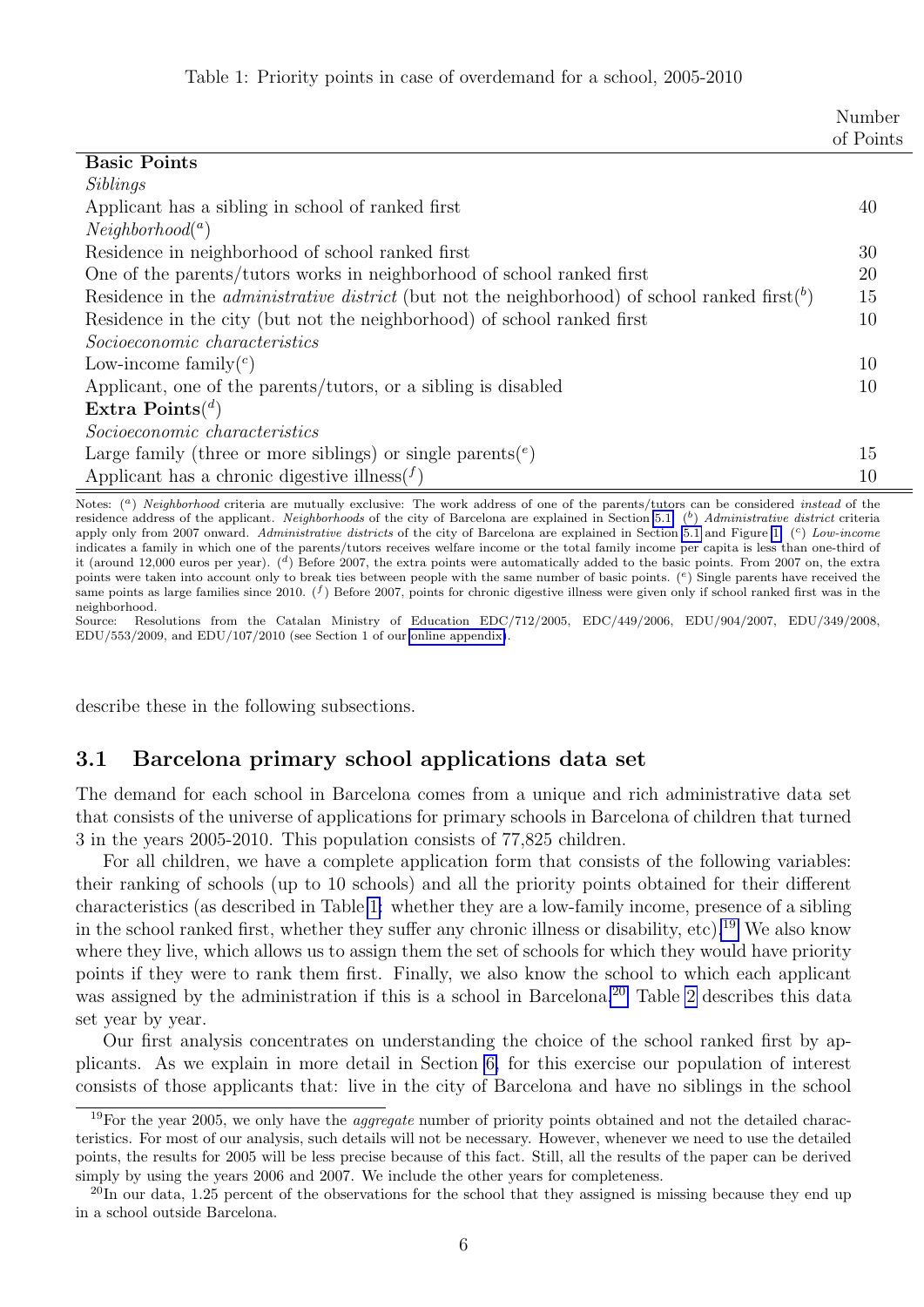ranked first. That is, on the one hand, we want to analyze those families for whom the definition of neighborhood changed in 2007 (see Section [5.1](#page-13-0) for details).<sup>[21](#page-9-1)</sup> On the other hand, for families with older siblings, both the preferences for the school and the incentives provided by the mechanism are very different and completely independent of the policy change that we are exploiting. We therefore exclude them from our analysis.[22](#page-9-2) Crucial for our first analysis is to identify the address of the applicants in order to identify how the change in definition in neighborhood affected them. The school applications forms are submitted to the school or the central administration and then manually entered into the centralized system. This process implies that typos may be introduced, which can make our identification difficult. Overall, we are able to identify the address for 91 percent of the observations in our population of interest (see Table [2\)](#page-9-0). In Appendix [C](#page-31-0) we show that the sub-population for which we cannot identify their address is not statically different from that for which we can in terms of the other observable variables. The fact that this sub-population is rather small and that there does not seem to be any non-random selection implies that our analysis based on the sub-population for which we can identify the address is not biased. We will refer to our population of interest (i.e., applicant lives in the city of Barcelona and has no siblings in the school ranked first) for whom we can identify their address as our baseline population (highlighted in bold in Table [2\)](#page-9-0).

<span id="page-9-0"></span>In our second analysis, we analyze how risky the behavior of families is. For this purpose, we calculate the aggregate demand for each school using the total population of applicants.

| Number of applicants                                       | 2005   | 2006   | 2007   | 2008   | 2009   | 2010   |
|------------------------------------------------------------|--------|--------|--------|--------|--------|--------|
| Live in Barcelona $\&$ no sibling in school ranked first:  |        |        |        |        |        |        |
| Address identified                                         | 7,775  | 6,649  | 6,893  | 7,198  | 7,134  | 7,085  |
| Address not identified                                     | 718    | 880    | 800    | 606    | 576    | 542    |
| Live in Barcelona $\&$ have sibling in school ranked first | 3,087  | 4,342  | 4,642  | 4,794  | 4,798  | 4,812  |
| Do not live in Barcelona                                   | 797    | 633    | 596    | 768    | 838    | 862    |
| Total Population                                           | 12,377 | 12,504 | 12,931 | 13,366 | 13.346 | 13,301 |

Table 2: Barcelona Primary School Applications Data Set, 2005-2010

Note: For 2005, applicants with a sibling in the school ranked first are approximated as described in footnote [22.](#page-9-2)

Source: Barcelona primary school applications data set, Consorci d'Educació de Barcelona., 2005-2010.

#### <span id="page-9-4"></span>3.2 Barcelona supply of schools data set

Spain has three types of schools: public, semi-public, and private. The system described in Section [2](#page-6-0) is for all public and all semi-public schools. That is, the application process and the allocation process are identical for both public and semi-public schools. Semi-public schools are publicly funded but privately managed. By law, no fees are involved in semi-public schools.<sup>[23](#page-9-3)</sup>

<span id="page-9-3"></span> $^{23}$ Semi-public schools are the so-called *concertadas*. Although fees are not compulsory, we know that in reality, families are asked to pay for other services that most families pay for. Families preferences for a school may be

<span id="page-9-1"></span><sup>&</sup>lt;sup>21</sup>Our data set only includes the residential address of every applicant and not the work addresses of the applicants' parents. This means that we cannot tell how the neighborhood changed for those that live outside Barcelona and apply to a school in Barcelona for work reasons. Similarly, for those that live in Barcelona we can only tell how their neighborhood changed in terms of their residential address. In Appendix [B](#page-31-1) we show that the fraction that uses their work address is small and fairly constant over time; thus our results should not depend on being able to identify the work addresses of the parents.

<span id="page-9-2"></span> $^{22}$ For the year 2005, we only have the *aggregate* number of priority points obtained and not the more detailed by characteristics. However, given the structure of points (see Table [1\)](#page-8-0), we can approximate a lower bound on this population. More precisely, anyone with more than 75 points, the maximum that one can obtain with the other characteristics, must have points for a sibling. Also, anyone that has exactly 70 points must have a sibling because there is no other way to obtain exactly these points. With this approximation, those that have siblings and some other points are being counted as having no siblings. This makes our analysis for 2005 more conservative because these families are less constrained in their choices than those who do not have siblings.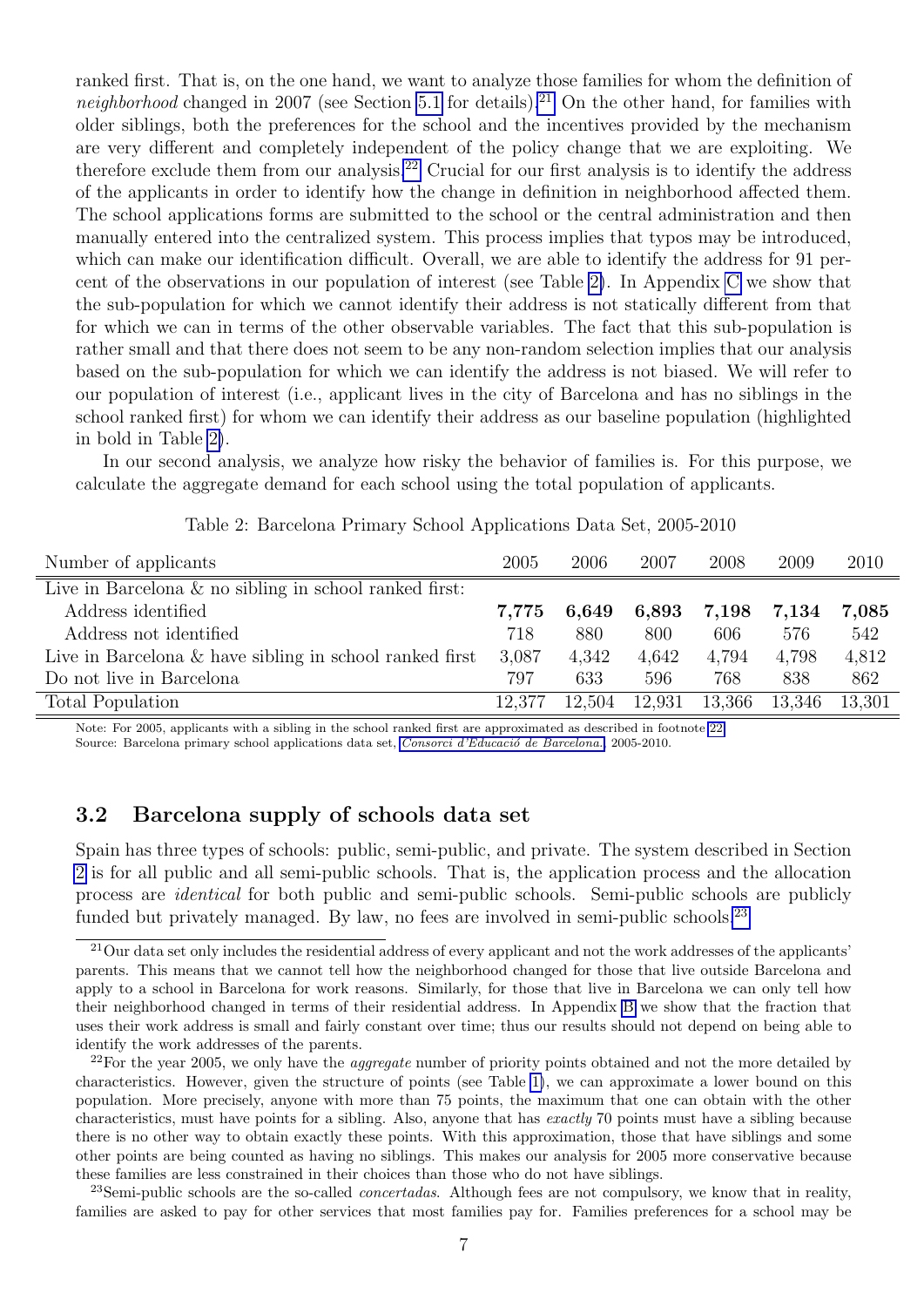Our second database includes all existing schools in the region of Catalonia, their address, and their characteristics (whether they are public, semi-public, or private, and the grades they offer: preschool only, preschool and primary school, etc.). Among the schools in the city of Barcelona, around 48 percent are public, 48 percent are semi-public, and 4 percent are private. In this sense, our paper studies the allocation of children in 96 percent of the schools in the city.

We can merge the application data set with the school data set to learn about the demand for schools. In any given year, there is demand for all available public and semi-public schools. For our baseline population, for the whole period of study, there is demand for 368 schools, 337 of these schools are in the city of Barcelona.

#### <span id="page-10-2"></span>3.3 Barcelona school registry data set

The third data set that we will exploit is the school registry data set of the residents in Barcelona. The school where applicants end up registering is not necessarily the same school to which they were allocated by the administration (and could include a private school). In the second part of our analysis (see Section [7\)](#page-20-0), we merge these data with our application and assignment data in order to first verify whether families enroll in their assigned school or not, but also to identify families who, failing to be assigned to their desired school, enroll their children in some other school. We refer to this as an outside option, which can be either a private or a public school outside of the city of Barcelona. This approach allows us to provide some novel evidence on so-called naive parents.

The school registry data contain information on registered children from two types of schools. First, it contains all of the children that registered in any given school in the Barcelona public system (i.e., public and semi-public primary schools in Barcelona).<sup>[24](#page-10-0)</sup> Second, it also includes school registry information for some schools outside the Barcelona public system (i.e., private schools in Barcelona and schools outside Barcelona) in which Barcelona residents have registered. However, this registry is not complete.[25](#page-10-1)

We match the Barcelona primary school applications data set with the school registry data set on common variables (see Appendix [E](#page-33-0) for details). We are able to match 96 percent of the observations in the applications data set. The resulting data set allows us to further analyze the potential inequalities generated by the system (see Section [7\)](#page-20-0).

#### <span id="page-10-3"></span>3.4 Population census: Parents' socioeconomic characteristics

Under the institutional agreement between the *Consorci d'Educació de Barcelona*, the Barcelona Graduate School of Economics, and the Catalan Institute of Statistics, the school application data set was merged with the Catalan population census data (more information on the census can

shaped by this fact. However, this is not an issue in this paper because (i) our aim is to understand whether "perceived safety" or "preferences" determine the choice for schools (see Section [4\)](#page-11-0) and (ii) the structure of these payments did not change before and after 2007, which is key because we identify perceived safety versus preferences from a change in the neighborhood definition that occurred in 2007 (see Section [5\)](#page-12-0). One may think that semi-public schools could be a safer option for those families that can afford the voluntary fees. But as we show in Table [A3](#page-33-1) in Appendix [D,](#page-32-0) in any given year, a larger number of public schools are underdemanded (i.e., demand is lower than the capacity of the school).

<span id="page-10-0"></span><sup>&</sup>lt;sup>24</sup>Preschools in Barcelona (i.e., those schools that offer education up to age 6 only) are not in this data set. This amounts to six centers in Barcelona. For the years 2005-2010, this amounts to not having registry information for 504 children in our baseline population of applicants.

<span id="page-10-1"></span><sup>&</sup>lt;sup>25</sup>Children that submit an application to a school in the Barcelona public system may end up registering in a school outside the public system in Barcelona (i.e., private schools in Barcelona or schools outside the city of Barcelona). The institution that deals with the school applications in Barcelona (the Consorci d'Educació de Barcelona) tries to keep track of the registry school for all the children resident in Barcelona. It therefore asks for the registry information to all potential schools outside the Barcelona public system. However, schools are not obliged to provide this information, and this is why the school registry data set does not include the registry information for all of those that end up outside the Barcelona public system.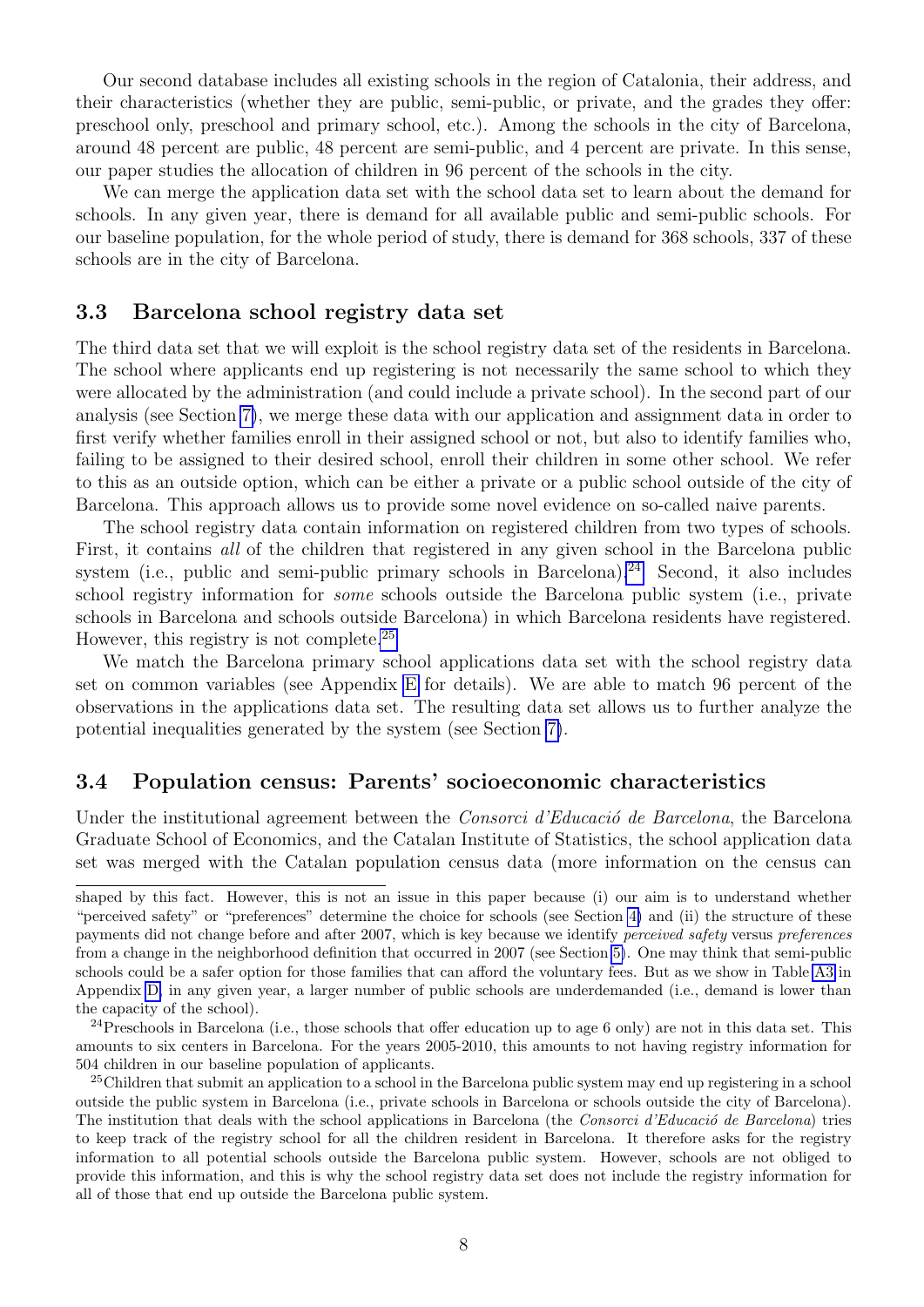be found at <http://www.idescat.cat/en/poblacio/censos2011/>) and the municipal population register (more information on the register can be found at [http://www.idescat.cat/en/](http://www.idescat.cat/en/poblacio/padro.html) [poblacio/padro.html](http://www.idescat.cat/en/poblacio/padro.html)). More specifically, each of the applicants was searched in the population census or the municipal register in order to identify his or her father and mother and obtain their socioeconomic characteristics (see Appendix [F](#page-34-0) for details). It was possible to find one of the parents in 95 percent of the children in our application data set. The resulting data allow us to study how socioeconomic characteristics can relate to behavior in the context of school choice (see Section [7\)](#page-20-0).

### <span id="page-11-0"></span>4 Empirical challenges

Table [3](#page-11-1) displays for each year the percentage of children that enter the school that they ranked first in their school application, those that enter the school that they ranked second, and so on. We concentrate on our baseline population (those that live in Barcelona and have no siblings in the school ranked first), which were allocated to a school in Barcelona.<sup>[26](#page-11-2)</sup> This table shows that on average, as many as 86 percent of children enter their school ranked first.<sup>[27](#page-11-3)</sup> Also worth noting is that a substantial fraction of children, 6 percent on average, does not enter any of the schools they ranked. This shows again that under the BM, the school ranked first is crucial.

<span id="page-11-1"></span>

| Percentages                                    | 2005          | 2006  | 2007  | 2008  | 2009          | 2010  |
|------------------------------------------------|---------------|-------|-------|-------|---------------|-------|
| Enter in school ranked 1st                     | 88            | 85    | 83    | 85    | 87            | 89    |
| Enter in school ranked 2nd                     | $\ddot{o}$    | 6     | 6     | 6     | 6             | 6     |
| Enter in school ranked 3rd-10th                |               | 3     | 3     | 3     |               | 3     |
| Does not enter in any ranked school            | $\mathfrak h$ | 6     | 8     | 6     | $\mathfrak h$ |       |
|                                                |               |       |       |       |               |       |
| School ranked 1st is in residence neighborhood | 73            | 80    | 82    | 83    | 82            | 82    |
| Observations                                   | 7.713         | 6.649 | 6.893 | 7,183 | 7.122         | 7.075 |

Table 3: Parental behavior and school allocation in Barcelona

Note: For 2005, applicants with a sibling in the school ranked first are approximated described in footnote [22.](#page-9-2)

Population: Baseline population that has been allocated to a school in Barcelona.

Source: Barcelona primary school applications data set matched with school registry data set, 2005-2010.

One might think that the fact that so many children get allocated to the school they rank first indicates that the school system accommodates parents' preferences nicely. However, [Abdulka-](#page-28-0)diroğlu and Sönmez [\(2003\)](#page-28-0) have shown that under the BM, parents may not have incentives to provide their true preferences. Further experimental evidence, such as Chen and Sönmez [\(2006\)](#page-28-13) and [Calsamiglia, Haeringer, and Klijn](#page-28-14) [\(2010\)](#page-28-14), suggests a trade-off between *preferences* and *per*ceived safety when ranking schools (i.e., schools for which they obtain priority points, like the neighborhood school).[28](#page-11-4) In an extreme case, this trade-off may imply that parents exclude any preferred schools above the school for which they are given priority points.[29](#page-11-5) Thus, learning how parents choose by only observing their submitted rankings is problematic. The following piece of evidence further illustrates this empirical challenge.

<span id="page-11-2"></span><sup>26</sup>For those that were not allocated a school in Barcelona, 1.25 percent of the total population, we do not know the exact school to which they were allocated. We only know that they were allocated a public school out of the city.

<span id="page-11-4"></span><span id="page-11-3"></span> $27$ This number is almost 100 percent for those that have a sibling in the school ranked first.

<sup>&</sup>lt;sup>28</sup>These studies observe that subjects in the lab manipulate the submitted rankings by reducing the position of the neighborhood schools with respect to the true position of the school in the preference ranking.

<span id="page-11-5"></span><sup>&</sup>lt;sup>29</sup>Note that this is different from saying that parents exclude their top choices, say, the best schools in the city, where everyone wants to go.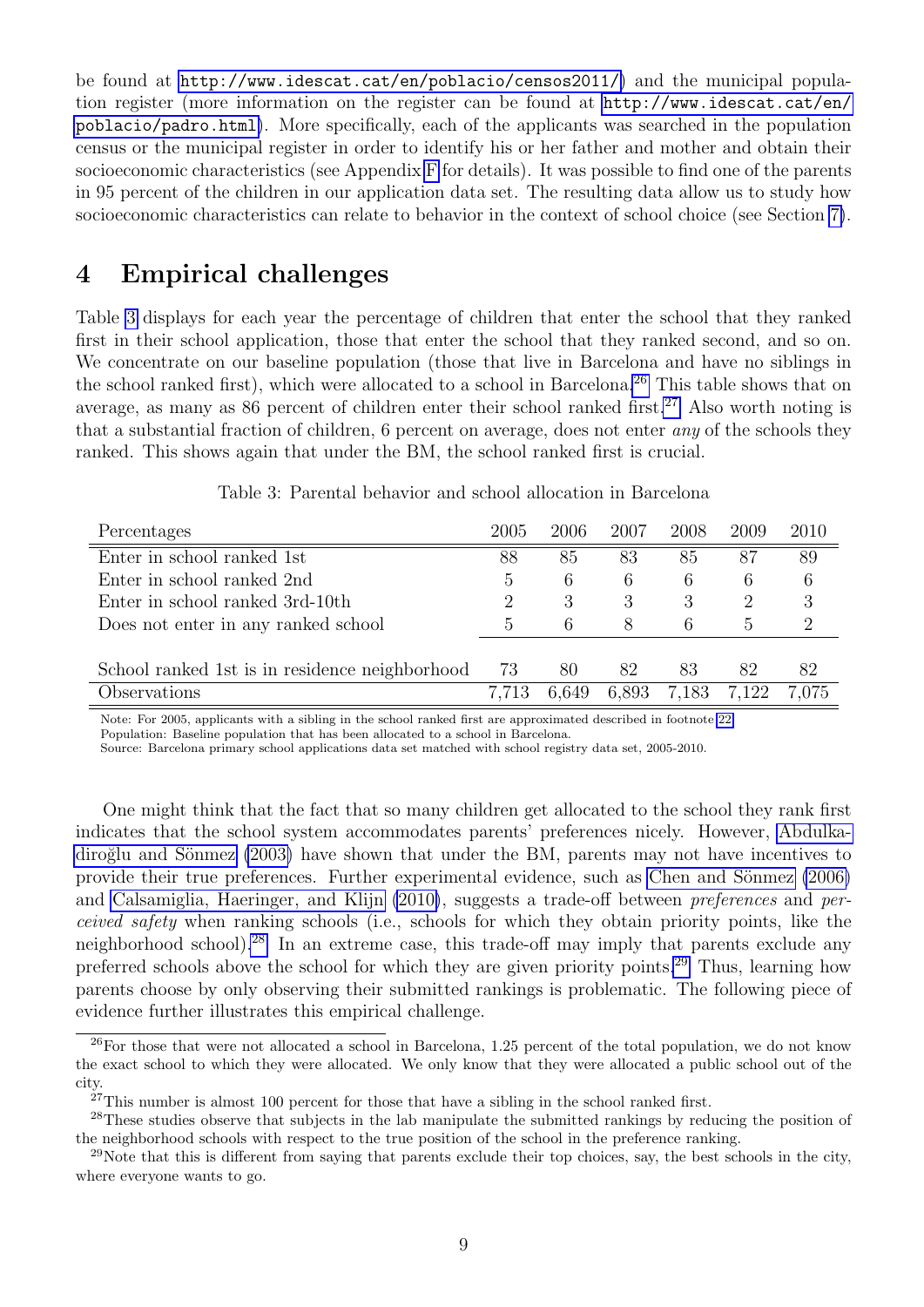The last line of Table [3](#page-11-1) displays the percentage of children who rank first a school that is in their residence neighborhood. On average across the years for our baseline population, this number is as much as 80 percent.

Therefore, the question is: is it *perceived safety* or *preferences* that explains these facts? Or could both reasons explain it, to the extent that families can move their residence to the neighborhood of their most preferred school? The schooling and housing decisions can be summarized as follows.

Parents' choice of neighborhood school: Three reasons Considering housing and schooling decisions, parents may choose their neighborhood school for one of the following reasons:

- For families that *cannot* change residence:
	- (1) preference for the neighborhood school<sup>[30](#page-12-1)</sup>
	- (2) opting for a perceived safe school rather than another more preferred school.
- For families that *can* change residence:
	- (3) the neighborhood school is both their most preferred school and a perceived safe option.

We will refer to reason (1) as "preferences" and to reason (2) as "perceived safety." Therefore, by observing parents' choices at a point in time, we cannot identify whether their behavior results from preferences or from perceived safety. Reason (3) is the union of the first two. Thus, to the extent that families can also choose their residence makes it even harder to distinguish the reason behind their choice. In this paper we exploit a change in the definition of neighborhood, which will allow us to separately identify these reasons. In the next section, we explain our empirical strategy.

#### <span id="page-12-0"></span>5 Empirical strategy

We circumvent the identification problem explained in the previous section by exploiting an unexpected change in the definition of neighborhood that occurred in the city of Barcelona in 2007. The change was announced on March 27, 2007, and families applying for a school that year were told on March 30 that they had to submit their applications between April 10 and 20, 2007.<sup>[31](#page-12-2)</sup>

This change had two consequences. The first implication is that for families that applied for schools in 2007, it was almost impossible to move residence, thus essentially minimizing channel (3) described above. Moreover, in order to get the corresponding residential points, applicants need to prove to have resided in the claimed address for at least six months prior to the application time. In other words, in 2007, the cases in which the choice of residence and school coincides should be minimal. Since moving residence can take time, most likely this was also the case (even if to a lesser extent) for some years after 2007.

The second implication of the change in the definition of *neighborhood* is that for each family, the set of schools that were perceived "safe" (i.e., those with the highest priority) also changed. In turn, this allow us to distinguish between reasons (1) and (2) described above (perceived safety versus preferences). In other words, it allows us to identify whether parents change their choices following the change of neighborhood definition. Our key insight is that if parents choose according to their preferences, then the change of neighborhood definition should not change their choices. Instead, if parents play it safe, then the change of neighborhood definition can affect their choices by excluding the old safe school and including the new safe school.

<span id="page-12-1"></span> $30$ This could be the quality of the school and/or shorter commuting time. The way neighborhoods changed in Barcelona will allow us to provide some insights.

<span id="page-12-2"></span><sup>&</sup>lt;sup>31</sup>The change of neighborhoods was made public through the regional edict  $4850/2007$ , and the application deadline was made public through the regional resolution EDU/904/2007 (see Section 1 of our [online appendix\)](http://www.maiaguell.com/SchoolsBCN/OnlineAppendixChoiceBarcelona.pdf).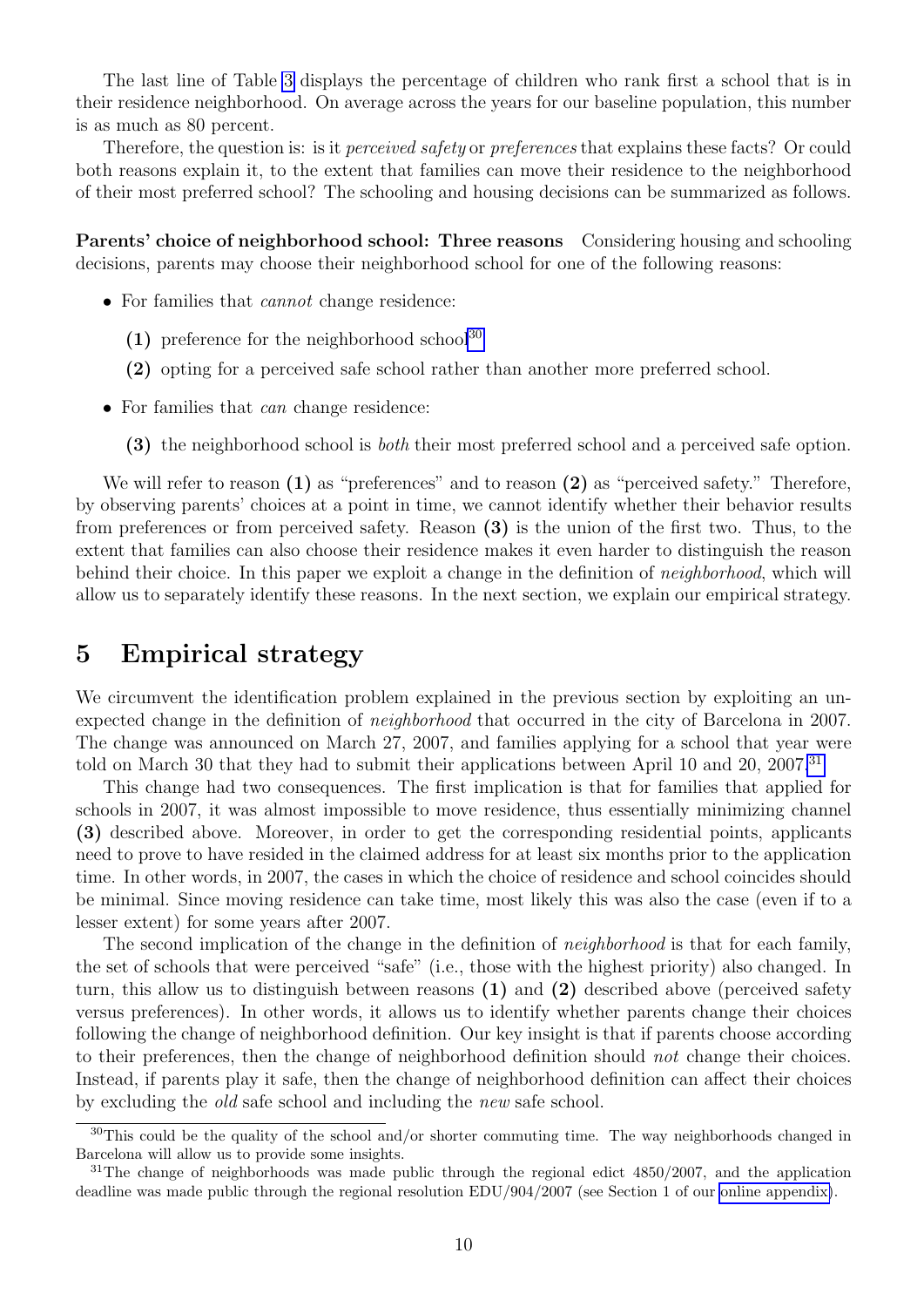Therefore, in our empirical analysis we will analyze the changes in school choices before and after this change and, in particular, between 2006 and 2007. One key assumption is that preferences will not change between these two years. As mentioned before, we will concentrate on those families that live in Barcelona (for whom the neighborhood changed) and that do not have a sibling in the school that they have ranked first. The latter approximates the families that are choosing for the first sibling because the choice for a second sibling is a different problem.<sup>[32](#page-13-2)</sup> Note that the school for the first sibling at age 3 is chosen only *once* by each family. Thus, we necessarily need to compare different families over time. As mentioned above, our empirical strategy relies on the assumption that the distribution of families' preferences does not change between 2006 and 2007.<sup>[33](#page-13-3)</sup> More precisely, we need to assume that preferences of families in the same neighborhood do not change in a systematic manner that coincides with the direction in which the incentives provided by the mechanism have changed.

#### <span id="page-13-0"></span>5.1 Change in the definition of *neighborhood*

As explained in Section [2,](#page-6-0) in the city of Barcelona, to resolve overdemands for schools, families are given priority points for all schools within their residence neighborhood. The definition of what constitutes such a neighborhood changed in March 2007. Before 2007, the city was divided into fixed neighborhoods. The neighborhoods varied in size for semi-public and public schools, but were conceptually the same. For semi-public schools, the neighborhood coincided with the administrative district.<sup>[34](#page-13-4)</sup> Figure [1](#page-13-1) displays the 10 administrative districts in the city of Barcelona. For public schools, the neighborhoods were smaller areas within the administrative district (see Appendix [G](#page-35-0) for more details).

<span id="page-13-1"></span>

Figure 1: Administrative districts in the city of Barcelona

In March 2007, new neighborhoods were defined, moving away from the old fixed administrative districts. The change in the definition of *neighborhood* is unrelated to our concerns about the properties of the B-mechanism. It occurred because the previous definition had two issues from

<span id="page-13-2"></span><sup>&</sup>lt;sup>32</sup>The reasons are that additional priority points are given for children with older siblings in a school (see Table [1\)](#page-8-0), and it is reasonable to assume that families prefer that siblings attend the same school.

<span id="page-13-3"></span><sup>&</sup>lt;sup>33</sup>In particular, we assume that even if the composition of families that get priority points for a school could change, which may change families' preferences for an individual school, we need that those preferences do not systematically change in the particular direction that incentives do. It cannot be the case that what is now the neighborhood school is better for all families (i.e., it can be better for some and worse for others).

<span id="page-13-4"></span><sup>&</sup>lt;sup>34</sup>There was the possibility for semi-public schools to request that their neighborhood would consist of two adjacent administrative districts. Unfortunately, however, the body that granted these petitions no longer exists, and there is no record of these requests. Please note that this implies that the share of applicants demanding a school that we identify as their neighborhood is a lower bound for the years 2005 and 2006.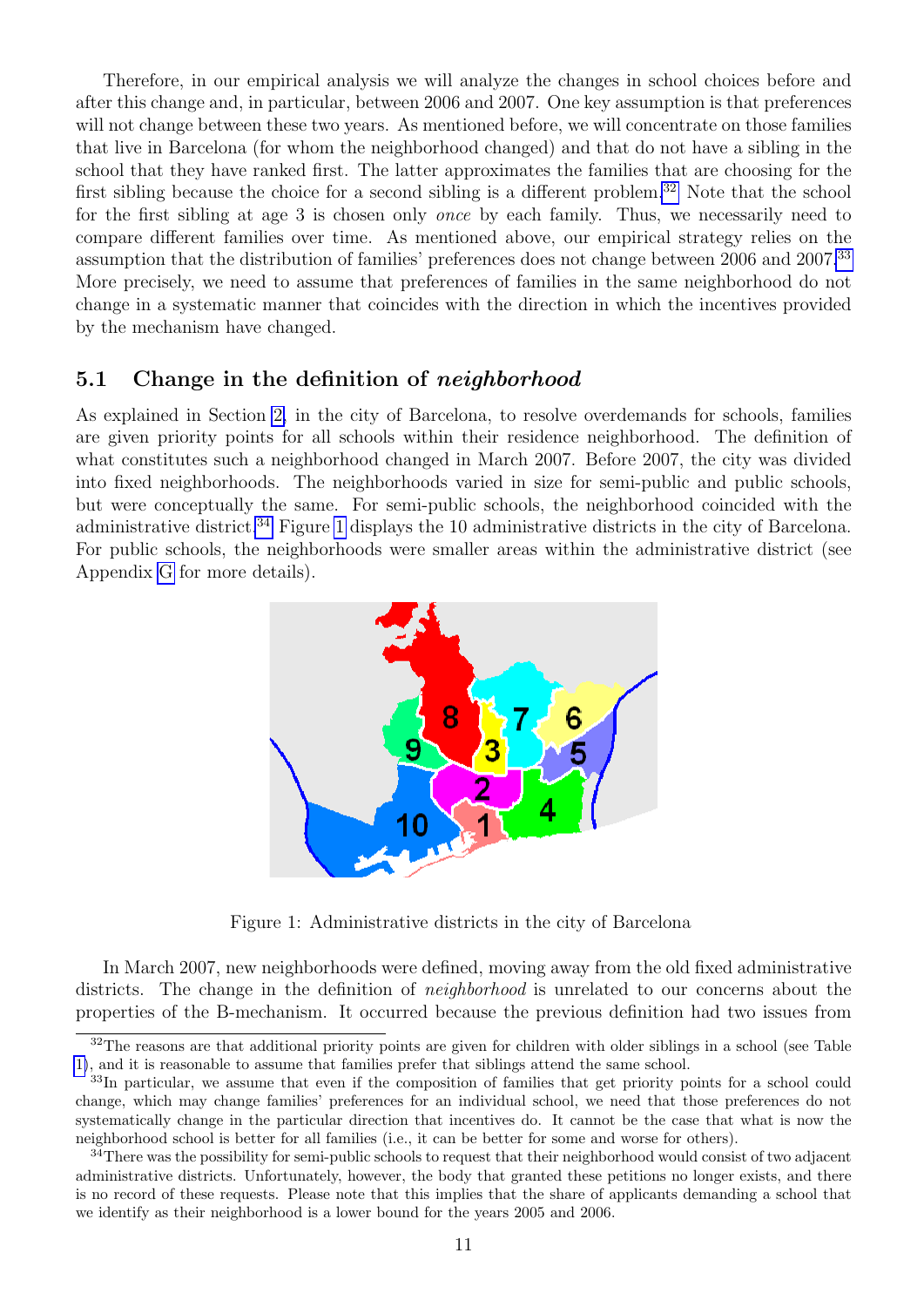the administration's point of view. First, the administration wanted to unify the definition of neighborhood for public and semi-public schools. Second, the old neighborhoods did not capture well the distance to schools (e.g., families living close to the border of two neighborhoods did not have priority points for nearby schools while having priority points for schools farther away within the neighborhood). Finally, the old neighborhoods implied that the size of the set of schools for which a family could have priority could be very different because it depended on the density of schools in the neighborhoods.

The new neighborhoods are based on *distance* between families' residence and schools. An area (specifically, a minimum convex polygon) around every block of houses in the city was established to include at least the closest six schools (three public and three semi-public). An algorithm was constructed to define the new neighborhoods citywide, which amounted to 5,300 for the whole city.[35](#page-14-0)

We can map every block of houses in the city to its neighborhood and thus to the schools for which that address would have priority points if ranked first. We next explain how the change in the definition of neighborhood changed this set.

#### <span id="page-14-1"></span>5.2 Changes in the set of neighborhood schools

The change in the definition of *neighborhood* implied two changes in terms of the set of schools for which each family had priority points. These changes are the basis of our empirical strategy. For simplicity let us refer to the neighborhoods before 2007 as the old neighborhoods and the neighborhoods defined in 2007 as the new neighborhoods.

The two changes in the set of priority schools are as follows. First, the new neighborhoods were defined to include the closest 6 schools (3 public and 3 semi-public). This implied that the size of the set of neighborhood schools for which families have priority was reduced. Before 2007, families had priority points on average in 22 schools, whereas, after 2007, the number of priority schools was reduced to 8 on average. Also, the standard deviation went from 7 to 2 (see Appendix [H](#page-36-0) for details). So, the size of the set of priority schools indeed became smaller as well as more equal across families in the city. Second, for some families (those living near the border of an old neighborhood), there was also a change in the composition of schools in the priority set because the new neighborhood includes nearby schools that are on the other side of the border of the old neighborhood. On average, around 83 percent of the families had a change in the composition of the schools in their priority set. For these families, the change in composition involved an average of 31 percent of schools in their set (see Appendix [H](#page-36-0) for details). As will become apparent shortly, it will be relevant to distinguish between: (i) families that live in the center of the old neighborhood and (ii) families that live in the corner of the old neighborhood.

In order to illustrate these changes, we classify schools for each family, given their address of residence, as follows:

- Yes-Yes Schools (YY hereafter): in the old neighborhood and in the new neighborhood.
- Yes-No Schools (YN hereafter): in the old neighborhood but not in the new neighborhood.
- No-Yes Schools (NY hereafter): not in the old neighborhood but in the new neighborhood.
- No-No Schools (NN hereafter): not the old neighborhood and not in the new neighborhood.

<span id="page-14-0"></span><sup>&</sup>lt;sup>35</sup>Before 2007, families knew which schools were in their neighborhood by looking at maps like the one in Figure [1,](#page-13-1) which were available in all schools. Since 2007, since every block in the city has a different neighborhood, the administration would send a letter to each family specifying which schools were in their neighborhood. One might think that this would increase the demand for schools in the neighborhood, but as Table [3](#page-11-1) shows, this was not the case. The number of families that ranked a neighborhood school first is constant over time.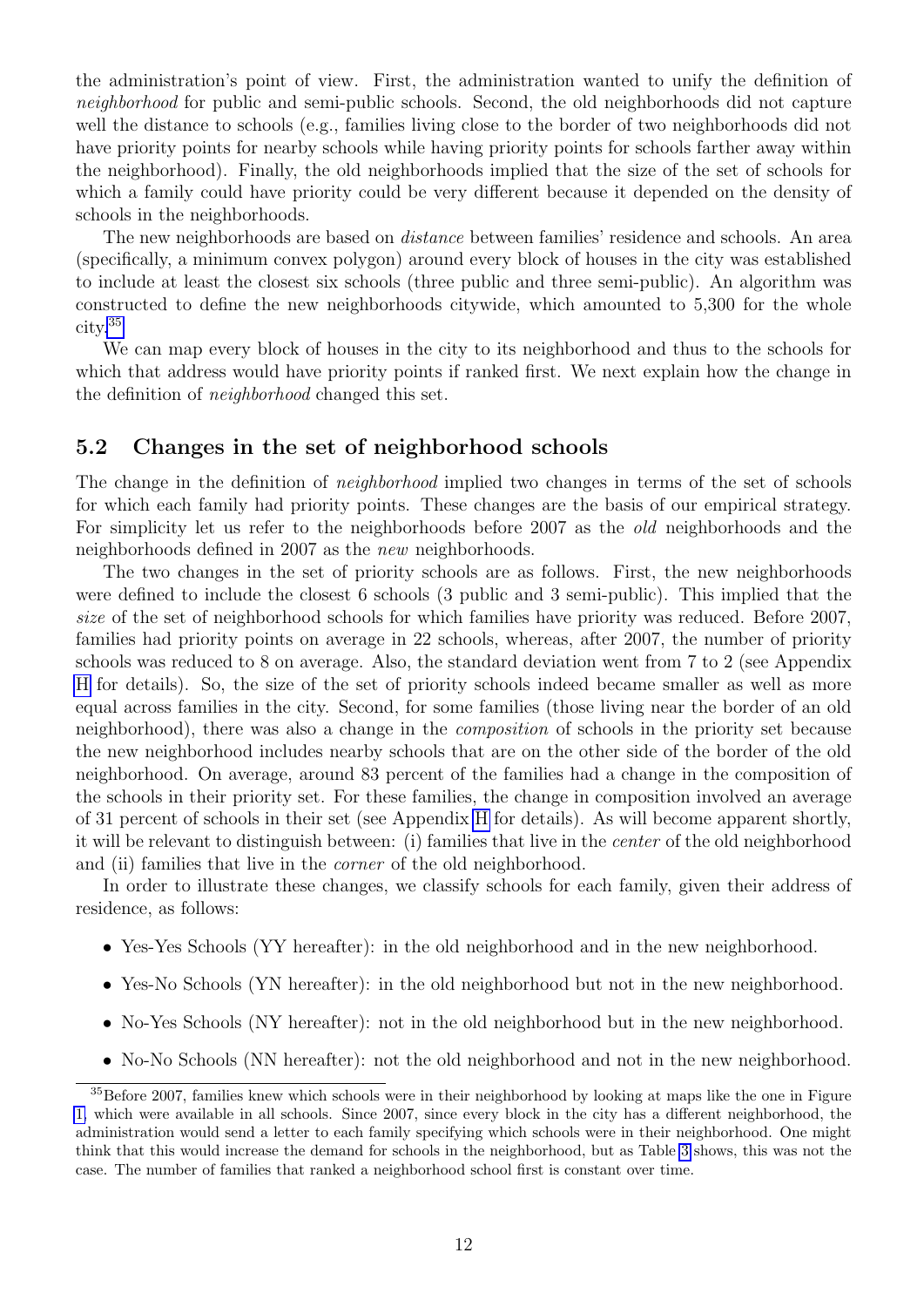Figures [2](#page-15-0) and [3](#page-16-0) illustrate the change in the set of priority schools for different families (or different addresses). Diamonds, pentagons, triangles, and hexagons in these graphs represent schools. The (orange) building is a particular family/address. The (green) square represents the old neighborhood, and the (purple) circle refers to the new neighborhood for a family that lives in the center of the old neighborhood (Figure [2\)](#page-15-0) and for a family that lives in the corner of the old neighborhood (Figure [3\)](#page-16-0). Schools inside the circle are YY schools; that is, these schools were also in the old neighborhood (square). Schools outside the circle but inside the square are YN schools; they used to be in the old neighborhood but are not in the new neighborhood. For families living in the corner of the old neighborhood, there are also NY schools, which were not inside the old neighborhood but are inside the new neighborhood. Finally, schools outside the square are NN schools; they were not in the old neighborhood and are not in the new neighborhood either.<sup>[36](#page-15-1)</sup>

<span id="page-15-0"></span>



The reduction in the size of the set of schools for which families have priority allows us to identify YN schools as well as YY schools for any address in the city (see Figures [2](#page-15-0) and [3\)](#page-16-0). The change in composition of the set of schools for which families have priority allows us to identify NY schools for those addresses that are sufficiently far away from the center of the old neighborhood (see Figure [3\)](#page-16-0). On average for the period of study, we have 83 percent of families for whom the set of priority schools changed both in size and in composition, whereas for 17 percent it only changed in size. The two changes (size and composition) of the priority set allow us to identify the different types of schools for each block of houses.

It is worth noting that by construction of new neighborhoods, the distance from families' residences to any school in the neighborhood is reduced after 2007. However, this fact carries no mileage for our identification strategy. If preferences drive choices (and families care about a

<span id="page-15-1"></span><sup>&</sup>lt;sup>36</sup>In terms of priority points, families applying to their YY schools received 30 priority points both before and after 2007; families applying to their YN schools received 30 priority points before 2007 and 15 points after 2007; families applying to their NY schools received 10 priority points before 2007 and 30 points after 2007; and families applying to their NN schools received 10 priority points before 2007 and 10 points after 2007 (except for public schools in the district for which the change would be from 10 to 15; see Appendix [A](#page-30-0) for a further discussion).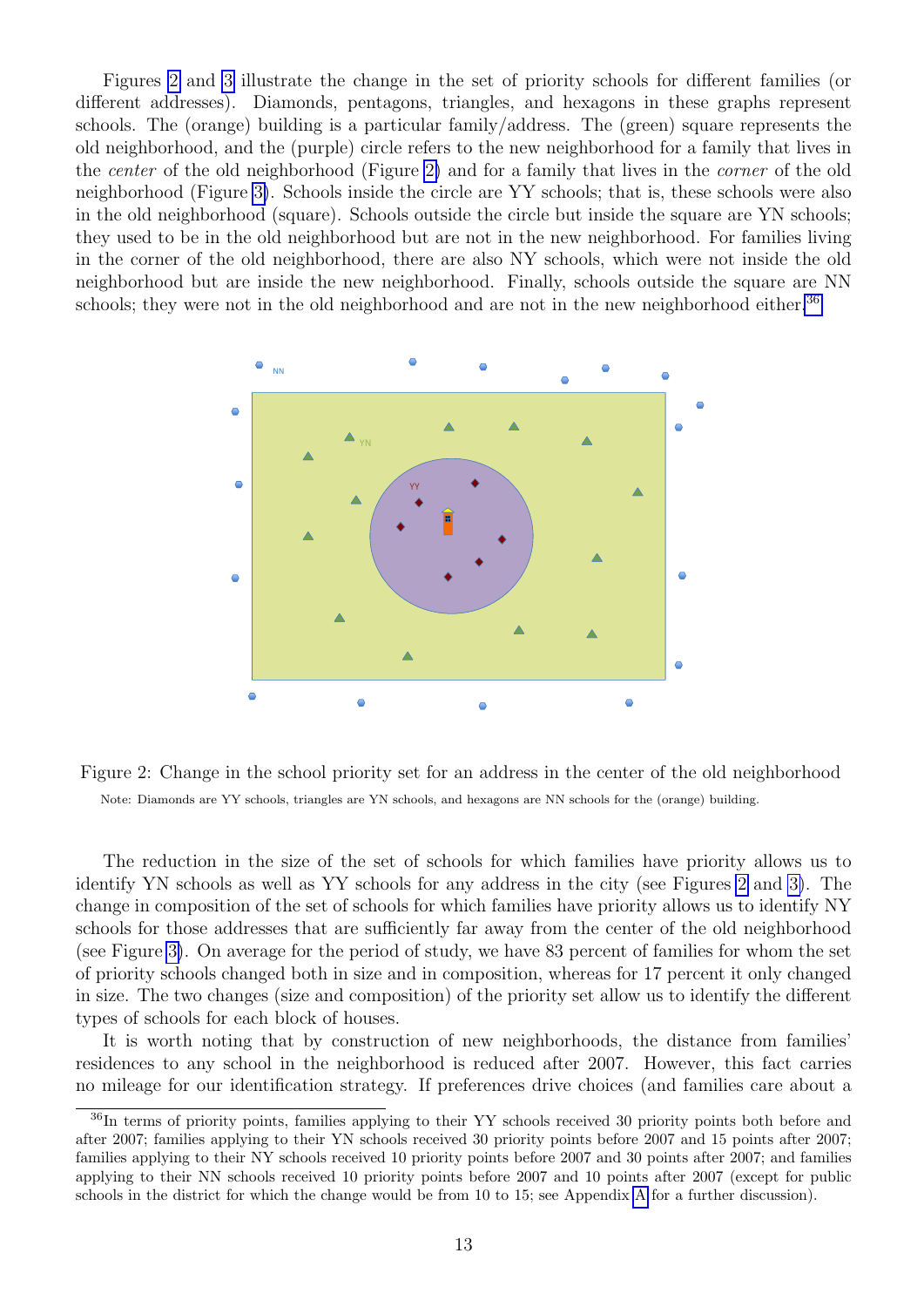<span id="page-16-0"></span>

Figure 3: Change in the school priority set for an address in the corner of the old neighborhood Note: Diamonds are YY schools, pentagons are NY schools, triangles are YN schools, and hexagons are NN schools for the (orange) building.

shorter distance to school), then the definition of neighborhood is irrelevant. And if it is safety that drives choices, then distance is irrelevant.

Our key insight is that we can learn what drives families' choices (preferences or perceived safety) by looking at the changes in demand for these different types of schools before and after the change of the definition of neighborhood. We explain our strategy in detail in the next subsection.

#### <span id="page-16-1"></span>5.3 Testable hypothesis

As seen in Table [3,](#page-11-1) a huge majority of families apply for a school in their neighborhood. But from this fact alone we cannot infer what drives parents' choices. Key for our analysis is to examine the response to incentives by families after the change in the neighborhood definition in 2007. As already argued, for parents who chose a school in 2007, it is very unlikely that they were able to change residence. Therefore, as discussed in Section [4,](#page-11-0) we are left with two mutually exclusive reasons for choice: preferences versus perceived safety.

The key for our identification is the following. If families choose according to their preferences, then we should observe no change in choices after the change in the neighborhood definition (assuming that preferences have not changed over time). Instead, if families play it safe, then we should observe that their choices change. In particular, if safety is driving choice, we should observe the following changes:

Hypothesis 0: If perceived safety is driving school choice, the proportion of families asking for the different types of schools should only change between the years 2006 and 2007, when the neighborhoods were changed. And we should observe no changes between the years 2005 and 2006, nor between the years 2007, 2008, 2009, and 2010. But if preferences are driving school choice, the proportion of families asking for the different types of schools should not change over time.

Hypothesis 1: If perceived safety is driving school choice, the proportion of families that ask for YN schools should decrease between 2006 and 2007, given that these schools become less safe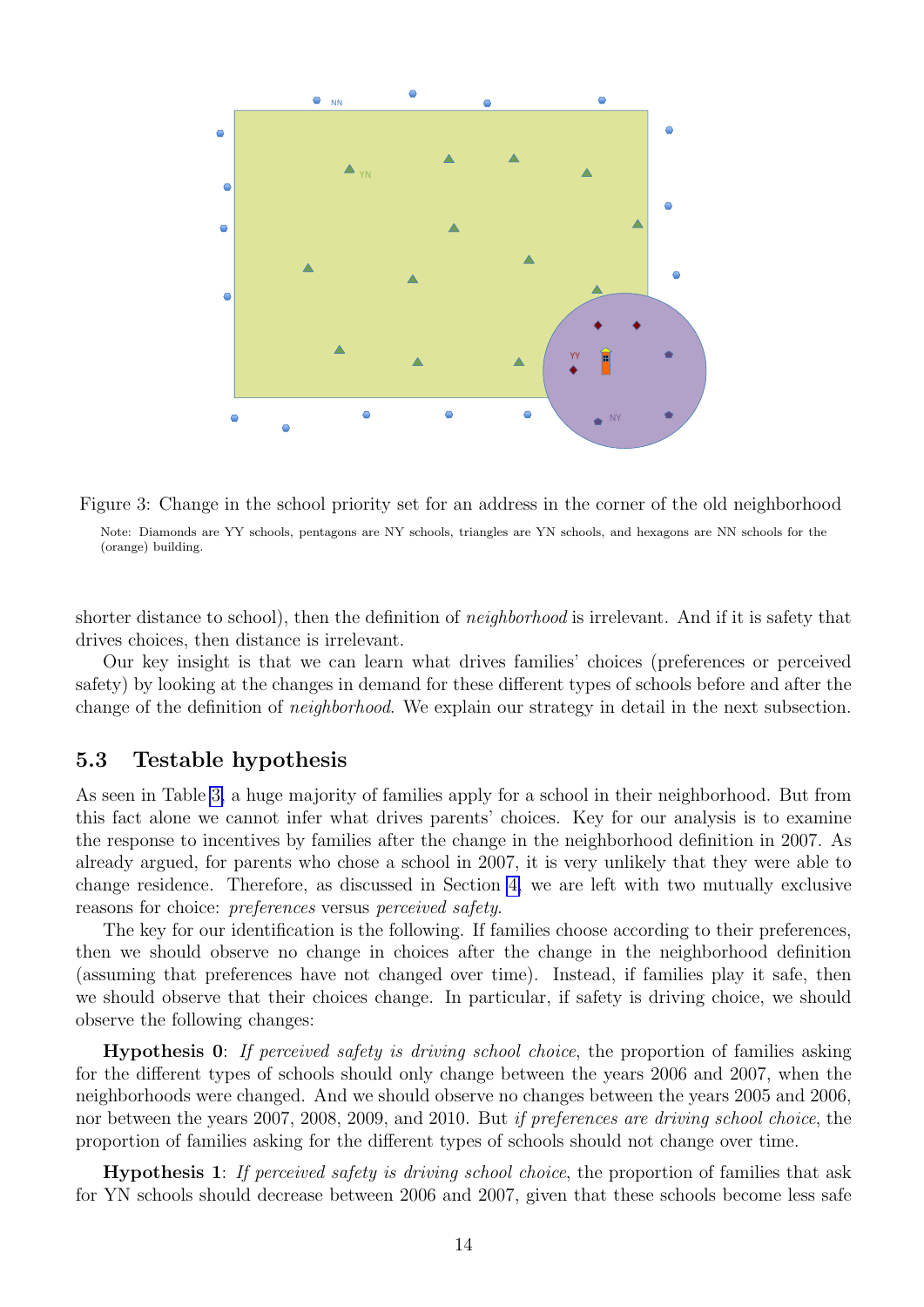after the neighborhood change. But *if preferences are driving school choice*, we should observe no change.

Hypothesis 2: If perceived safety is driving school choice, the proportion of families asking for NY schools should increase between 2006 and 2007, given that these schools become safer to apply for after the neighborhood change. But if preferences are driving school choice, we should observe no change.

Regarding YY schools, since the set of schools with high priority has been reduced, if families' choices are driven by perceived safety, then demand for any given neighborhood school should increase. But rising demand for YY schools depends on whether families live in the center or the corner of the old neighborhood. In particular,

Hypothesis 3: If perceived safety is driving school choice, for families living in the center of the old neighborhood, the proportion of families asking for YY schools should increase between 2006 and 2007, given that there is a smaller set of schools with highest priority after 2007. In other words, families that were playing it safe before 2007 were asking for YY or YN schools but only for YY schools after 2007. Therefore, if they continue to play it safe, the demand for YN schools would be shifted to YY schools. But *if preferences are driving school choice*, we should observe no change.

Note that no prediction can be made for YY schools for families living in the corner of the old neighborhoods. Two forces are at play here. On the one hand, as in Hypothesis 3, the proportion of families asking for YY schools between 2006 and 2007 should increase as demand from YN schools is being shifted to YY schools. On the other hand, for families living in the corner of the old district, within their set of safe schools, they will be comparing whether the new schools in their set (NY) are preferred to the remaining schools (YY), which would tend to decrease the proportion of families asking for YY schools between 2006 and 2007. The final effect is exante unpredictable.

Similarly, there is no prediction for the change in the proportion of families asking for NN schools between 2006 and 2007 because it is unclear whether these schools are safer. The safety of applying to an NN school depends on the number of applicants that have priority points for that school. Before 2007 the set of families that had high priority for that school was larger (old neighborhoods were larger), but it was also true that the set of schools for which each applicant had highest priority was larger. Therefore, it is not clear whether demand from the neighborhood would be larger or smaller, and therefore unclear what the chances of being admitted would be for an individual outside of the neighborhood.

In the next section, we test these hypotheses in order to learn whether preferences or perceived safety drives parents' school choice.

#### <span id="page-17-0"></span>6 Results: Preferences versus perceived safety

In this section, we analyze the school that families ranked first in their application form. In particular, we track whether the school ranked first in their application was a school in their neighborhood (i.e., had highest priority) both before and after 2007 (keeping track of the change in neighborhood) and test each of the hypotheses outlined above.

Table [4](#page-18-0) displays the percentage of families applying to YN schools, that is, schools that were located in their old neighborhood but not in their new neighborhood. We observe the following facts.

First, it can be seen that the only substantial change occurs between 2006 and 2007, coinciding with the change in the neighborhood definition. This provides evidence that the change in the neighborhood definition did change families' school choice, giving a first indication that families play it safe (as outlined in Hypothesis 0). If it was families' preferences that drove choice, we should not observe any change. Moreover, as described in Hypothesis 1, if families play it safe, the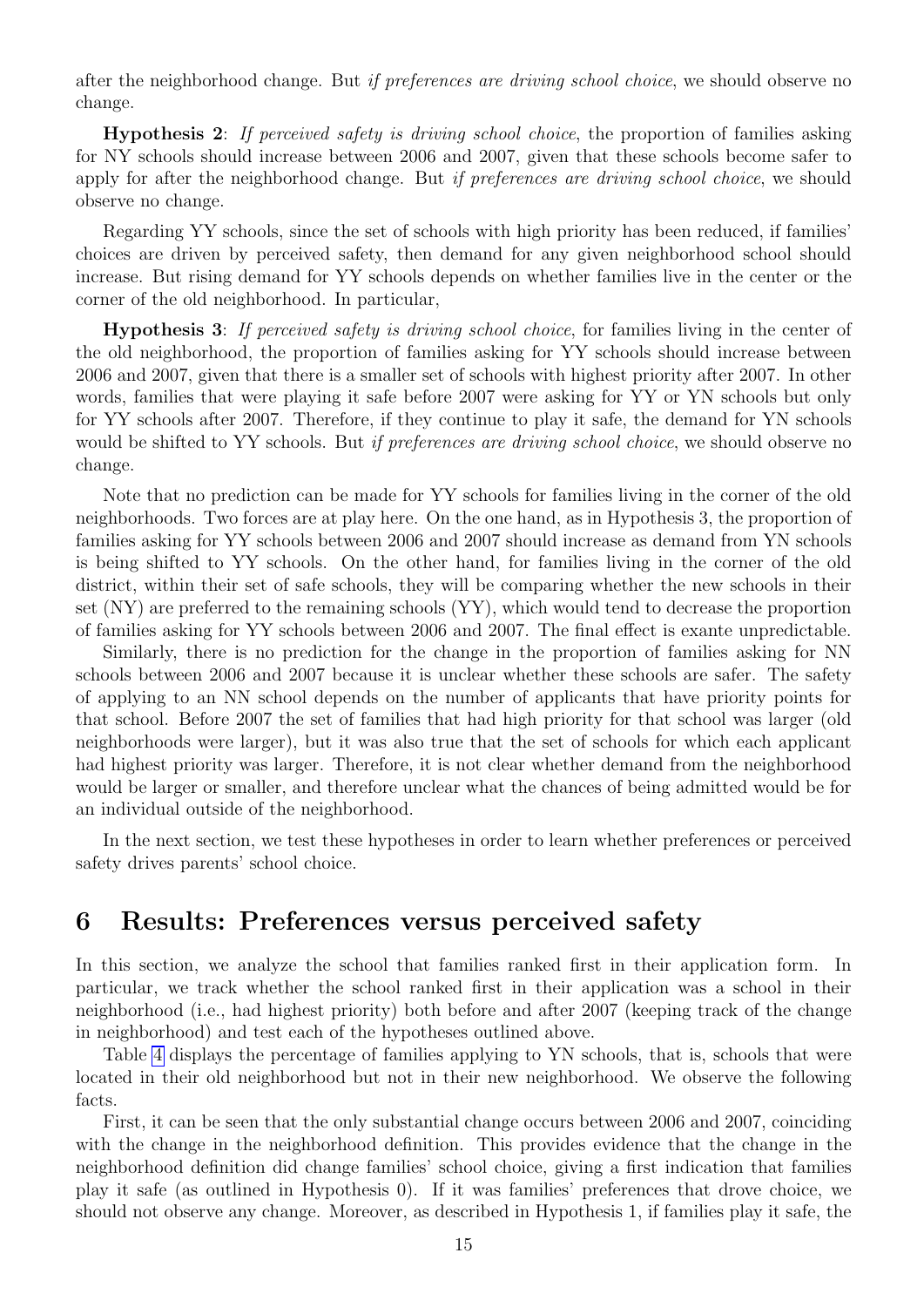<span id="page-18-0"></span>

| Table 4: Testing Hypothesis 1: Families that ranked a YN school first |  |  |  |
|-----------------------------------------------------------------------|--|--|--|
|-----------------------------------------------------------------------|--|--|--|

|                                                                 | 2005 | 2006 | $\mid 2007$ | 2008                                | - 2009    | 2010 |
|-----------------------------------------------------------------|------|------|-------------|-------------------------------------|-----------|------|
| Proportion of families $18.24 \quad 20.71 \mid 9.72 \quad 7.29$ |      |      |             |                                     | 7.64 8.26 |      |
| Observations                                                    |      |      |             | 7,775 6,649 6,893 7,198 7,134 7,085 |           |      |

Note: YN schools are schools that, for any given family, are located in their old neighborhood but not in their new neighborhood. Population: Baseline population. Source: Barcelona primary school applications data set, 2005-2010.

change in behavior should be such that they stop ranking first schools that are no longer in their neighborhood. Consequently, the proportion of families that ask for YN schools should decrease between 2006 and 2007, which is exactly what we observe in Table [4.](#page-18-0) The proportion of families that ask for YN schools was reduced from 21 percent to 10 percent, which is a decrease in demand of 52 percent. This large decrease indeed suggests that safety, rather than parents' preferences, plays a crucial role in choosing a school.

It is worth noting that in Table [4,](#page-18-0) starting in 2008, the proportion of families asking for YN schools is decreasing over time. This partly reflects the fact that families can over time move their residence to another neighborhood with their preferred school (which stops being a YN school).

<span id="page-18-1"></span>We now turn to the analysis of families that choose NY schools, that is, schools that were not located in their old neighborhood but are in their new neighborhood. Table [5](#page-18-1) displays our results.

Table 5: Testing Hypothesis 2: Families that ranked an NY school first

|                                                             | 2005 | 2006   2007 2008 2009 2010                           |  |  |
|-------------------------------------------------------------|------|------------------------------------------------------|--|--|
| Proportion of families 10.15 9.35   17.23 17.62 18.33 17.38 |      |                                                      |  |  |
| Observations                                                |      | $6,352$ $5,380$ $\mid 5,566$ $5,955$ $5,947$ $6,121$ |  |  |

Note: NY schools are schools that, for any given family, are not located in their old neighborhood but are in their new neighborhood. Population: Baseline population living close enough to the corner of the old neighborhood such that their new set of priority schools includes at least one school that was not in their old set. Source: Barcelona primary school applications data set, 2005-2010.

In this case, we concentrate on those families in our baseline population for whom the neighborhood change implied not only a change in the size of the set of priority schools but also a change in its composition. That is, families are close enough to the corner of the old neighborhood so that their new set of priority schools includes at least one school that was not in their set before. (see Figure [3\)](#page-16-0). Recall that families living in the center of the old district only experience a change in the size of the set of priority schools, and therefore there are no NY schools in their set. Again Table [5](#page-18-1) shows that the only substantial change occurs between 2006 and 2007, coinciding with the change in the neighborhood definition, thereby providing further evidence that the change in the neighborhood definition did change families' school choice, giving another indication that safety plays a big role in school choice (as outlined in Hypothesis 0). Moreover, as described in Hypothesis 2, if families play it safe, the change in behavior should be such that they start ranking first schools that are in their new neighborhood, because these schools now give them priority points. Consequently, the proportion of families that ask for NY schools should increase between 2006 and 2007, which is exactly what we observe in Table [5.](#page-18-1) The proportion of families that ask for NY schools increased from 9 percent to 17 percent, which is an increase in demand of 89 percent. This very large increase indeed suggests that safety, rather than parents' preferences, plays a crucial role in choosing a school.

To sum up, we find evidence that families' preferences play a limited role in school choice because a change in the definition of neighborhood makes families change their choices. Moreover,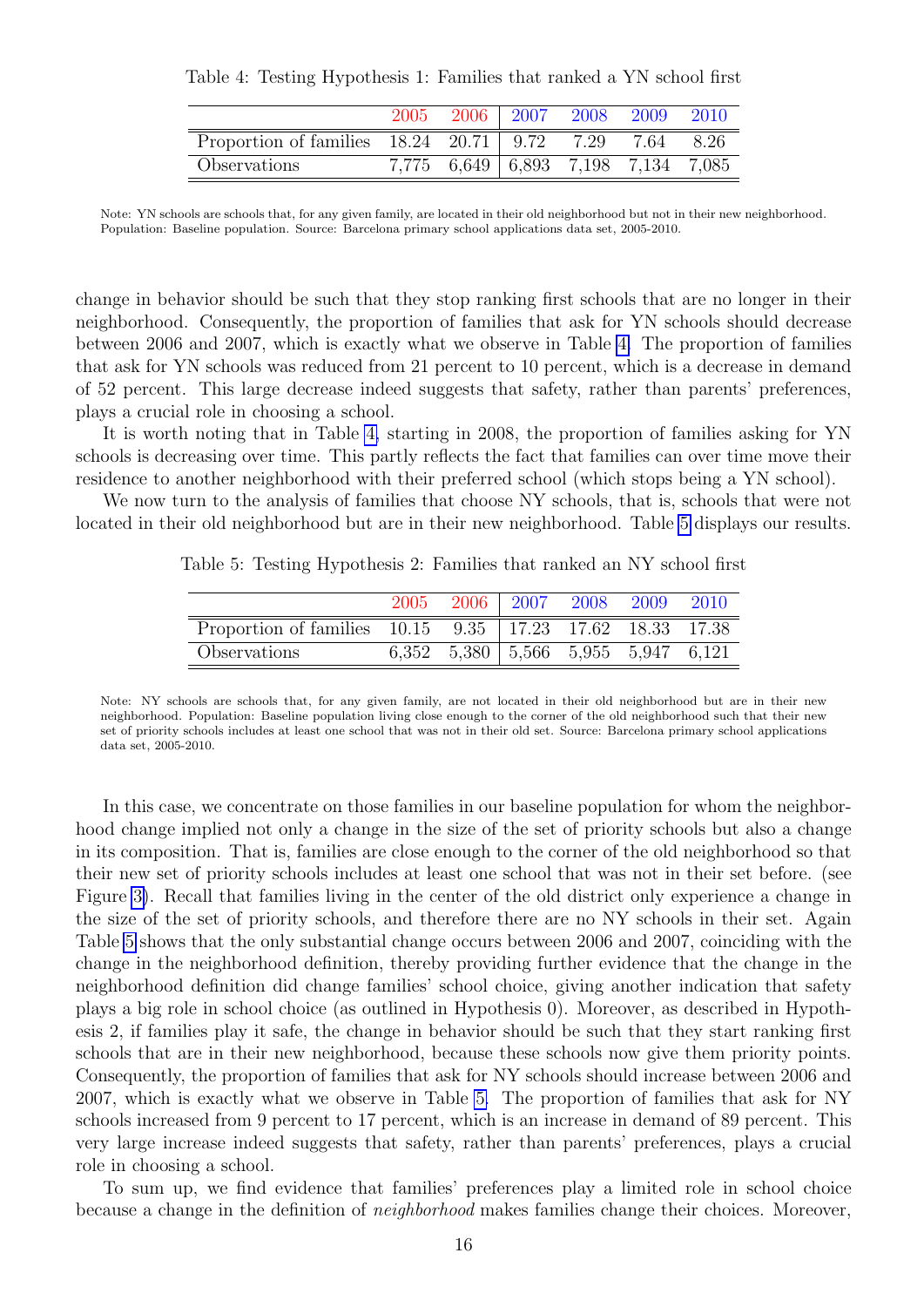it is worth noting that the way the new neighborhoods were designed implies that YN schools are schools that are relatively far away from families' residences (see Figure [2\)](#page-15-0), whereas YN schools are schools that are relatively close to families' residences (see Figure [3\)](#page-16-0). This means that in the old neighborhoods, families were going to schools that were quite far away (YN schools) and were not going to schools that were nearby (NY schools) because of safety. Therefore, we find that preference for a shorter distance to schools is not the sole determinant for parents' actual preferences or choice.

We now turn to the analysis of YY schools, that is, schools that for any given family were located in their old neighborhood and are still located in their new neighborhood. We first analyze those families that live in the center of the old district for whom the set of priority schools from 2007 is composed only of YY schools. Table [6](#page-19-0) displays our results.

<span id="page-19-0"></span>Table 6: Testing Hypothesis 3: Families that ranked a YY school first and live in the center of old neighborhood

|                                                            | 2005 |  | 2006   2007   2008   2009                 | - 2010 |
|------------------------------------------------------------|------|--|-------------------------------------------|--------|
| Proportion of families 67.04 71.08 85.91 87.45 84.67 81.33 |      |  |                                           |        |
| Observations                                               |      |  | $1,423$ $1,269$   $1,327$ $1,243$ $1,187$ | - 964  |

Note: YY schools are schools that, for any given family, are located both in their old neighborhood and in their new neighborhood. Population: Baseline population living in the center of the old neighborhood such that their new set of priority schools includes only schools that were in their old set. Source: Barcelona primary school applications data set, 2005-2010.

Again, as Table [6](#page-19-0) shows, the main substantial change occurs between 2006 and 2007, coinciding with the change in the neighborhood definition, thereby providing further evidence that the change in the neighborhood definition did change families' school choice, giving another indication that safety plays a big role in school choice (as outlined in Hypothesis 0). Moreover, as described in Hypothesis 3, if families play it safe, there should be an increase in the share of families that ask for YY schools between 2006 and 2007. This is exactly what we find. For these families, living in the center of the old district, since they play it safe, they are moving away from schools that were in their neighborhood (YN schools) and concentrating on the schools around their residence.

We next turn to the analysis of YY schools for families that live in the *corner* of the old neighborhood. As explained in Section [5.3,](#page-16-1) there is no unambiguous prediction for this case. Table [7](#page-19-1) displays the percentage of families applying schools that are YY and live in the corner of the old neighborhood. We find that demand for YY schools has moderately increased, which is consistent with a shift in demand from YN schools to YY schools as well as some substitution between YY schools and NY schools.

<span id="page-19-1"></span>Table 7: Families that ranked a YY school first and live in the corner of old neighborhood

|                                                            |  | 2005 2006 2007 2008 2009 2010                   |  |  |
|------------------------------------------------------------|--|-------------------------------------------------|--|--|
| Proportion of families 51.83 56.38 63.87 64.87 63.53 64.91 |  |                                                 |  |  |
| Observations                                               |  | $6,352$ $5,380$ $5,566$ $5,955$ $5,947$ $6,121$ |  |  |

Notes: YY schools are schools that, for any given family, are located both in their old neighborhood and in their new neighborhood. Population: Baseline population living close enough to the corner of the old neighborhood such that their new set of priority schools includes at least one school that was not in their old set. Source: Barcelona primary school applications data set, 2005-2010.

Finally, we turn to the analysis of NN schools. Again, as explained in Section [5.3,](#page-16-1) there is no unambiguous prediction for this case. Table [8](#page-20-1) displays the results. We see a reduction in the demand for NN schools. This suggests that families having a small set of schools and playing it safe implies that behavior and therefore demand is more homogeneous across schools. Hence, finding an NN school with available seats may be more difficult.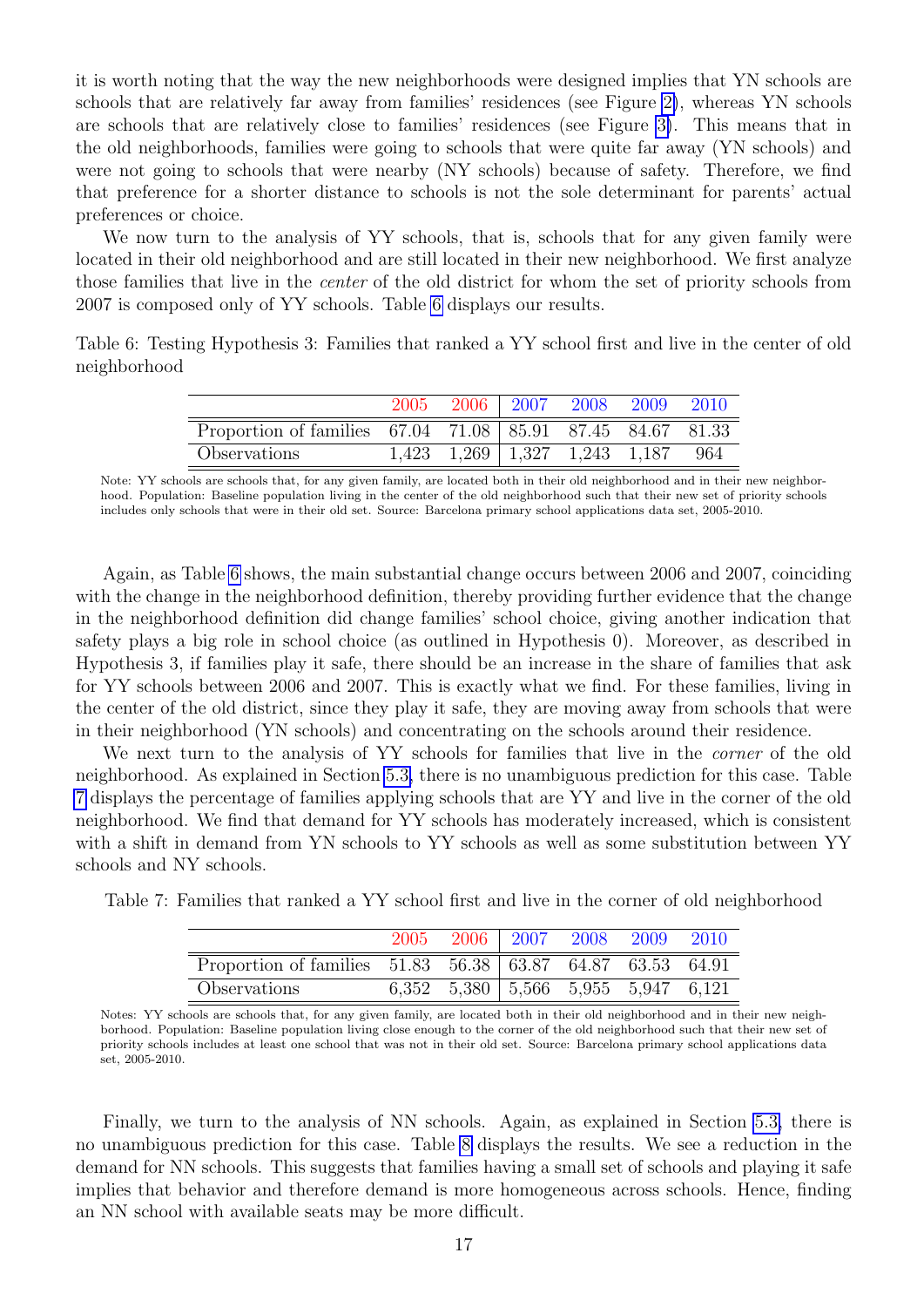| Table 8: Families that ranked an NN school first |
|--------------------------------------------------|
|--------------------------------------------------|

<span id="page-20-1"></span>

|                                                                                        |  | 2005 2006 2007 2008 2009 2010       |  |
|----------------------------------------------------------------------------------------|--|-------------------------------------|--|
| Proportion of families $18.86 \quad 12.54 \mid 8.25 \quad 9.36 \quad 10.04 \quad 9.58$ |  |                                     |  |
| Observations                                                                           |  | 7,775 6,649 6,891 7,198 7,132 7,085 |  |

Note: NN schools are schools that, for any given family, were not located in their old neighborhood and are not in their new neighborhood. Population: Baseline population. Source: Barcelona primary school applications data set, 2005-2010.

### <span id="page-20-0"></span>7 Results: Risk analysis

In this section, we study further (beyond the residence neighborhood) the rationality behind parents' behavior when choosing a school. In Subsection [7.1,](#page-20-2) we first identify those applicants whose behavior could be considered naive based on their exante chances to enter the school for which they apply. In Subsection [7.2,](#page-23-0) we incorporate information about the school where children register (which may be different from the assigned school) to understand further the possible naivete in parents' behavior and to learn about the equity properties of this mechanism. Finally, in Subsection [7.3,](#page-25-0) we analyze the socioeconomic characteristics of families who may seem naive in order to reevaluate whether, as the literature has emphasized (see Abdulkadiroğlu, Pathak, Roth, and Sönmez [\(2006\)](#page-28-16)), disadvantaged families may be less able to exercise choice. The analysis in the next sections is done for all the years 2005-2010 together.<sup>[37](#page-20-3)</sup>

#### <span id="page-20-2"></span>7.1 Possible naive behavior

In this section we identify those applicants whose behavior could be considered naive, that is, that the probability of entering in the school they have chosen is zero, thereby reducing their chances of being assigned to other schools. We first concentrate on the risk that families take when deciding on the school ranked first and then do the analogous computation for the schools ranked second.[38](#page-20-4)

We compute the chances of being assigned the ranked school given the priority points that families have for the ranked school. This will depend on how many other families (and with how many priority points) are demanding each school. In order to do so, we define the following variables (see Appendix [D](#page-32-0) for details on how we calculate these with our data):

- *Capacity*<sub>s1t</sub>: number of seats available in school s in year t in the first round.
- Demand<sub>s1tp</sub>: number of applicants ranking first school s in year t with priority points p.
- Demand<sub>s1tp+</sub>: number of applicants ranking first school s in year t with more priority points than p.
- $MinPoints_{s1t}$ : minimum amount of priority points necessary to enter a school s in year t in the first round.
- Points<sub>i</sub>: the number of priority points that applicant i has for the school ranked first.<sup>[39](#page-20-5)</sup>

An example will be useful: school s in year t will have  $MinPoints_{st} = 25$  if: (i) the number of children that have more than 25 points that demand the school is smaller than the capacity of the school, that is  $Demand_{s_1t_2s_+} < Capacity_{s_1t}$  and (ii) the number of children that have exactly

<span id="page-20-3"></span><sup>&</sup>lt;sup>37</sup>The change in neighborhoods should not have any implications for the willingness for families to take risk. Accordingly, we did not find in our data any significant differences in risk-taking behavior before and after 2007.

<span id="page-20-4"></span><sup>&</sup>lt;sup>38</sup>We do not go further than the second school ranked because it seems too demanding for anyone to be able to calculate the chances of entering a school ranked third and below.

<span id="page-20-5"></span><sup>&</sup>lt;sup>39</sup>Recall that for the case of Barcelona, the number of priority points is constant for all schools ranked.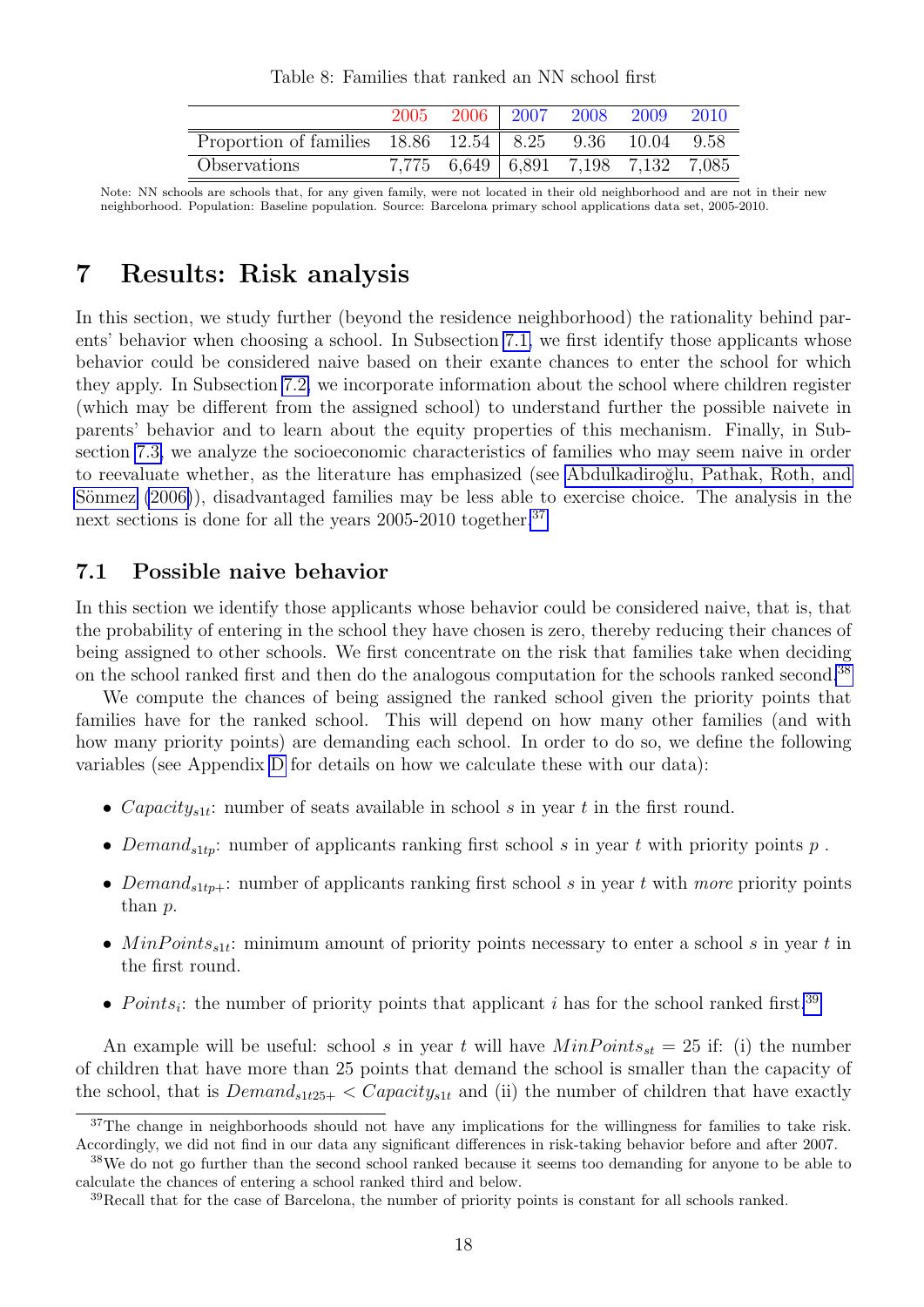25 points that demand the school is greater than or equal to the capacity of the school, that is,  $Demand_{s1t25} > Capacity_{s1t}.$ 

We define the risk of applicant  $i$  that has ranked first school  $s$  in year  $t$  as follows:

$$
Risk_{is1t} = \left\{ \begin{array}{c} 0 \text{ if points}_{i} > MinPoints_{st}, \\ 1 - \frac{Capacity_{s1t} - Demand_{s1tp+}}{Demand_{s1tp}} \text{ if points}_{i} = MinPoints_{st}, \\ 1 \text{ if points}_{i} < MinPoints_{st}. \end{array} \right.
$$

That is, the variable  $Risk_{ist}$  takes value 0 when an applicant has more priority points than the minimum necessary to enter the school ranked first. It takes value 1 when an applicant has fewer priority points than the minimum necessary to enter a school. For applicants with the same number of priority points than the minimum necessary to enter a school, then  $Risk_{is1t}$  is 1 minus the probability of entering. The latter is the total capacity left after considering applicants that have more points than the minimum necessary  $(Capacity_{s1t} - Demand_{s1tp+})$  divided by the total number of competitors (i.e., who demand the same school with the same number of priority points,  $Demand_{sltn}$ ).

Once we have calculated  $Risk_{is1t}$ , we will turn to the calculation of the risk around the school ranked second. In order to calculate the probability of entering in schools ranked second, we compute the expected second round demand for each school. Demand in the second round results from applicants not getting their school ranked first, which depends on the realization of the lottery, which is unknown to applicants at the time they submit their application. We therefore run 500 simulations on what the demand for the second round would have been under different realizations of the lottery. Then,  $Prob_{is2t}$  is the average probability of being accepted in the school ranked second for individual i in year t, and  $Risk_{is2t} = 1 - Prob_{is2t}$  is the corresponding risk.

In order to calculate  $Risk_{is1t}$  and  $Risk_{is2t}$  in our data, we focus on those children in our baseline population<sup>[40](#page-21-0)</sup> for whom we can potentially have information about the school in which they registered. We also exclude from the analysis those that either applied after the deadline or were found to have submitted multiple applications, since these cases are assigned only after those that have applied on time have a secured seat. This amounts to 41,266 applicants and 331 schools.[41](#page-21-1)

Table [9](#page-22-0) reports the value of the variable risk for the schools ranked first. We observe the following. First, for 58 percent of the families, their school choice entails no risk.<sup>[42](#page-21-2)</sup> Second, 40 percent of the families entail some risk with the school they rank first. This means that they are demanding schools that are overdemanded by other families with the same number of priority points. This number may seem high at first. But among these families, 91 percent have 30 points or more and demand a school in their neighborhood; 4 percent have 30 points and demand a school outside their neighborhood; and 5 percent have fewer than 30 points and demand a school outside their neighborhood. So, interestingly, most of the risk entailed by families comes from applying to

<span id="page-21-0"></span> $^{40}$ Again, we exclude those with a sibling in the school ranked first because in our data, we find that their behavior involves no risk, i.e.,  $Risk_{is1t}=0$ .

<span id="page-21-1"></span><sup>&</sup>lt;sup>41</sup>This means 1,468 fewer observations than in our original baseline population: 504 children applied to a preschool in Barcelona for which we do not have registry information (see footnote [24\)](#page-10-0). Other children for whom we do not have registry information are: 58 children that did not rank a school first in Barcelona (although they did rank a school in another position in Barcelona), and 197 children that although they ranked a school first in Barcelona, they ranked a school second outside Barcelona. Finally, 516 children applied late and 194 children had multiple applications.

<span id="page-21-2"></span> $^{42}$ This includes, by definition, those applicants with special needs. In our data, these children were recorded for the years 2005 and 2008-2010 and are around 1 percent of our baseline population. Since we do not have a record of them for the years 2006-2007, our estimates of  $Risk_{is1t} > 0$  are an upper bound, but given the small fraction that these applicants represent, we expect any bias to be minor.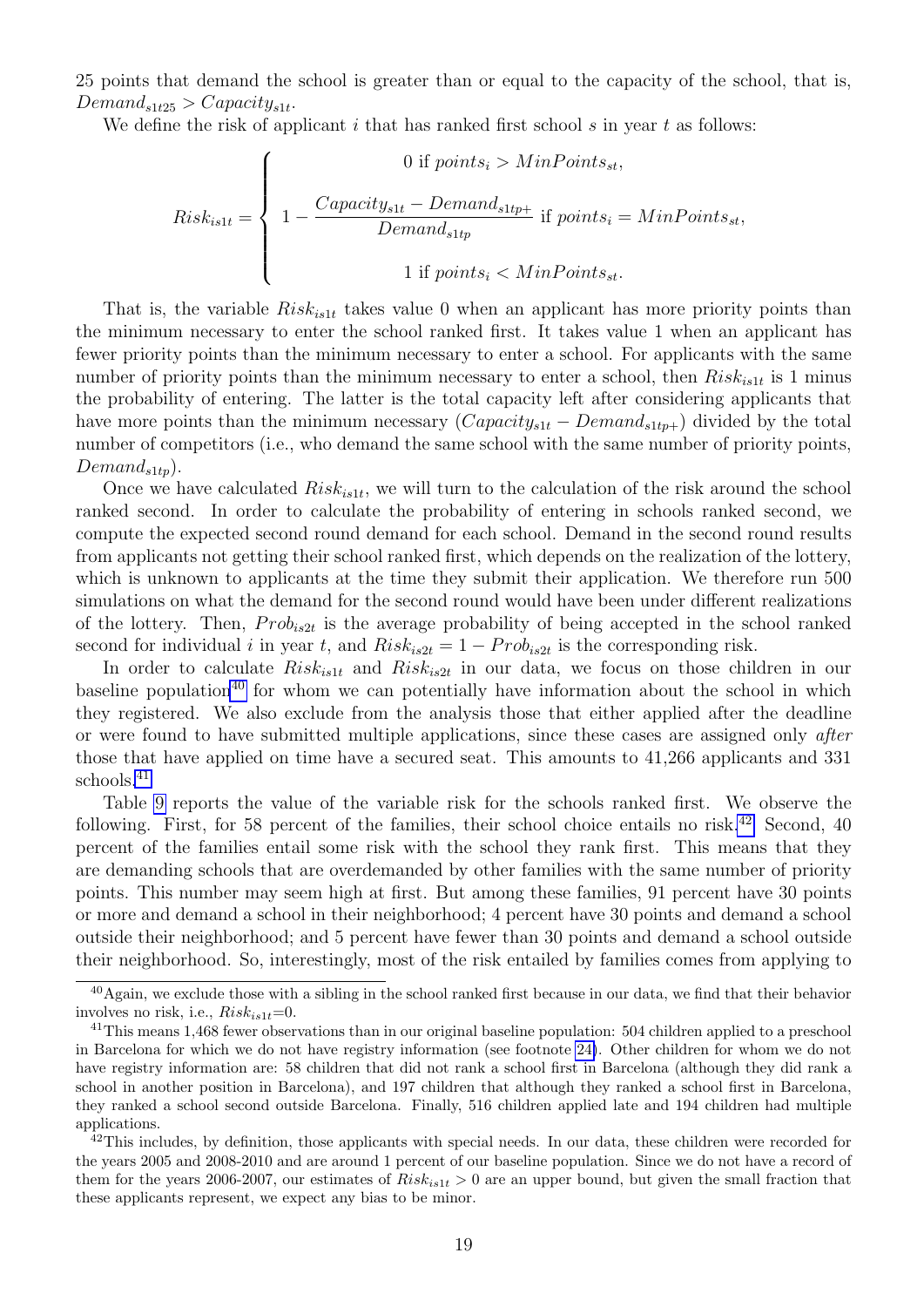<span id="page-22-0"></span>their neighborhood schools, in an equilibrium in which most families play it safe. Third, 2 percent of families are choosing a school in which they have no chance of entering. Their choice without further information seems naive.

| $Risk_{ist}$ | Proportion of Families $(\%)$ |
|--------------|-------------------------------|
|              | 58                            |
| (0,1)        |                               |
|              |                               |
| Observations | 41,266                        |

Table 9: Risky behavior, schools ranked first

Population: Baseline population with registry information and did not apply late or have multiple applications (see footnote [41\)](#page-21-1). Source: Barcelona primary school applications data set matched with school registry data set, 2005-2010.

As mentioned in Section [2,](#page-6-0) once the assignment is complete, overdemanded schools open waiting lists for those that ranked a school first and were not initially allocated. If a child does not register in the assigned school (because the child ends up attending a private school or another school outside of the city), then a seat is freed up in that school. This seat can be filled by children in the waiting list for that school. In turn, these children free up a space in the school to which they were originally assigned, which again implies some readjustment will be necessary with respect to the original assignment of children to schools. This means that upon registration, there may be changes to the assignment, after some children leave the public system in Barcelona, thereby generating a reallocation process that changes the final allocation.

School registry information is particularly useful in understanding the behavior of those that may seem naive without further information. In particular, it allows us to detect successful cases of applicants that were on a waiting list. Thus, registry information clarifies that those that could be classified as naive may actually not be naive at all. In particular, for those who apply to a school with  $Risk_{ist} = 1$ , we find that as much as 18 percent still end up in their school ranked first. Therefore, with the school registry information, we can no longer claim that those with  $Risk_{is1t} = 1$ are as naive as we initially thought: they are risk takers, indeed, but they have anticipated that the waiting list gives them a positive probability of entering the school they ranked first.<sup>[43](#page-22-1)</sup> Therefore, in order to assess the rationality of applicants, we need to analyze the risk associated with the school ranked second.

For those applicants in the first round with  $Risk_{is1t} \in (0,1]$ , we calculate the risk in the school ranked second, i.e.,  $Risk_{is2t}$ . We find that among these, 53 percent have  $Risk_{is2t} = 1.44$  $Risk_{is2t} = 1.44$ 

Based on the risk analysis in the schools ranked first and second, we classify as naive those where  $Risk_{is1t} \in (0,1]$  and  $Risk_{is2t} = 1$ . Table [10](#page-23-1) displays the share of families that seem to have a naive behavior and those that do not. We find that 23 percent of the families seem to be naive, at least *without further information*. This magnitude is in line with the 19 percent found in Boston by Abdulkadiroğlu, Pathak, Roth, and Sönmez [\(2006\)](#page-28-16). In the next section, we reevaluate the behavior of these naive families using school registry information.

Please note that we include as *rational* those that leave the second school in the ranking empty. Their behavior is rational if they are indifferent between any other school in the city other than the one ranked first. In this case, if they were not to enter the school ranked first, they would be

<span id="page-22-1"></span><sup>&</sup>lt;sup>43</sup>Among these, 10 percent are children with special needs for whom a seat is systematically created, increasing class size accordingly. For them, then, there is no such risk. We therefore argue that we cannot claim that these individuals are naive, but just risk takers, and include them in our analysis with the rest of the risk takers.

<span id="page-22-2"></span><sup>44</sup>Again, some of these may not be naive because of the presence of waiting lists. However, we find that among these, only 3 percent manages to get into the school ranked second.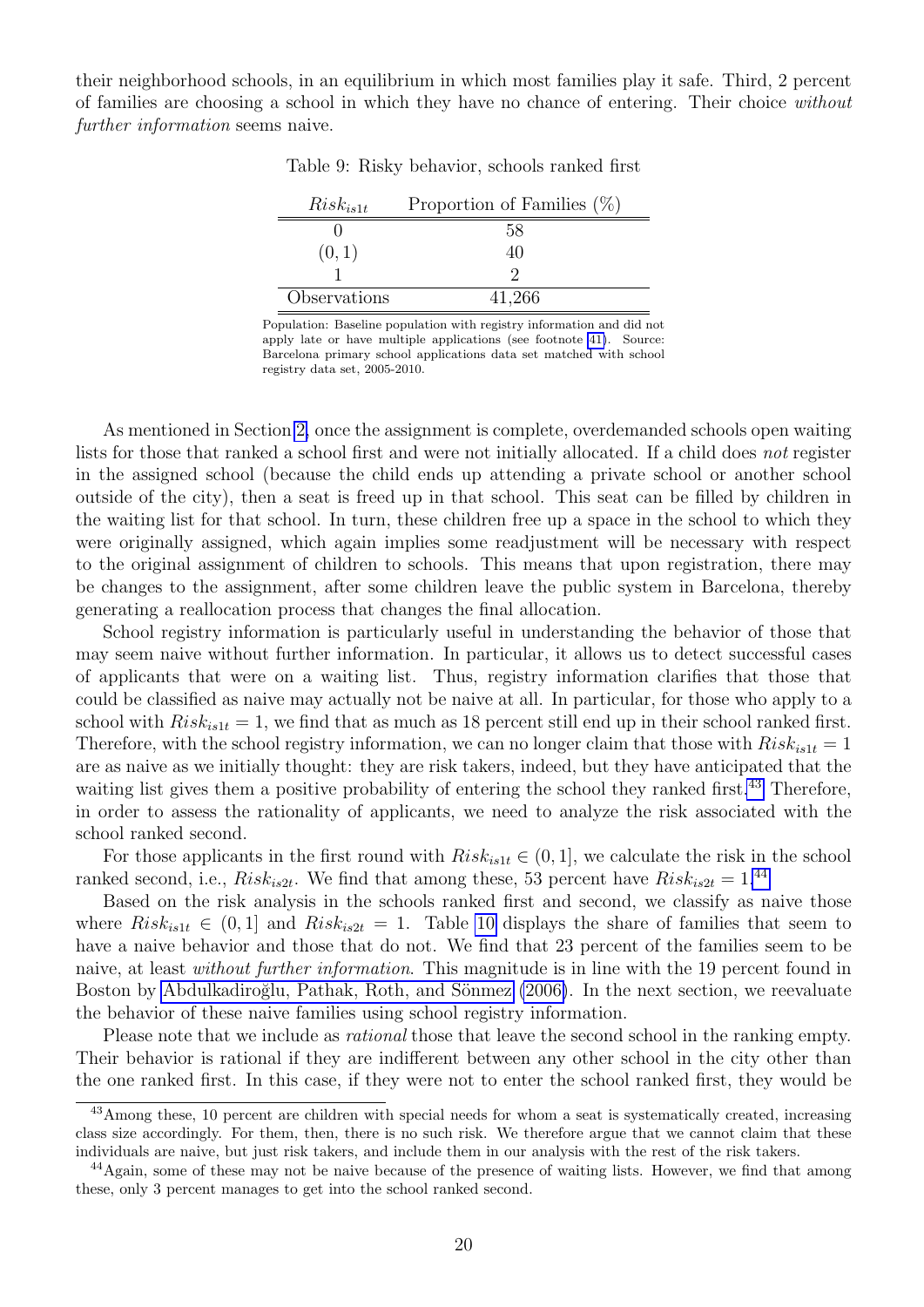#### Table 10: Rational and Naive Behavior

<span id="page-23-1"></span>

|              | Proportion of Families $(\%)$ |
|--------------|-------------------------------|
| Rational     |                               |
| Naive        | 23                            |
| Observations | 41,266                        |

Population: Baseline population with registry information and did not apply late or have multiple applications (see footnote [41\)](#page-21-1). Source: Barcelona primary school applications data set matched with school registry data set, 2005-2010.

assigned to the nearest school to their home that has a space. Since this is an extreme type of behavior, in the next section we will separate these families from the rest.

#### <span id="page-23-0"></span>7.2 Consequences of risky behavior

We now proceed to analyze the consequences for those whose choices are risky (and in particular for those that seem naive) by considering both the final allocation by the administration (i.e., the school where the applicants are assigned) as well as the final outcome (i.e., the school where the applicants register).

We analyze the consequences of any risky behavior, that is, for all applicants for whom  $Risk_{is1t} \in$ (0, 1]. Among these families, 69 percent end up entering that school. This reflects that although a large fraction of families take a risk, most of them do so when competing for their neighborhood school, and still, chances of getting in are relatively high (see discussion of Table [9\)](#page-22-0).

The next question is, what happens to the rest, the other 31 percent of families, that do not make it to the school they ranked first? Again, school registry information is particularly useful to distinguish among the three possible outcomes that we describe below.

- 1. Do not enter/register in any school of their ranking: Families that are not allocated to any school of their ranking and register in a school outside their ranking.
- 2. Enter and register in a school ranked in the second through tenth positions: Families that are allocated to a school of their ranking (second through tenth positions) and register in a school of their ranking (second through tenth positions).
- 3. Outside option: Families that end up registering in a school outside the Barcelona public system (i.e., a private school in Barcelona or a school outside the city of Barcelona).<sup>[45](#page-23-2)</sup> As mentioned in Section [3.3,](#page-10-2) the school registry data are not complete for schools outside the Barcelona public system. Therefore, we identify those with an outside option as either (i) those who register in schools outside the Barcelona public system for which we do happen to have their registry information or (ii) families for which we have their school application information but not their registry information.[46](#page-23-3)

Table [11](#page-24-0) reports the share of families in each of these three possible outcomes. We distinguish among those are rational risk takers (i.e.,  $Risk_{is2t} < 1$ ) and naive (i.e.,  $Risk_{is2t} = 1$ ). Within the rational risk takers, we further distinguish among those who have only ranked one school in their application (i.e., leaving the second school blank) and the rest.

<span id="page-23-2"></span><sup>45</sup>Indeed it can be the case that families apply to both a school in the Barcelona public system as well as to another school in the public system of another town nearby Barcelona. Another form of outside option could be making the application but not registering at any school at all (school is not compulsory until the age of 6).

<span id="page-23-3"></span><sup>&</sup>lt;sup>46</sup>These are observations in the application data set that we were not able to match with the school registry data set after our very thorough matching process (see Appendix [E](#page-33-0) for details). In Appendix [I](#page-37-0) we explore any possible selection of the unmatched observations.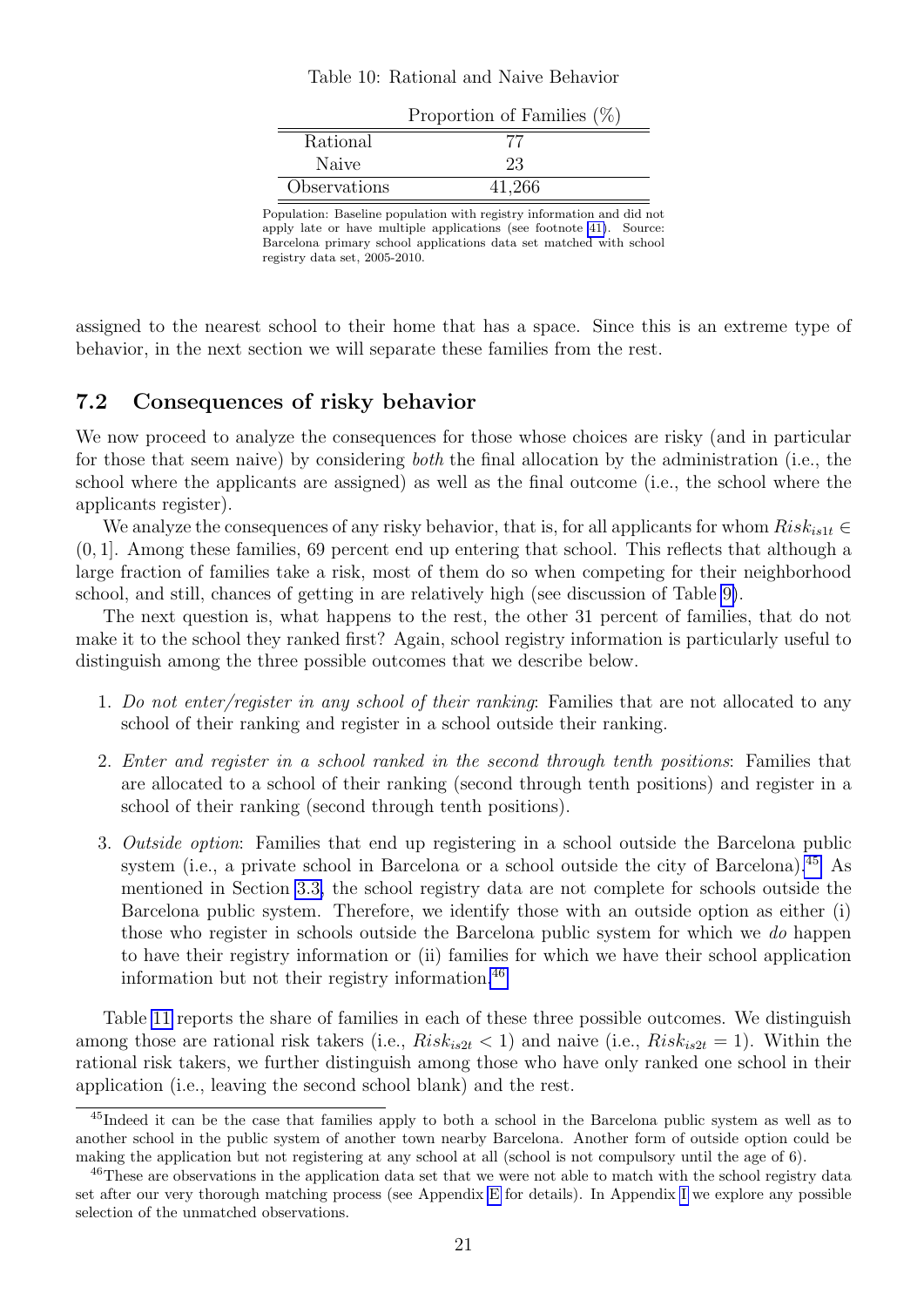<span id="page-24-0"></span>

|                                                | Proportion of Families $(\%)$ |            |       |       |  |  |
|------------------------------------------------|-------------------------------|------------|-------|-------|--|--|
|                                                | Rational risk-takers          | Naive      | All   |       |  |  |
|                                                | Rank only Rank more than      |            |       |       |  |  |
|                                                | one school                    | one school |       |       |  |  |
| <i>Final outcome:</i>                          |                               |            |       |       |  |  |
| Do not enter/register in any school of ranking | 68                            | 10         | 44    | 30    |  |  |
| Enter and register in a school ranked 2nd-10th |                               | 80         | 42    | 56    |  |  |
| Outside option                                 | 32                            | 10         | 14    | 14    |  |  |
| Observations                                   | 267                           | 2,340      | 2,835 | 5,542 |  |  |

Table 11: Final outcomes of risky behavior

Population: Baseline population with registry information and did not apply late or have multiple applications (see footnote [41\)](#page-21-1), with  $Risk_{is1t} \in (0,1]$ , and who do not enter school ranked first. Source: Barcelona primary school applications data set matched with school registry data set, 2005-2010.

As can be seen in Table [11,](#page-24-0) among those families with  $Risk_{ist} \in (0,1]$  that do not enter the school ranked first, there is a large heterogeneity in outcomes: at one extreme are the families with the worst final outcomes: those that do not enter (nor register) in *any* of the schools they have ranked in their application. In between, there are the families that enter some school in their application. At the other extreme, there are the families that have an outside option and are able to improve their allocation in the public system in Barcelona by going to another school, either private or outside Barcelona. The literature has typically emphasized the former case, but the role of the outside option has not been explored before. We find that this is important: it represents on average as much as 14 percent of those families with risk that do not enter the school they rank first. That is, these are families that have an outside option but still apply for a school in the public system in Barcelona in which their chance to enter is not one. This strategy entails some risk that involves using the outside option when failing to enter the school ranked first, and that is when we observe them in the data. If it works, then the outside option is not used and is unobservable. This is why unless one has school registry data, this phenomenon cannot be detected. This is important because it implies that the share of naive families is approximately 16 percent lower.<sup>[47](#page-24-1)</sup> As shown in [Calsamiglia, Miralles, and Martinez-Mora](#page-28-17) [\(2013\)](#page-28-17), the presence of an outside option can help rationalize why a risky behavior is not necessarily associated to extreme preferences for the particular school (as suggested by Abdulkadiroğlu, Che, and Yasuda [\(2011\)](#page-28-1)).

We find that the outside option is particularly relevant in understanding those who only rank one school. We find that 32 percent of these families only apply for one school because if they are unlucky and do not get in their first choice, they will opt for their outside option.

To conclude this section, school registry data allow us to detect those that successfully end up in the school they ranked first because of the waiting list, as well as those who end up in a school outside the public system (outside option) because they were not successful at getting a set in the school they rank first. This allows us to understand better those that at first, without further information, seem naive. This evidence suggests that the fraction of applicants that have an outside option can take higher risks and get increased access to the best schools in the system, as suggested in [Calsamiglia, Miralles, and Martinez-Mora](#page-28-17) [\(2013\)](#page-28-17). Our findings shed new light on understanding perceived naive behavior in school choice.

<span id="page-24-1"></span><sup>&</sup>lt;sup>47</sup>We obtain this number assuming that the share of families with an outside option that do enter in the school ranked first is the same as for families that do not enter in school ranked first, since the outcome depends on the realization of a fair lottery.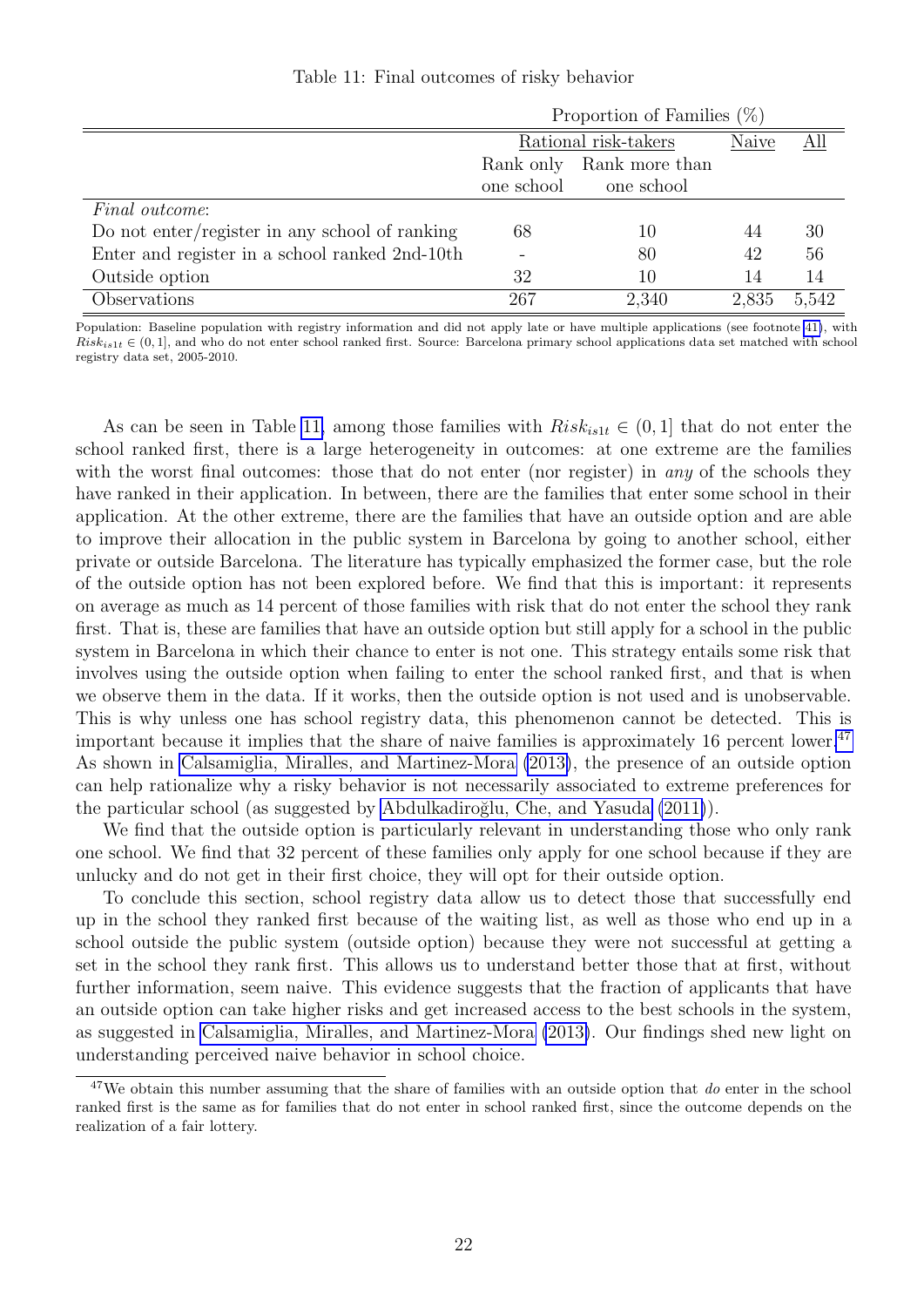#### <span id="page-25-0"></span>7.3 Risky behavior and socioeconomic characteristics

The literature such as [Hastings, Kane, and Staiger](#page-29-6) [\(2008\)](#page-29-6) has emphasized the fact that disadvantaged families may be less able to exercise choice, which could explain the presence of less rational behaviors. We are able to analyze this issue with our data. As explained in Section [3.4,](#page-10-3) our application data set was merged with the census data in order to give us information about the education of the parents of the applicants. In particular, we determined the share of highly educated parents in the household (that is, those that completed at least secondary education; see Appendix [F.1](#page-35-1) for details).

<span id="page-25-1"></span>Figure [4](#page-25-1) displays the average household education for rationals and naive as defined in Table [10.](#page-23-1) Families that are naive are not associated with lower education levels than those that behave rationally. Admittedly, the differences in education between the two sub-populations are not very large, but, if anything, naivete is associated with families with higher levels of education. This may seem puzzling but as we analyze below, once we consider the fact that families may have an outside option, we will be able to understand this fact better.



Figure 4: Household Education and Rationality

Note: High education is defined as completed secondary education or more using the population census. Population: Baseline population with registry information and did not apply late or have multiple applications (see footnote [41\)](#page-21-1). Source: Barcelona primary school applications data set matched with school registry data set and Catalan population census, 2005-2010.

Remember that  $Risk_{is1t} \in (0,1]$  implies that whether the applicant is accepted or not depends on the realization of the lottery. Of those taking risk, some are successful and get the school they wanted, but a random sample of them are unlucky. Precisely from observing the outcomes of a random representation of risk takers, the unlucky, we can infer what the outcomes would have been for all risk takers. We next explore the relationship between families' education and final outcomes. Figure [5](#page-26-1) displays the average share of highly educated parents in the household of the applicant by the different outcomes. The average shares are displayed separately for those in the groups defined in Table [11,](#page-24-0) namely, rational risk takers and naive, and among the rational risk takers those that only apply to one school versus those that apply to more than one. The horizontal line represents the average share of highly educated parents in the household for those whose choice entailed no risk, i.e.,  $Risk_{is1t} = 0$ . The first striking fact is that there is substantial heterogeneity in terms of education across the different outcomes in each of the three groups. This highlights the importance of looking at final outcomes when analyzing the rationality behind school choice. Looking at Figure [5,](#page-26-1) we notice the following. First, those with an outside option have higher education levels than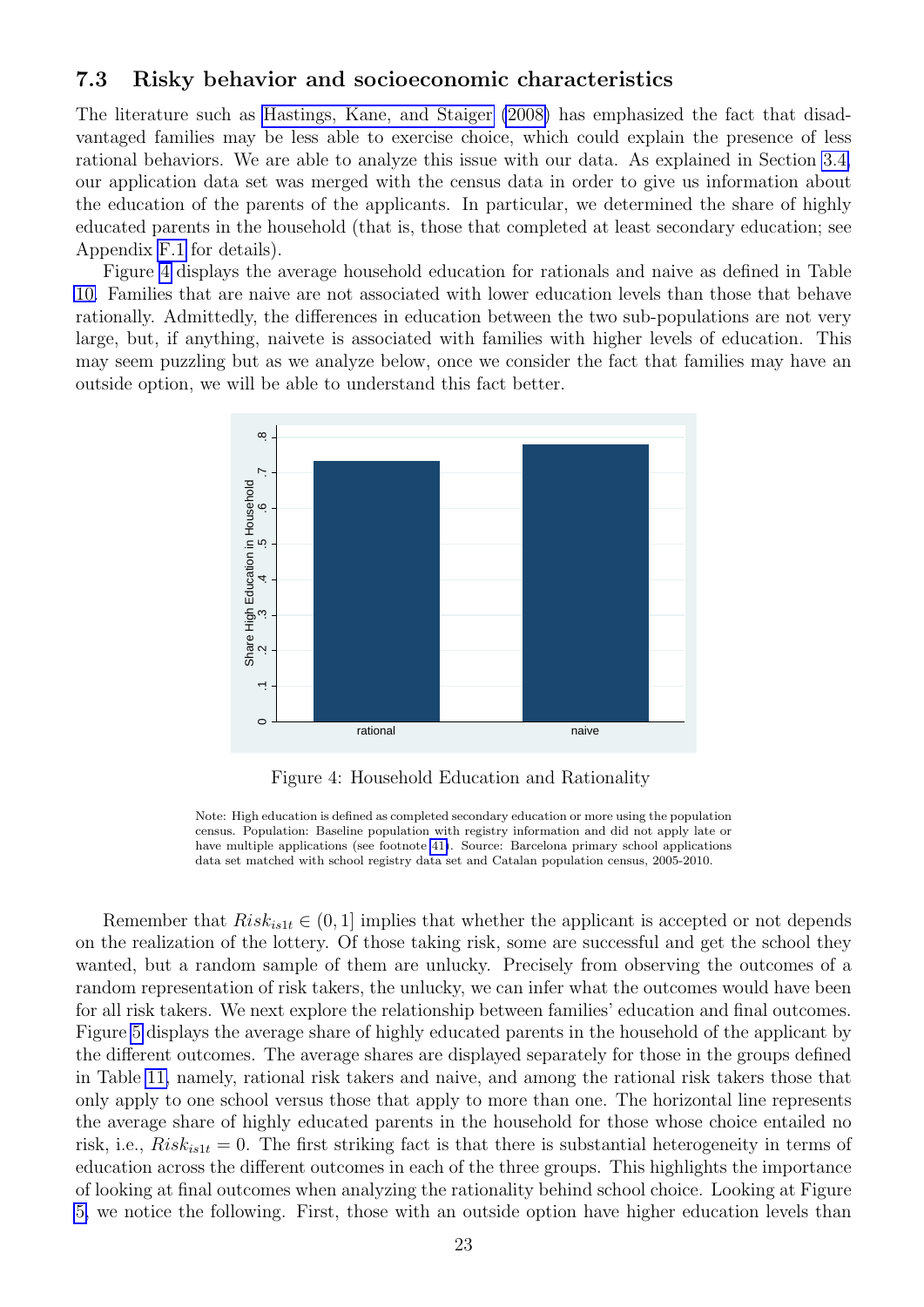the non-risk takers. These are families that decide to apply for their first best in the public system and opt for private school if they are not lucky (thereby stating that they prefer the private school to the schools that have a free seat in the second round). Second, those that end up in a school in their ranking (but not the school ranked first) seem to have similar levels of education as the non-risk takers. Third, those that do not enter any school of their ranking have lower levels of education than the non-risk takers. Two rationales are possible. One is that these families did not understand the mechanism. The alternative is that, having come from a worse neighborhood with schools that are underdemanded at any round, they risk applying for a better school and if unlucky are placed in a "leftover" school, their neighborhood school.

For rational risk-takers and the naive, the pattern of education and final outcomes are similar to those described above. It is remarkable that for both the rational risk takers that only rank one school as well as the naive, those with an outside option have the highest levels of education. These facts suggest that the role of the outside option may be a relevant aspect in determining parents' willingness to take risk and thereby increase their chances of getting the best schools in the system.

<span id="page-26-1"></span>Therefore, the B-mechanism raises an equity concern, but of a different type from those concerns suggested by previous literature.



Figure 5: Household Education and Final Outcomes

Notes: Final outcomes as defined in Table [11.](#page-24-0) High education is defined as completed secondary education or more using the census data. Population: Baseline population who rank first a school in Barcelona, with  $Risk_{is1t} > 0$ , and who do not enter in school ranked first. Source: Barcelona primary school applications data set matched with school registry data set and Catalan population census, 2005-2010.

### <span id="page-26-0"></span>8 Conclusions

School choice is one of the most hotly debated policies in education. This paper provides empirical evidence that sheds new light om the three main issues of this debate: (1) the matching between children and schools, (2) students' outcomes, and (3) equity concerns.

This paper finds that the final allocation resulting from the implementation of choice under the B-mechanism with priorities for the neighborhood to resolve overdemands is, to a large extent, determined by priorities, not preferences. In other words, implementation of school choice does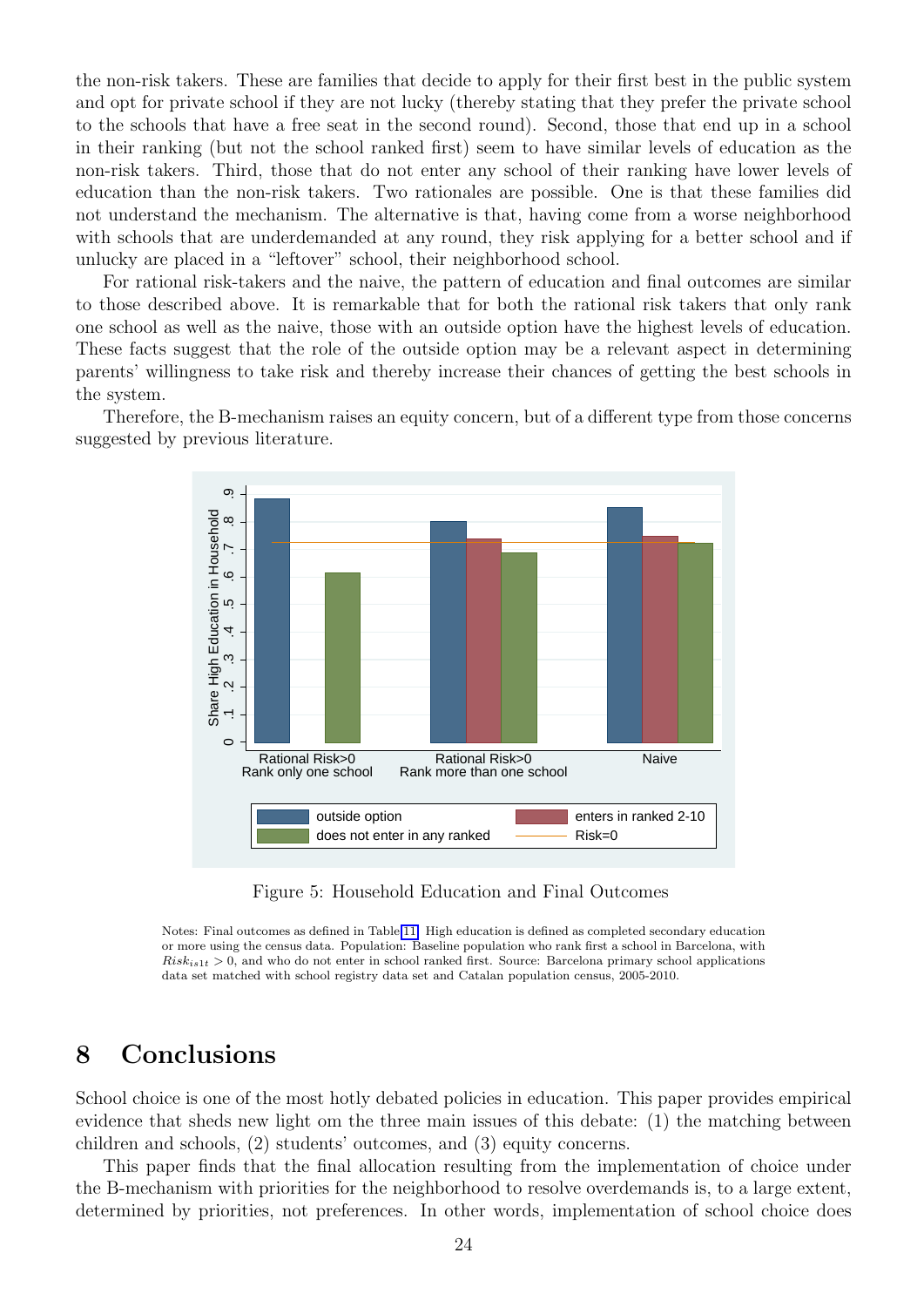not imply school choice in equilibrium. Priorities typically include a criterion based on residence. Perceived safety induces families to respond to priorities, since they fear being assigned to a worse school if they apply for their most preferred school. This implies that moving from a purely residential based assignment to the implementation of the BM with priority for neighborhood seems to leave the majority of families unaffected. We find two exceptions: those who have an outside option, e.g., a private school, that allows them to take risks without suffering the consequences. These families come from substantially higher levels of education. The other exception includes families with lower levels of education who either do not anticipate the consequences of their risk taking or have little to lose. A seat in their neighborhood school is guaranteed because their neighborhood school is never oversubscribed.

The debate on school choice has generated concern about possible equity problems stemming from the fact that sophisticated parents can benefit from the existence of naive ones– see [Pathak and](#page-29-1) Sönmez  $(2013)$ . We identify new dimensions along which the B-mechanism generates inequalities by using school registry and education data. The group formerly identified as naive now includes two differentiated groups: 1) parents with low levels of education that are harmed by the system by being overly unassigned to any school of their ranking and 2) parents with high levels of education who can take high risk by applying for overdemanded schools, opting for a private school if they do not get their preferred school. The second group can now be identified as advantaged by the system: its initially diagnosed naivete can now be rationalized as a result of the presence of an outside option. Abdulkadiroğlu and Che [\(2010\)](#page-28-18) suggest that the BM will provide efficiency gains by having parents who value relatively more a given school apply to it. In their model, there are no priorities nor private schools. With the existence of private schools, those who can afford them incur a smaller risk when applying for the best schools and therefore will apply to them and get assigned to them more often, as suggested by [Calsamiglia, Miralles, and Martinez-Mora](#page-28-17) [\(2013\)](#page-28-17). Thus, for those who can afford a private school, choice implies having increased access to the best schools. The potential efficiency gains from BM are reduced by the presence of priorities and private schools in the city, despite the fact that only 4 percent of the schools are private.

An important literature has evaluated the impact that school choice has on school and individual performance (see footnote 2). More recently, the literature has exploited the implementation and expansion of choice within districts implemented through the B-mechanism. [Hastings, Kane, and](#page-29-6) [Staiger](#page-29-6) [\(2008\)](#page-29-6) and [Lavy](#page-29-8) [\(2010\)](#page-29-8) exploit the implementation of the BM to evaluate the impact of choice on outcomes. This paper suggests that their results may underestimate the potential effect of preferences determining the final allocation. More generally, it also suggests that any largescale choice program with limited school capacity should carefully consider how overdemands are resolved to ensure that parents' preferences determine the final allocation.

Our findings are important because theoretical analysis has not been conclusive and the empirical challenges are large. Exploiting the change in neighborhood priorities that occurred in Barcelona, we can provide novel evidence on the adequacy of the B-mechanism and urge policymakers to question the role that priorities ought to have in the final assignment.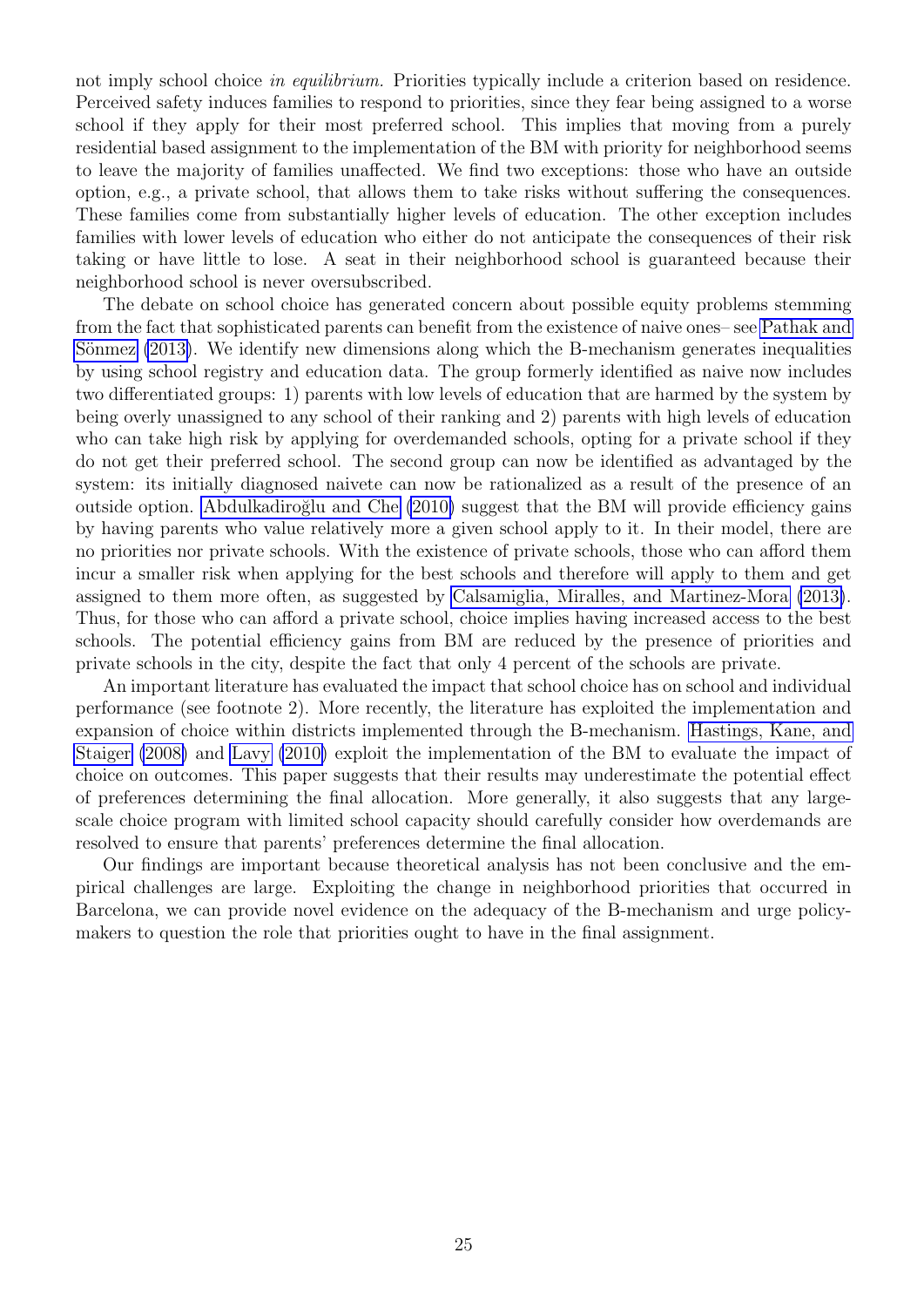#### References

- <span id="page-28-10"></span>Abdulkadiro˘glu, A. (2013). School choice. In The Handbook of Market Design, ed. N. Vulkan, A. E. Roth and Z. Neeman. Oxford: Oxford University Press.
- <span id="page-28-4"></span>Abdulkadiro˘glu, A., J. D. Angrist, S. M. Dynarski, T. J. Kane, and P. A. Pathak (2011). Accountability and flexibility in public schools: Evidence from Boston's charters and pilots. Quarterly Journal of Economics 126 (2), 699–748.
- <span id="page-28-18"></span>Abdulkadiroğlu, A. and Y.-K. Che (2010). The role of priorities in assigning indivisible objects: A characterization of top trading cycles. Mimeo, Duke University.
- <span id="page-28-1"></span>Abdulkadiro˘glu, A., Y.-K. Che, and Y. Yasuda (2011). Resolving conflicting preferences in school choice: The "Boston mechanism" reconsidered. American Economic Review 101 (1), 399–410.
- <span id="page-28-16"></span>Abdulkadiroğlu, A., P. A. Pathak, A. E. Roth, and T. Sönmez (2006). Changing the Boston school choice mechanism: strategy-proofness as equal access. Mimeo, MIT.
- <span id="page-28-0"></span>Abdulkadiroğlu, A. and T. Sönmez (2003). School choice: A mechanism design approach. American Economic Review 93 (3), 729–747.
- <span id="page-28-9"></span>Allen, R., S. Burgess, and L. McKenna (2010). The early impact of Brighton and Hove's school admission reforms. CMPO Working Paper No. 10/244, University of Bristol.
- <span id="page-28-15"></span>Bogart, W. T. and B. A. Cromwell (2000). How much is a neighborhood school worth? Journal of Urban Economics  $47(2)$ , 280–305.
- <span id="page-28-8"></span>Brunner, E. J. and J. Imazeki (2008). Tiebout choice and universal school vouchers. *Journal of* Urban Economics 63 (1), 253–279.
- <span id="page-28-12"></span>Burgess, S., E. Greaves, A. Vignoles, and D. Wilson (2009). Parental choice of primary school in england: what type of schools do parents choose? CMPO Working Paper No. 09/224, University of Bristol.
- <span id="page-28-14"></span>Calsamiglia, C., G. Haeringer, and F. Klijn (2010). Constrained school choice: An experimental study. American Economic Review 100 (4), 1860–1874.
- <span id="page-28-11"></span>Calsamiglia, C. and A. Miralles (2012). All about priorities: No school choice under the presence of bad schools. Barcelona GSE Working Paper No 631.
- <span id="page-28-17"></span>Calsamiglia, C., A. Miralles, and F. Martinez-Mora (2013). Designing school choice in a Tiebout model. Mimeo, Universitat Autònoma de Barcelona.
- <span id="page-28-13"></span>Chen, Y. and T. Sönmez (2006). School choice: An experimental study. *Journal of Economic* Theory  $127(1)$ ,  $202-231$ .
- <span id="page-28-2"></span>Cullen, J. B., B. A. Jacob, and S. Levitt (2006). The effect of school choice on participants: Evidence from randomized lotteries. Econometrica 74 (5), 1191–1230.
- <span id="page-28-6"></span>Demin, D. J., J. S. Hastings, T. J. Kane, and D. O. Staiger (2014). School choice, school quality and postsecondary attainment. American Economic Review 104 (3), 991–1013.
- <span id="page-28-5"></span>Dobbie, W. and R. G. Fryer (2011). Are high-quality schools enough to increase achievement among the poor? evidence from the Harlem children's zone. American Economic Journal: Applied Economics  $3(3)$ , 158–187.
- <span id="page-28-7"></span>Epple, D. N. and R. Romano (2003). Neighborhood schools, choice, and the distribution of educational benefits. In The Economics of School Choice, ed. C. M. Hoxby. Chicago: University of Chicago Press.
- <span id="page-28-3"></span>Gibbons, S., S. Machin, and O. Silva (2008). Choice, competition, and pupil achievement. Journal of the European Economic Association  $6(4)$ , 912–947.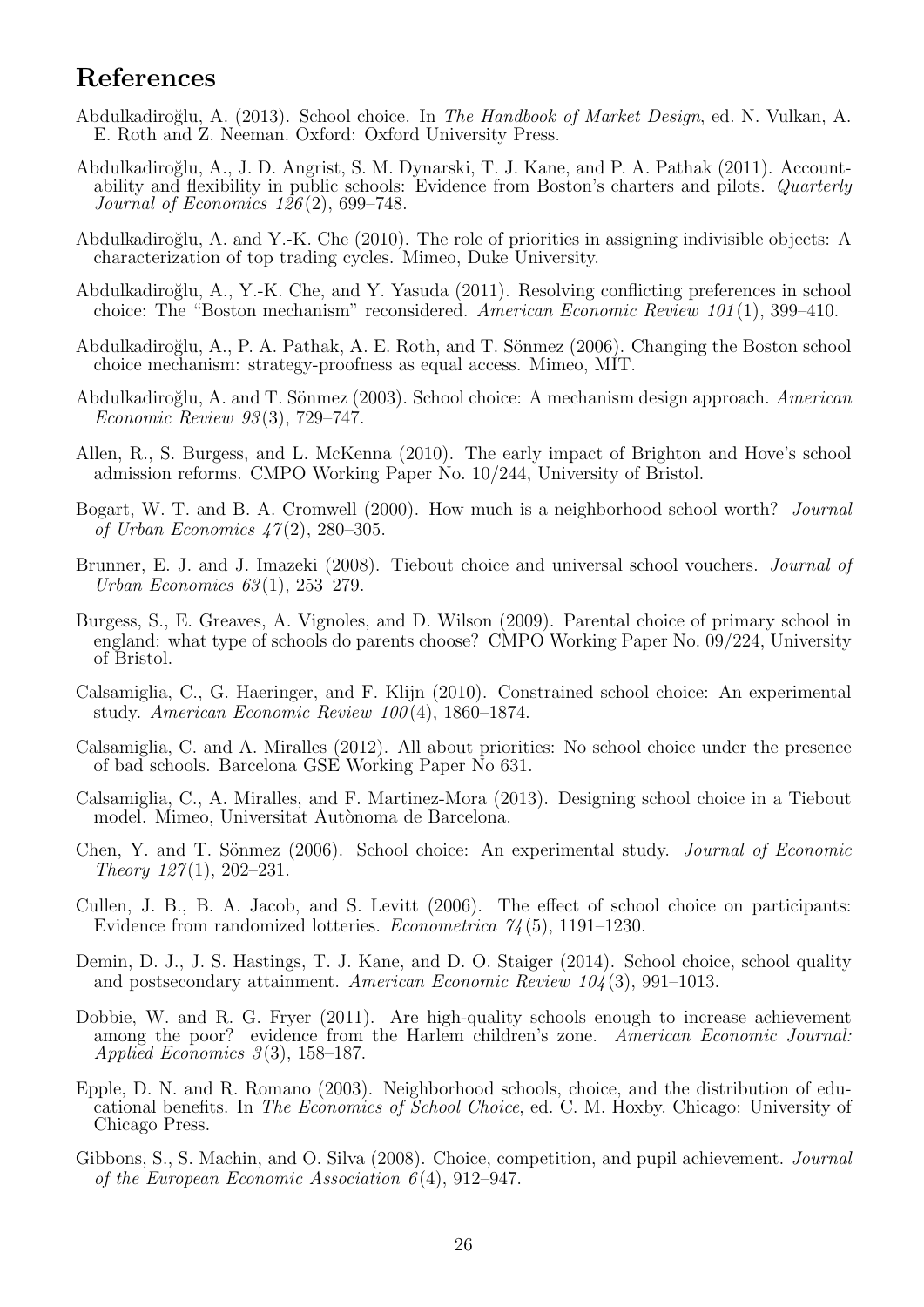- <span id="page-29-6"></span>Hastings, J. S., T. J. Kane, and D. O. Staiger (2008). Heterogeneous preferences and the efficacy of school choice. Combines and replaces NBER Working Papers No. 12145 and No. 11805. Available at [http://www.justinehastings.com/images/downloads/HKS\\_Combined\\_201006.pdf](http://www.justinehastings.com/images/downloads/HKS_Combined_201006.pdf).
- <span id="page-29-9"></span>Hastings, J. S., C. A. Neilson, and S. D. Zimmerman (2012). The effect of school choice on intrinstic motivation and academic outcomes. NBER Working Paper No. 18324.
- <span id="page-29-3"></span>Howell, W. G. and P. Peterson (2002). The Education Gap: Vouchers and Urban Schools. Washington, DC: Brookings Institution Press.
- <span id="page-29-5"></span>Hoxby, C. M. (2003). School choice and school productivity. Could school choice be a rising tide that lifts all boats? In The Economics of School Choice, ed. C. M. Hoxby. Chicago: University of Chicago Press.
- <span id="page-29-7"></span>Hoxby, C. M. and S. Murarka (2009). Charter schools in New York City: Who enrolls and how they affect their students' achievement. NBER Working Paper No. 14852.
- <span id="page-29-4"></span>Hoxby, C. M. and J. Rockoff (2005). The impact of charter schools on student achievement. Mimeo, Columbia University.
- <span id="page-29-8"></span>Lavy, V. (2010). Effects of free choice among public schools. The Review of Economic Studies 77, 1164–1191.
- <span id="page-29-11"></span>Machin, S. and K. G. Salvanes (2010). Valuing school quality via a school choice reform. IZA Discussion Paper No. 4719.
- <span id="page-29-0"></span>Musset, P. (2012). School choice and equity: current policies in OECD countries and a literature review. OECD Education Working Papers, No. 66, OECD Publishing.
- <span id="page-29-10"></span>Neilson, C. (2013). Targeted vouchers, competition among schools, and the academic achievement of poor students. Mimeo, Yale Univesity.
- <span id="page-29-13"></span>Pathak, P. A. and T. Sönmez (2008). Leveling the playing field: sincere and sophisticated players in the Boston mechanism. American Economic Review 98 (4), 1636–1652.
- <span id="page-29-1"></span>Pathak, P. A. and T. Sönmez (2013). School admissions reform in Chicago and England: comparing mechanisms by their vulnerability to manipulation. American Economic Review 103 (1), 80–106.
- <span id="page-29-12"></span>Ries, J. and T. Somerville (2010). School quality and residential property values: evidence from Vancouver rezoning. Review of Economics and Statistics 92 (4), 928–944.
- <span id="page-29-2"></span>Rouse, C. E. (1998). Private school vouchers and student achievement: an evaluation of the Milwaukee parental choice program. *Quarterly Journal of Economics 103(2)*, 553–602.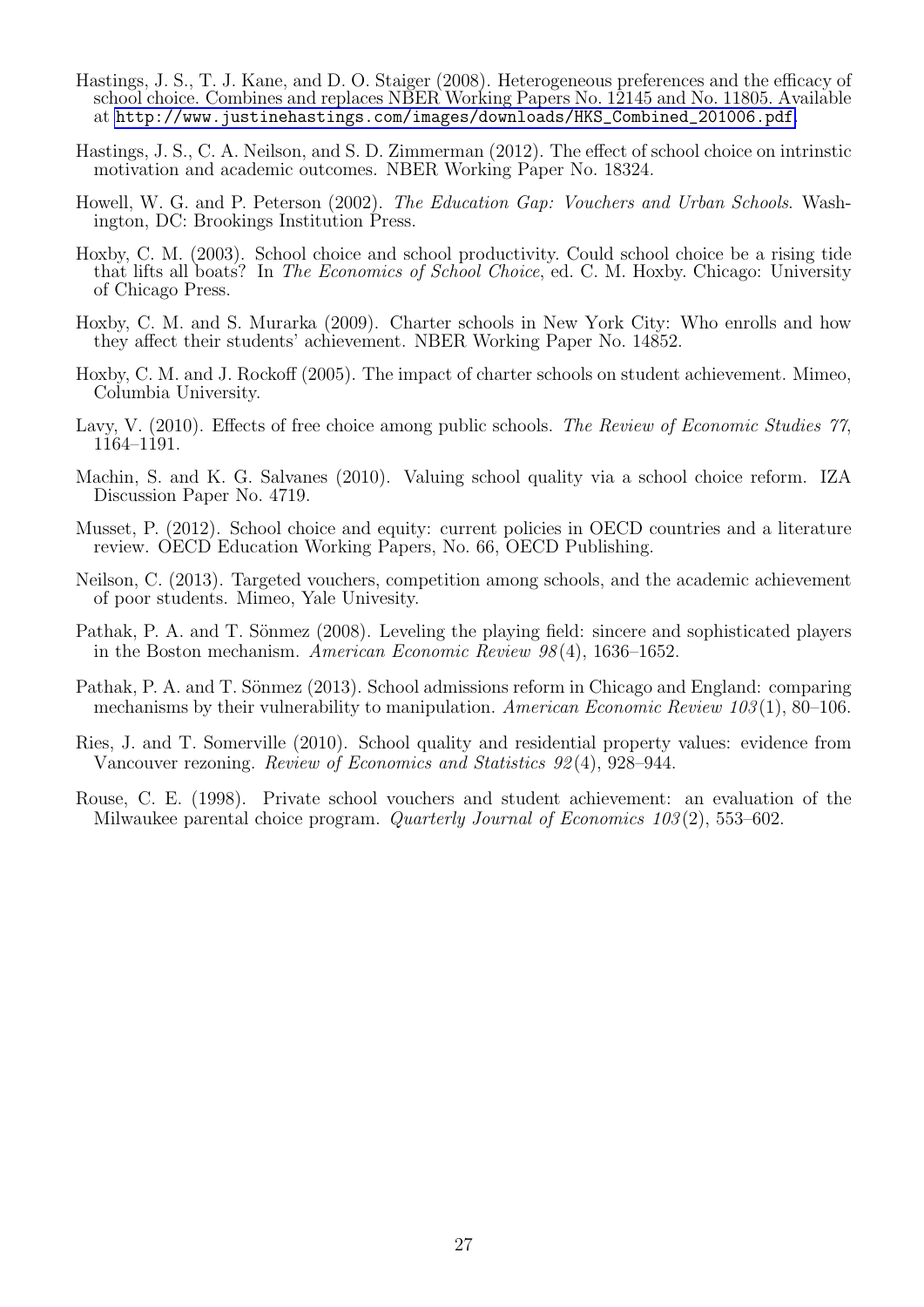# <span id="page-30-0"></span>A Appendix: Changes in priority points

Section [2](#page-6-0) and Table [1](#page-8-0) describe the system of priority points in Barcelona. This point system has remained mostly stable over our period of study, except for the following three changes, which occurred from 2007 onward:

- Change  $\#$  1: If the school ranked first was in the *administrative district* (but not the neighborhood), 15 points were given.
- Change #2: Before 2007, the extra points were added to the basic points automatically. From 2007, the extra points (for large family and chronic digestive illness) were only taken into account to break ties between people with the same number of basic points.
- Change #3: Before 2007, points for chronic digestive illness were given only if school ranked first was in the neighborhood.

These changes occurred at the same time as the change in the neighborhood definition that we exploit in this paper. However, we argue below that it is reasonable to assume that our results are driven by the change in the neighborhood definition and not by the minor changes to the point system.

• Regarding Change #1: This change affects two types of schools. First, it affects YN schools, that is, schools that for a given family are not in the new neighborhood but were in the old neighborhood and in the administrative district (Figure [1](#page-13-1) displays the administrative districts). This change in points implies that families living in Barcelona who apply to these schools obtain 15 points instead of 10 points (i.e., the default for schools outside the neighborhood for Barcelona residents; see Table [1\)](#page-8-0). The difference in points (5 points extra) is small, especially in the context that a neighborhood school provides 30 points (and in the context where it is hard to get other points for socioeconomic characteristics, as explained in Section [2\)](#page-6-0). In any case, if anything, this change in points goes in the opposite direction of the change in the neighborhood definition that we exploit in this paper because this makes YN schools a little bit safer in 2007 than we are implicitly assuming. Yet, we still find an important decline in their demand (see Table [4\)](#page-18-0).

Second, this change in points affects public NN schools that for a given family are located outside the old neighborhood as well as outside the new neighborhood but still inside the administrative district. As above, this makes these particular types of NN schools a little bit safer in 2007 than we are implicitly assuming (families applying to these obtain 15 points rather than 10 points). Still, we find an important decline in the demand when considering all NN schools (see Table [8\)](#page-20-1).

- Regarding Change  $\#2$ : In general, it should not make a difference whether these points are counted automatically or in order to break ties. After 2007, families know that if necessary the points will be counted.
- Regarding Change #3: In general, we do not expect that this can affect our results because the share of applicants with chronic digestive illness is small (see Table [1\)](#page-8-0) and the points given for this condition are also low (see the first column of Table [A2\)](#page-32-1). Again, if anything, this would imply that after 2007 it was safer to apply outside the neighborhood, but we do not find evidence of this.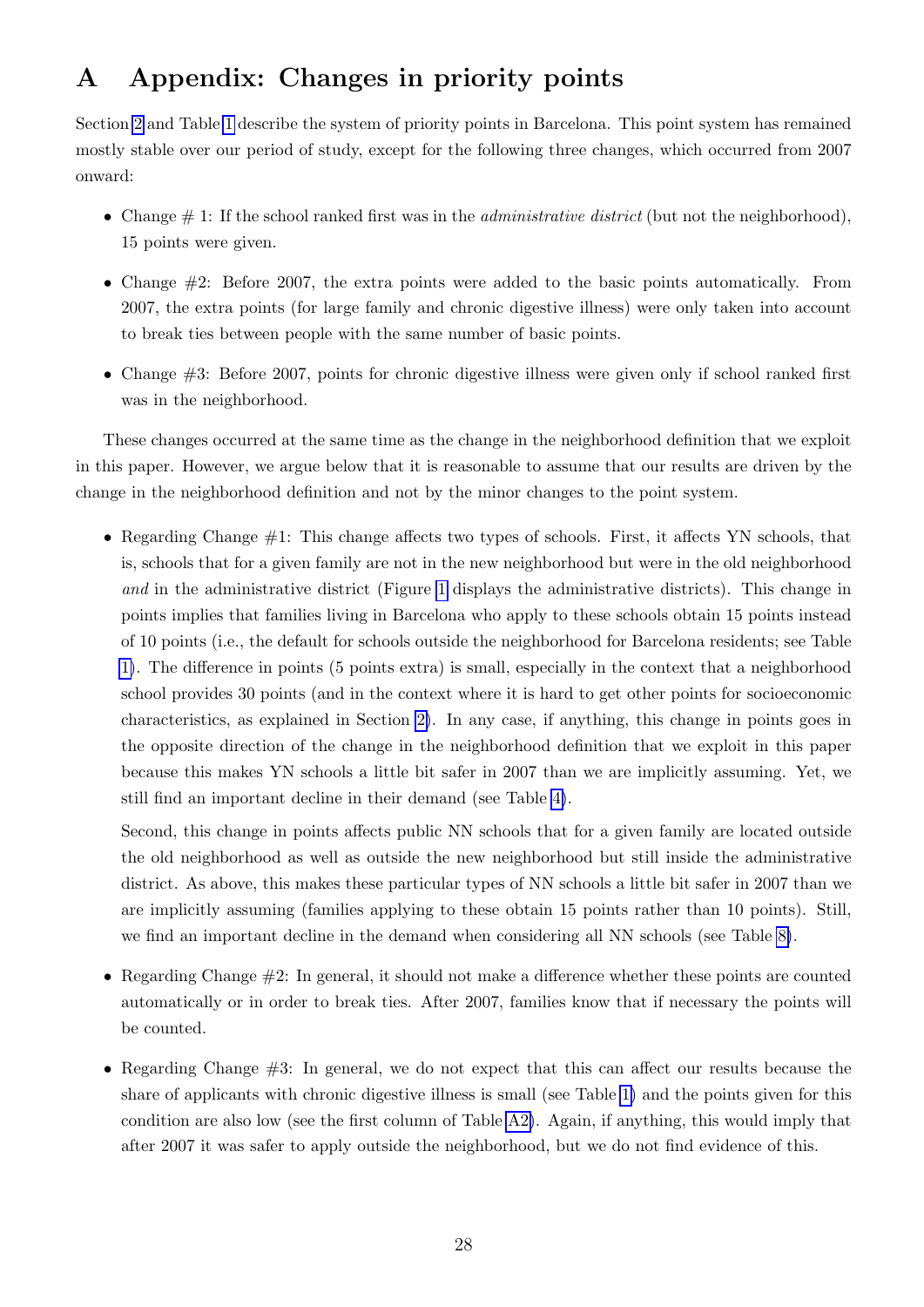• Please note that, additionally, since 2010, single parents receive the same priority points as large families (three or more siblings). However, this does not affect our main years of comparison, namely 2006 and 2007. Moreover, the fraction of single parents in any given year is small.[48](#page-31-2)

#### <span id="page-31-1"></span>B Appendix: Applicants to work-neighborhood-schools

<span id="page-31-3"></span>As explained in Section [3.1,](#page-8-3) the school applications data set only includes the residential address of every applicant and not the work addresses of the applicants' parents. However, we do know if applicants received 20 points because they applied to a school in the neighborhood where one of the parents works (see Table [1\)](#page-8-0). Table [A1](#page-31-3) shows that after excluding those that have a sibling in the school ranked first, the share of applicants to a school in the work neighborhood is small and fairly constant over time.

Table A1: Applicants to a school in the work neighborhood

|                                              | 2006 2007 2008 2009 2010 |  |  |
|----------------------------------------------|--------------------------|--|--|
| Fraction applicants 5.41 4.38 3.84 3.90 4.08 |                          |  |  |

Population: Applicants without a sibling in school ranked first that obtained 20 points because of neighborhood. For 2005, only information on aggregate points is available. Source: Barcelona primary school applications data set, 2005-2010.

### <span id="page-31-0"></span>C Appendix: Address identification

As explained in Section [3.1,](#page-8-3) in order to assign to each applicant his/her neighborhood in terms of priority schools, we need to identify their addresses from their application forms. Specifically, we need to match the applicant's address to a database that contains all addresses in Barcelona with their block. In turn, there is a database that relates the schools in the neighborhood for every block in the city.<sup>[49](#page-31-4)</sup> However, addresses in the school applications can have typos. We were able to identify around 91.2 percent of the addresses in our population of interest (i.e., live in Barcelona and have no sibling in the school ranked first). In this appendix we analyze whether there is any selection issue around the address identification.

Table [A2](#page-32-1) reports the differences in all available observable variables between the sub-population for which we have been able to identify their address as well as for the sub-population for which we have not been able to identify their address. As can be seen, in general, the differences are not significant at conventional levels. The exception is the share of low-income families, which is somehow larger for the sub-population for which we have not been able to identify their address. However, it is worth noting that in general, the share of low-income families is extremely small (due to the extreme definition of low income; see Table [1\)](#page-8-0). The share of families that are not low income is 99.70 percent and 99.27 percent, respectively, for these two sub-populations. Also, when considering all the population that lives in Barcelona (with and without siblings in school ranked first) the relevant p-value becomes 0.0007. Therefore, in general we are not concerned about any selection issues related to the identification of the families' address.

<span id="page-31-2"></span><sup>48</sup>In the data, only one variable captures both large families and single parents. Between 2009 and 2010, it increased from 4.6 percent to 7.6 percent, which gives an indication of the incidence of single parent families in 2010.

<span id="page-31-4"></span> $49$ For the years 2005 and 2006, such a database was not readily available. However, a map for the whole city like the one shown in Figure [A1,](#page-36-1) was available in DGN (design) format, which allowed us to construct such a database. We are grateful to the staff at [Geodata](http://www.geodata.es/) for their help.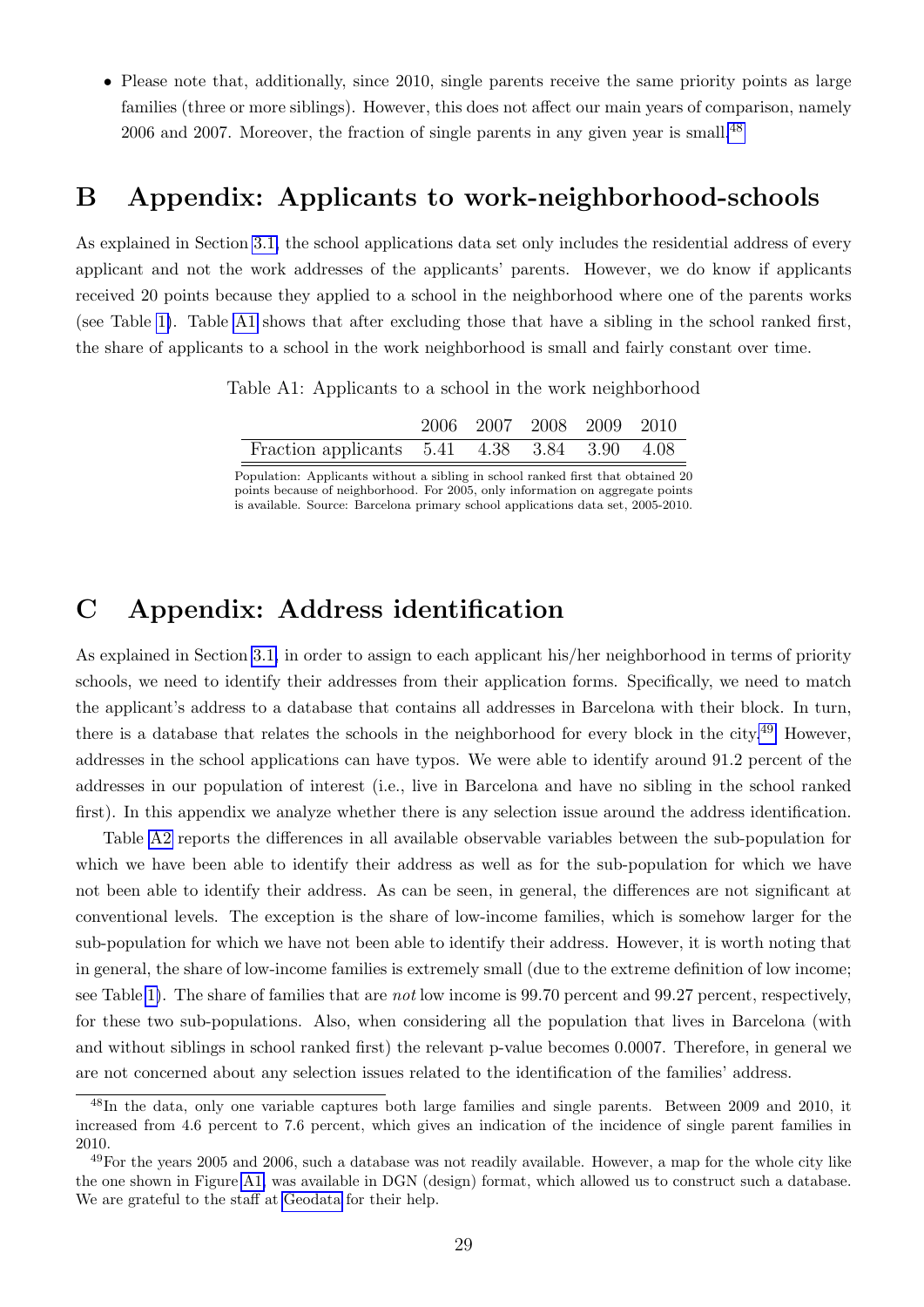<span id="page-32-1"></span>

|                                        | All     | Identified Address | Not Identified Address | P-value |
|----------------------------------------|---------|--------------------|------------------------|---------|
| $%$ Low income family                  | 0.33    | 0.30               | 0.73                   | 0.000   |
|                                        | (0.058) | (0.054)            | (0.085)                |         |
| $\%$ Disability( <sup><i>a</i></sup> ) | 2.30    | 2.30               | 2.33                   | 0.914   |
|                                        | (0.150) | (0.150)            | (0.151)                |         |
| % Large family                         | 4.10    | 4.06               | 4.51                   | 0.164   |
|                                        | (0.198) | (0.197)            | (0.208)                |         |
| $\%$ Chronic illness( <sup>b</sup> )   | 2.04    | 2.04               | 2.09                   | 0.844   |
|                                        | (0.141) | (0.141)            | (0.143)                |         |
| Number priority points                 | 28.320  | 28.343             | 28.072                 | 0.041   |
|                                        | (8.130) | (8.062)            | (8.799)                |         |
| Number of observations                 | 46,856  | 42,734             | 4,122                  |         |

Table A2: Differences among population with and without identified address

Population: Applicants that live in Barcelona without a sibling in school ranked first (All) with identified address (Identified Address) or without identified address (Not Identified Address). Notes: (<sup>a</sup>) Disability refers to "Applicant, one of the parents/tutors or a sibling is disabled."  $(b)$  Chronic illness refers to "Applicant has a chronic digestive illness." Standard deviations are in parentheses. Reported p-values are for a two-tailed test. Source: Barcelona primary school applications data set, 2005-2010.

### <span id="page-32-0"></span>D Appendix: Demand and capacity of schools

In this appendix, we explain how we calculate for each school and year its demand and its capacity as defined in Section [7.](#page-20-0) Please note that in order to calculate demand and capacity, we use the entire population (except those who apply late or submit multiple applications, since they are allocated after all the others).

The variable Capacity<sub>st</sub> (i.e., the number of seats available in school s in year t) is calculated as follows. It can be calculated using the assigned schools in the applications database as well as in the registration data set. In Spain, by law, class size is  $25$  students.<sup>[50](#page-32-2)</sup>

For each school and year, we define  $CA_{st}$  as the capacity of school s in year t according to the assigned schools in the application data set (that is, the number of children assigned to a school s in year t). We also define  $CM_{st}$  as the capacity of school s in year t according to the registered school in the school registry data set (that is, the number of children registered in school s in year  $t$ ). It can happen that due to budget constraints, the government allows class sizes to be larger than 25. When calculating capacities, we therefore allow schools with  $CA_{st}$  or  $CM_{st}$  equal to 25 to have up to 30 children, and schools with  $CA_{st}$  or  $CM_{st}$  equal to 50 to have up to 60 children and so on. This is simply not to overestimate school capacities (see more below). But, 25 is the relevant number for parents when deciding what school to choose. The allocation mechanism never assigns more than 25 children in a class. Given  $CA_{st}$  and  $CM_{st}$ , for each school and year, we can have four cases: (i) First, if  $CA_{st} > CM_{st}$ , then  $Capacity_{st} = CA_{st}$ . (ii) Second, if  $CA_{st} < CM_{st}$  and  $CA_{st}$  is a multiple of 25 (i.e., class size), then  $Capacity_{st} = CA_{st}$ . (iii) Third, if  $CA_{st} < CM_{st}$  and  $CA_{st}$  is not a multiple of 25 and  $CA_{st} > (number of children assigned_{st}),$ then Capacity<sub>st</sub> could be either  $CA_{st}$  or  $CM_{st}$ . But note that this is a case that will not affect our risk analysis in Section [7](#page-20-0) because fewer children are assigned to the school than its capacity. (iv) Fourth, if

<span id="page-32-2"></span><sup>&</sup>lt;sup>50</sup>The relevant laws are Ley Orgánica de Ordenación General del Sistema Educativo (1990), which have remained unchanged regarding this aspect during the period of study (see Section 1 of our [online appendix\)](http://www.maiaguell.com/SchoolsBCN/OnlineAppendixChoiceBarcelona.pdf).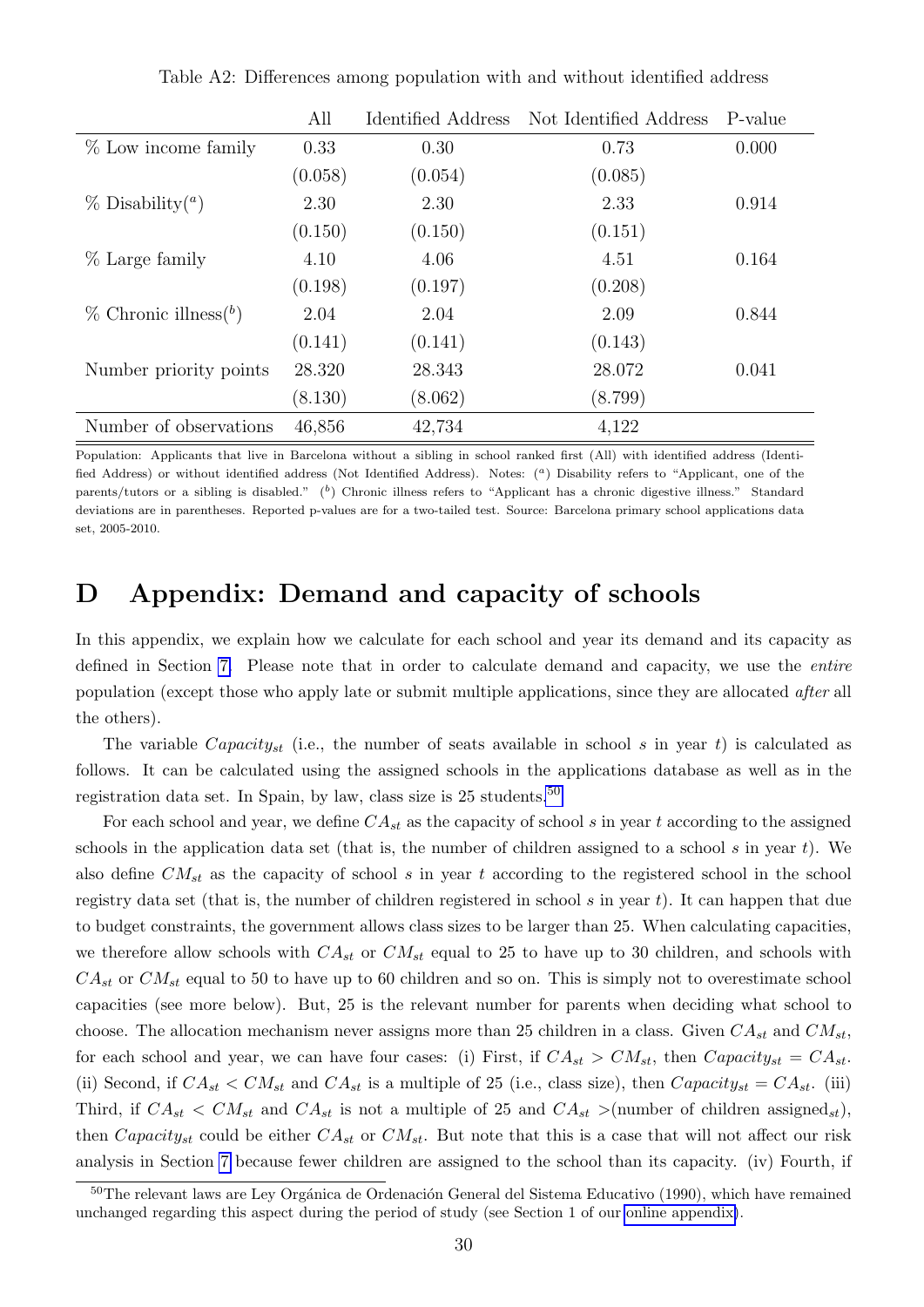$CA_{st} < CM_{st}$  and  $CA_{st}$  is not a multiple of 25 and  $CA_{st} <$ (number of children assigned<sub>st</sub>)  $\lt CM_{st}$ , then  $Capacity_{st} = CM_{st}.$ 

The demand variables (i.e.,  $Demand_{s1tp}$ ,  $Demand_{s1tp+}$ , etc.) can be calculated directly from the application data set by counting the number of applicants ranking first school  $s$  in year  $t$  with priority points p. We can also calculate  $Demand_{s1t}$ , which is the total demand for school s in year t (i.e.,  $Demand_{s1t} = \sum_{p} Demand_{s1tp}).$ 

As explained in Section [3.2,](#page-9-4) there are two types of public schools: those strictly public and those semipublic in which there are voluntary fees. For the 337 schools demanded among our baseline population, Table [A3](#page-33-1) shows the share of semi-public schools that are underdemanded  $(Demand_{s1t} < Capacity_{st})$ , the share overdemanded ( $Demand_{s1t} > Capacity_{st}$ ), and those for which demand is equal to capacity  $(Demand_{s1t} = Capacity_{st})$ . As can be seen, there are more underdemanded public schools than underdemanded semi-public schools. This means that, on average, semi-public schools do not represent a safer option for those families that can afford it.

Table A3: Capacity and demand of schools

<span id="page-33-1"></span>

|                         | 2005 | 2006 | 2007 | 2008 | 2009 | 2010 |
|-------------------------|------|------|------|------|------|------|
| Public Schools:         |      |      |      |      |      |      |
| Number                  | 161  | 160  | 162  | 164  | 167  | 168  |
| Share underdemanded     | 0.64 | 0.66 | 0.61 | 0.62 | 0.62 | 0.56 |
| Share overdemanded      | 0.32 | 0.30 | 0.33 | 0.33 | 0.36 | 0.39 |
| Share demand $=$ supply | 0.04 | 0.04 | 0.06 | 0.05 | 0.02 | 0.05 |
| Semi-Public Schools:    |      |      |      |      |      |      |
| Number                  | 160  | 161  | 161  | 164  | 165  | 165  |
| Share underdemanded     | 0.51 | 0.46 | 0.45 | 0.43 | 0.50 | 0.55 |
| Share overdemanded      | 0.45 | 0.48 | 0.46 | 0.48 | 0.38 | 0.38 |
| Share demand $=$ supply | 0.04 | 0.06 | 0.09 | 0.09 | 0.12 | 0.07 |

Population: Baseline population that applies to schools in Barcelona. Source: Barcelona primary school applications data set, 2005-2010.

# <span id="page-33-0"></span>E Appendix: Matching applications and school registry data sets

The matching of the applications data set and the school registry data set is done through the following steps. First, the two data sets are matched on five common variables: (1) the academic year of the application, (2) the first name of the child, (3) the first surname of the child, (4) the second surname of the child, $51$  and (5) the town where the child resides. Among those observations that did not match in the first round, on a second round they are matched on the five variables above plus (6) the name of the street of their residence.

<span id="page-33-2"></span><sup>51</sup>All Spanish people have two surnames. The first surname is the first surname of their father and the second surname is the first surname of their mother. Non-Spanish people often include a second surname in Spanish applications, but they could also leave it blank.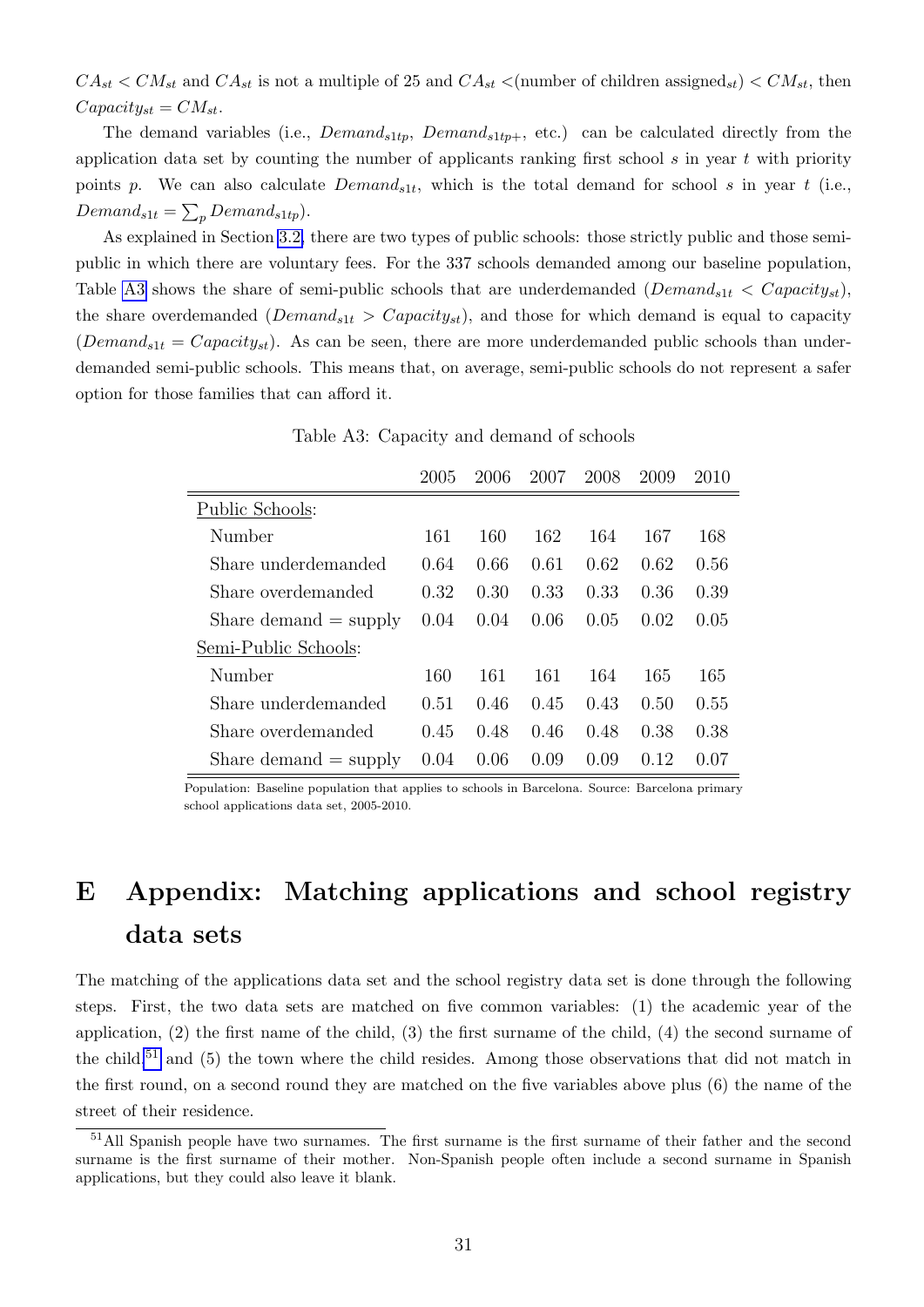Among those observations that did not match in the second round, we then tried a series of matching rounds that replicated the first round, but we used part of the name and/or parts of the two surnames rather than the full name and full surnames in order to allow for typos in these variables (e.g., we matched on (1) the academic year of the application, (2) the first four letters of the first name of the child, (3) the first surname of the child, (4) the second surname of the child, and (5) the town where the child resides). We undertook 30 different rounds.

Among the remaining observations that did not match in any of the previous 32 steps, we then used the Stata module to probabilistically match records (for more details see [http://ideas.repec.org/c/](http://ideas.repec.org/c/boc/bocode/s456876.html) [boc/bocode/s456876.html](http://ideas.repec.org/c/boc/bocode/s456876.html)) on (1) the academic year of the application, (2) the first name of the child, (3) the first surname of the child and, (4) the second surname of the child.

For each of the rounds described above, we checked that the matches produced were correct. We considered that matches were not correct if the address in the two data sets was different<sup>[52](#page-34-1)</sup> or if in the case that the address was different, the child had a very common name.<sup>[53](#page-34-2)</sup> For those that we considered incorrect matches, we used the Stata module to probabilistically match records as described above.

In all our steps, it can be the case that a child from the application merges with two different entries in the school registry data set. This is mainly due to children registering at two different schools. This can happen for different reasons (e.g., trying to improve their allocation or a school canceling some seats at the last minute). We deal with these double matches in the following way: First, we create a variable that tells us whether the two registered schools are from the application list. There are three cases. (i) In the first case, one school is from the application list and one is not. In this case, we keep the school not from the application list if this school is not from the Barcelona public system (i.e., private schools in Barcelona and schools outside Barcelona), and we keep the school from the application list if the one that is not from the application list is from the Barcelona public system.<sup>[54](#page-34-3)</sup> (ii) In the second case, both schools are from the application list. In this case, we keep the one that has a higher ranking in the application list. (iii) In the third case, both schools are not from the application list. Within this case, there are several situations. If both schools are from the Barcelona public system, we then keep the one from the residence neighborhood of the child (in case one is from the neighborhood and the other is not) or the one that was assigned by the system (in case the two schools are from the child's residence neighborhood). In the case that both schools are from outside the child's residence neighborhood, we assigned one of the schools randomly.[55](#page-34-4)

### <span id="page-34-0"></span>F Appendix: Matching applications and census data sets

The Statistics Institute of Catalonia matched the applications data set with the 2001 Catalan population census (the last census available for public use). In order to increase the number of applicants found, the applications data set was then also matched to the 2005-2010 Barcelona municipal register. This is the administrative register that accounts for the residents of a municipality. It is updated more frequently than the census, so it allowed us to extend the number of applicants found. Fortunately for our purposes, the

<span id="page-34-1"></span><sup>&</sup>lt;sup>52</sup>Matching the addresses in the two different data sets would have been very complicated, since even in the case where the addresses were the same, they were very often written in very different ways in the two data sets.

<span id="page-34-2"></span><sup>53</sup>For instance, García, Martínez, López, Sánchez, Rodríguez, Fernández. A complete list can be found at [http:](http://www.idescat.cat/pub/?id=aec&n=948&lang=en) [//www.idescat.cat/pub/?id=aec&n=948&lang=en](http://www.idescat.cat/pub/?id=aec&n=948&lang=en).

<span id="page-34-3"></span><sup>&</sup>lt;sup>54</sup>The idea behind this is to try to respect preferences. That is, schools listed in the application are the ones kept unless the registry school is from outside the system (that by definition was impossible to include in the application).

<span id="page-34-4"></span><sup>55</sup>There is only one child under this situation.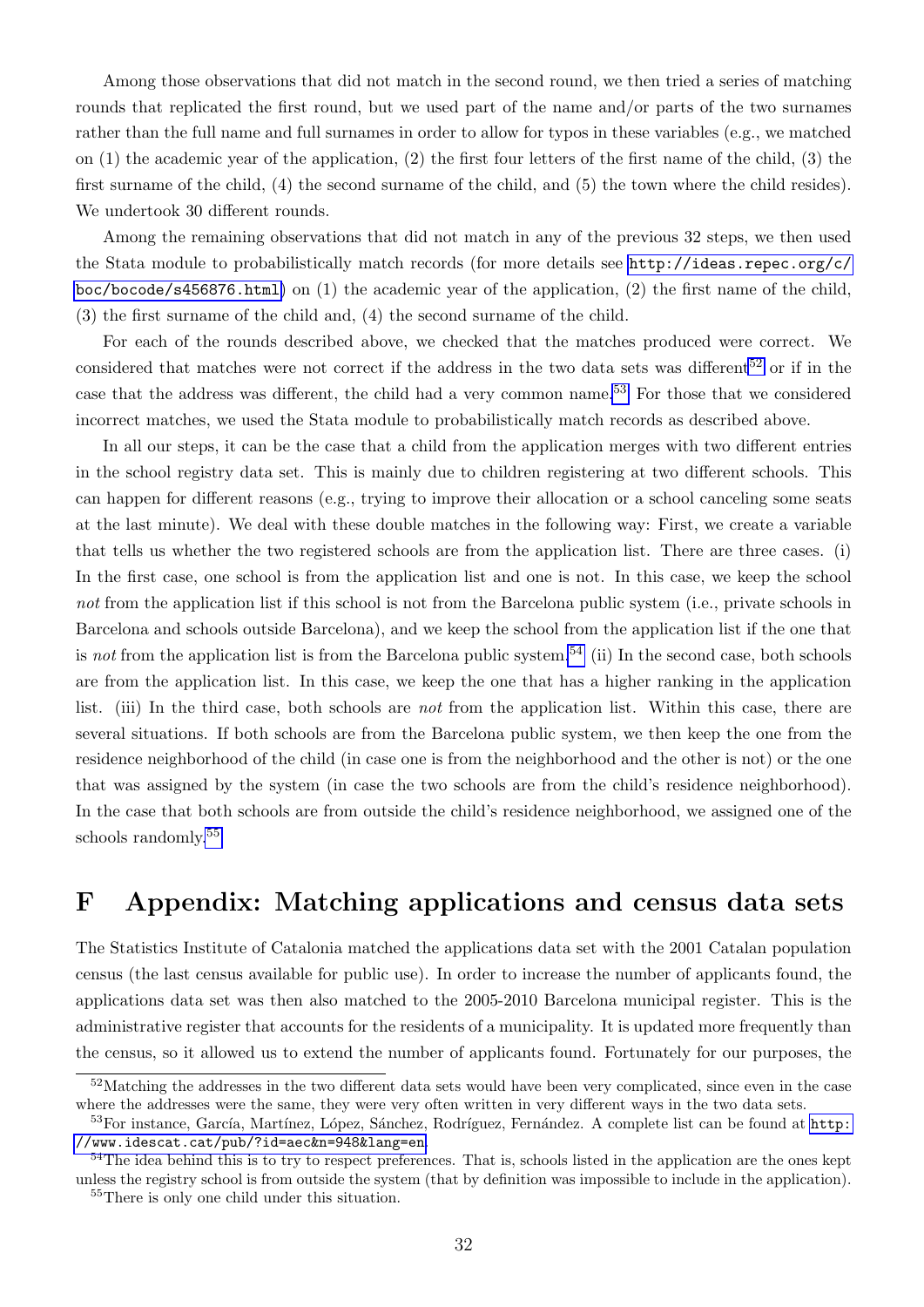municipal register also asks for the educational attainment of each resident. The results of this matching process are as follows. Among our population, 95 percent of the applicants' mothers were found and 84 percent of the applicants' fathers were found. For the parents found (for both mothers and fathers), for around 78 percent of them we have information from both the census and the municipal register. For the remaining 22 percent of the parents, information was found on the municipal register.

When constructing our socioeconomic variables of interest, we generate the average at the household level, which can involve the two parents or just one of them (if the other was not found). This means that for variables in the municipal register, we have information for 98 percent of the children (83 percent of both parents, 14 percent of the mother only and 3 percent of the father only). For variables in the census, we have information for 81 percent of the children (53 percent of both parents, 18 percent of the mother only, and 10 percent of the father only). Given these figures, in general, we do not expect much of a selection issue with the socioeconomic variables. It can be checked the that share of non-missing observations for the different values of the variable  $Risk_{is1t}$  (as defined in Section [7\)](#page-20-0) is quite similar. For the variables from the Barcelona municipal register, the share of non-missing observations is 98 percent for all the values of  $Risk_{is1t}$ . For variables from the census, there are more missing observations, but their distribution is not too different across risk groups: the share of non-missing observations is 84 percent for those with  $Risk_{is1t} = 0$  and those with  $Risk_{is1t} \in (0,1)$ , and 82 percent for those with  $Risk_{is1t} = 1$ .

#### <span id="page-35-1"></span>F.1 Education variables from census and municipal register data sets

For our analysis, we are particularly interested in the education of the parents of our applicants whose decision entails some risk. We can use education information from both the census and the municipal registry. In the census the variable education takes 10 values that range from (1) unable to read to (10) PhD. In the municipal registry, the variable education is organized around four categories: (1) does not read or write, (2) less than primary school, (3) completed primary education and some secondary education, and (4) completed secondary education and beyond. Within these categories there are finer subcategories, but respondents do not always use these finer categories.

We define the share of high education from the two sources as those who have at least completed secondary education. We define for both the mother and the father and then generate the average for the household. All of our analysis in Section [7](#page-20-0) is done using the education variable from the census. Results using the education variable from the municipal registry are qualitatively the same and available in Section 3 of our [online appendix.](http://www.maiaguell.com/SchoolsBCN/OnlineAppendixChoiceBarcelona.pdf)

### <span id="page-35-0"></span>G Appendix: Neighborhoods before 2007

As explained in Section [5.1,](#page-13-0) before 2007, the city was divided into *fixed* neighborhoods. For semi-public schools, the neighborhood coincided with the administrative district (see Figure [1\)](#page-13-1). For public schools, the neighborhood was a smaller area within the administrative district.

An example will be useful. For instance, consider the administrative district 1 in Figure [1.](#page-13-1) Figure [A1](#page-36-1) plots the neighborhoods within administrative district 1 (as well as some parts of the adjacent districts). As can be seen within administrative district 1, there are 4 neighborhoods marked with numbers 1 to 4 (and colored yellow, green, light blue, and red). The schools within each neighborhood are marked as dots (in the same color as the neighborhood).

Since the amount of schools within a neighborhood could vary substantially for different neighborhoods,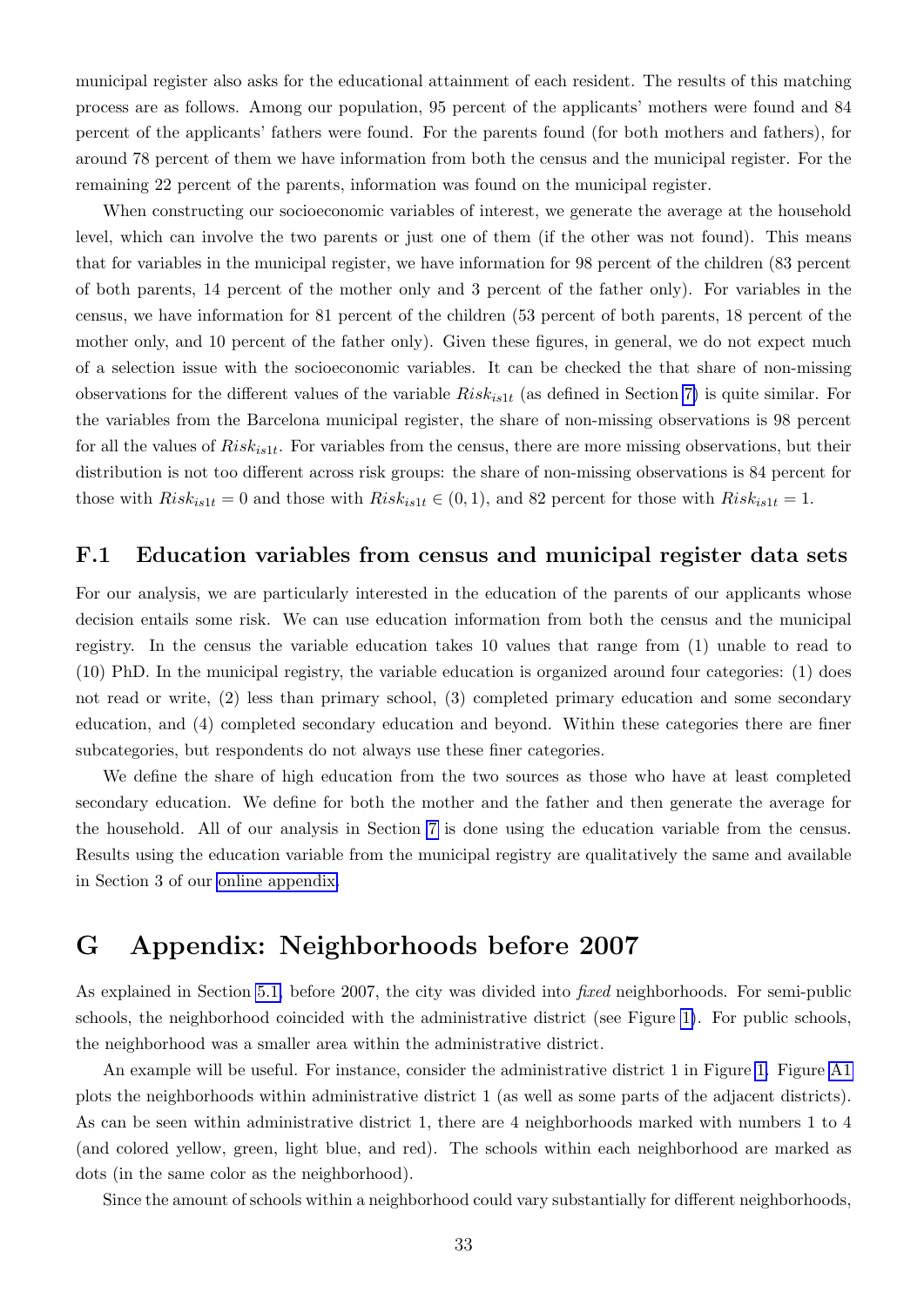<span id="page-36-1"></span>

Figure A1: Neighborhoods within administrative district 1

Notes: Primary schools of each neighborhood are the colored dots (colored with the same color as the neighborhood). Schools colored gray are secondary schools. Source: Consorci d'Educació de Barcelona.

some neighborhoods were defined so they could overlap to compensate for the variation in the density of schools. For instance, neighborhood number 3 in Figure [A1](#page-36-1) also includes some families near the border of the adjacent district. Families living in the overlapped areas would have priority in the schools of both areas.

For the overall city, there were 52 different neighborhoods within the administrative districts. The maps for these neighborhoods are available upon request from the authors.

### <span id="page-36-0"></span>H Appendix: Changes in the set of priority schools

As explained in Section [5.2,](#page-14-1) the new definition of neighborhood had two implications. First, the size of the set of neighborhood schools for which families have priority was reduced. Table [A4](#page-37-1) displays the number of schools in the priority set for the period 2005-2010. Second, the composition of schools in the priority set changed for some families because the new neighborhood includes nearby schools that are on the other side of the border of the old neighborhood. Table [A5](#page-37-2) displays change in the composition of the priority set for the period 2005-2010.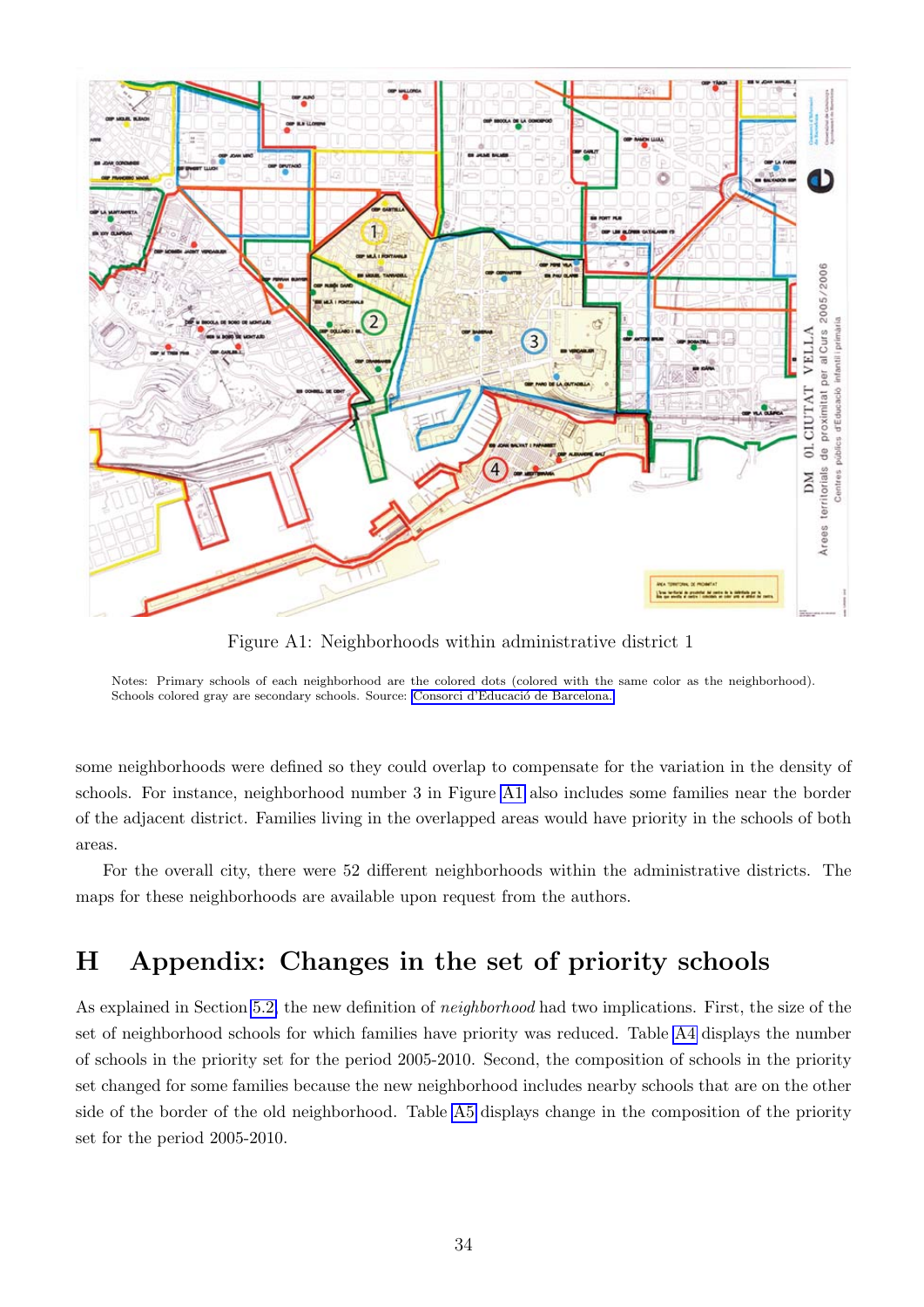Table A4: Change in the size of the set of priority schools

<span id="page-37-1"></span>

| Number of schools          | 2005 |                                 | 2006 2007 2008 2009 2010 |  |  |
|----------------------------|------|---------------------------------|--------------------------|--|--|
| Average                    |      | 21.82 22.07 7.03 7.62 7.73 7.95 |                          |  |  |
| Standard deviation         | 7.26 |                                 | 7.51 1.41 1.94 1.96 1.99 |  |  |
| Number of neighborhoods 52 |      | 52                              | 5300 5300 5300 5300      |  |  |

Population: Baseline population. Source: Barcelona primary school applications data set, 2005-2010.

Table A5: Change in the composition of the set of priority schools

<span id="page-37-2"></span>

|                                                | 2005   | 2006   | 2007                    | 2008   | 2009   | 2010   |
|------------------------------------------------|--------|--------|-------------------------|--------|--------|--------|
| Families with a composition change $(\%)$      | 81.70  | 80.91  | 80.75                   | 82.73  | 83.36  | 86.39  |
| For families with a composition change:        |        |        |                         |        |        |        |
| Average of different schools in the set $(\%)$ | 31.86  |        | 31.39 31.68 31.19 31.12 |        |        | 31.17  |
| Standard deviation                             | (0.16) | (0.16) | (0.16)                  | (0.16) | (0.16) | (0.16) |
| Observations                                   | 7.772  | 6.649  | 6.891                   | 7.198  | 7.132  | 7,085  |

Population: baseline population. Source: Barcelona primary school applications data set, 2005-2010.

## <span id="page-37-0"></span>I Appendix: Final outcomes and outside option

As explained in Section [7,](#page-20-0) one of the possible outcomes for families with  $Risk_{is1t} > 0$  that do not enter the school they rank first is that they register in a school outside the Barcelona public system. In other words, these are families with an *outside option*. We identify the families by either (i) directly observing that they register in schools outside the Barcelona public system (for which we do happen to have their registry information) or (ii) indirectly by noticing that we have their school application information but not their registry information. One might be concerned that even if we have undertaken a very thorough matching process (as described in Appendix [E\)](#page-33-0), it is still not perfect. However, Figure [A2](#page-38-0) shows that this is unlikely to be the case. When we exclude families that we did not manage to match in the school registry data set, we obtain the same qualitative results as in Figure [5](#page-26-1) for the whole population of interest.